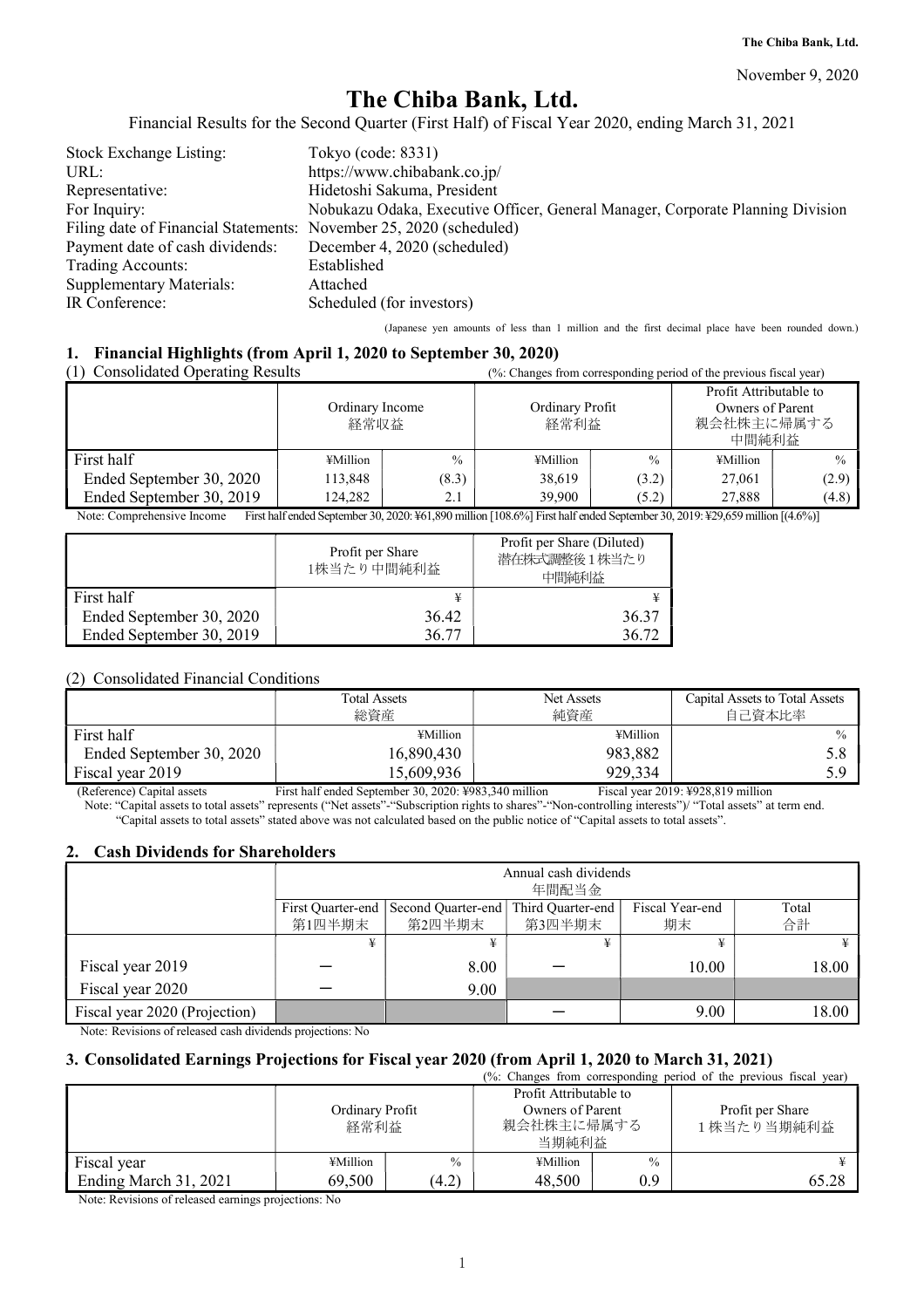### **\*Notes**

- (1) Material changes in consolidated subsidiaries during the period (changes in specific subsidiaries accompanied by changes in scope of consolidation): No
- (2) Changes in accounting principles, accounting estimates and restatement:
	- ① Changes in accounting principles accordance with changes in accounting standard, etc.: No
	- ② Other changes in accounting principles: Yes
	- ③ Changes in accounting estimates: Yes
	- ④ Restatement: No
	- Note: The Chiba Bank and consolidated subsidiaries have changed the depreciation method form the current first half of consolidated fiscal year, and this change is applicable to "change in accounting principles that is difficult to distinguish from change in accounting estimates." For information in detail, please refer to "2. Quarterly Consolidated Financial Statements and Notes (5) Change in Accounting Principles that is Difficult to Distinguish from Change in Accounting Estimates" on page 12.
- (3) Number of Issued Shares (Common Stock)
	- ① Number of issued shares (including treasury shares): September 30, 2020 815,521,087 shares March 31, 2020 815,521,087 shares ② Number of treasury shares: September 30, 2020 72, 601,738 shares March 31, 2020 72,709,778 shares ③ Average number of shares: For the six months ended September 30, 2020 742,865,321 shares For the six months ended September 30, 2019 758,372,907 shares

### **(Non-consolidated financial highlights)**

### **1. Financial Highlights (from April 1, 2020 to September 30, 2020)**

(1) Non-consolidated Operating Results (%: Changes from corresponding period of the previous fiscal year)

|                          | Ordinary Income<br>経常収益 |               | Ordinary Profit<br>経常利益 |       | Profit<br>中間純利益 |               |
|--------------------------|-------------------------|---------------|-------------------------|-------|-----------------|---------------|
| First half               | ¥Million                | $\frac{0}{0}$ | ¥Million                | $\%$  | ¥Million        | $\frac{0}{0}$ |
| Ended September 30, 2020 | 99,709                  | 10.0)         | 37,480                  | (5.5) | 27,412          | $(5.0)$       |
| Ended September 30, 2019 | 10,810                  | ن. 1          | 39,676                  | (4.0) | 28,878          | (3.9)         |

|                          | Profit per Share<br>1株当たり中間純利益 |
|--------------------------|--------------------------------|
| First half               |                                |
| Ended September 30, 2020 | 36.90                          |
| Ended September 30, 2019 | 38.O                           |

#### (2) Non-consolidated Financial Conditions

|                          | <b>Total Assets</b><br>総資産 | Net Assets<br>純資産 | Capital Assets to Total Assets<br>自己資本比率 |
|--------------------------|----------------------------|-------------------|------------------------------------------|
| First half               | ¥Million                   | ¥Million          | $\frac{0}{0}$                            |
| Ended September 30, 2020 | 16,805,460                 | 916,207           |                                          |
| Fiscal year 2019         | 15,537,059                 | 865,042           |                                          |
| .                        | _ _ _ _ _ _ _ _ _          |                   |                                          |

(Reference) Capital assets First half ended September 30, 2020: ¥915,666 million Fiscal year 2019: ¥864,527 million

Note: "Capital assets to total assets" represents ("Net assets"-"Subscription rights to shares")/ "Total assets" at term end.

### "Capital assets to total assets" stated above was not calculated based on the public notice of "Capital assets to total assets".

### **2. Non-consolidated Earnings Projections for Fiscal year 2020 (from April 1, 2020 to March 31, 2021)**

|                                      |                 |               |          |               | (%: Changes from corresponding period of the previous fiscal year) |  |
|--------------------------------------|-----------------|---------------|----------|---------------|--------------------------------------------------------------------|--|
|                                      | Ordinary Profit |               | Profit   |               | Profit per Share                                                   |  |
|                                      | 経常利益            |               |          | 当期純利益         | 1株当たり当期純利益                                                         |  |
|                                      | ¥Million        | $\frac{0}{0}$ | ¥Million | $\frac{0}{0}$ |                                                                    |  |
| Fiscal year<br>Ending March 31, 2021 | 64,000          | (5.7)         | 46,000   | $0_{\cdot}$   | 61.92                                                              |  |

### *Statement relating to the status of the interim audit procedures*

*This interim report is not subject to the interim audit procedures, which are based on the Financial Instruments and Exchange Law. The interim audit procedures are not finished at the time of release of these interim financial statements.*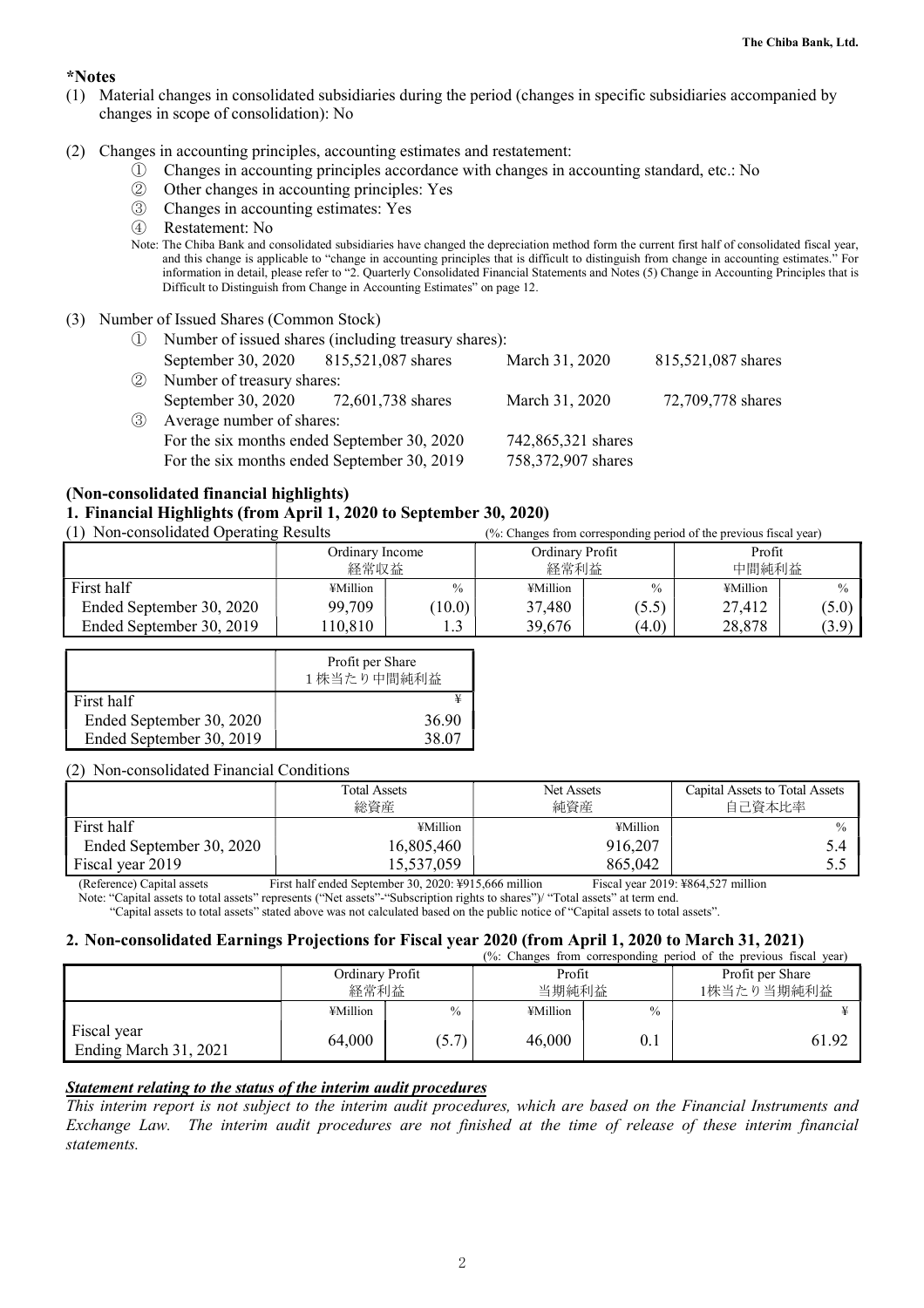### *Explanation for proper use of projections and other notes*

- *1. Chiba Bank falls under the category of "Specified Business Corporation" under Article 17-15-2 of the Cabinet Office Ordinance Concerning Disclosure of Public Companies; accordingly, it has prepared its interim consolidated financial statements and interim non-consolidated financial statements for the six months ended September 30, 2020.*
- *2. For information related to the projections, please refer to "Qualitative Information related to the Earnings Projections" on page 5.*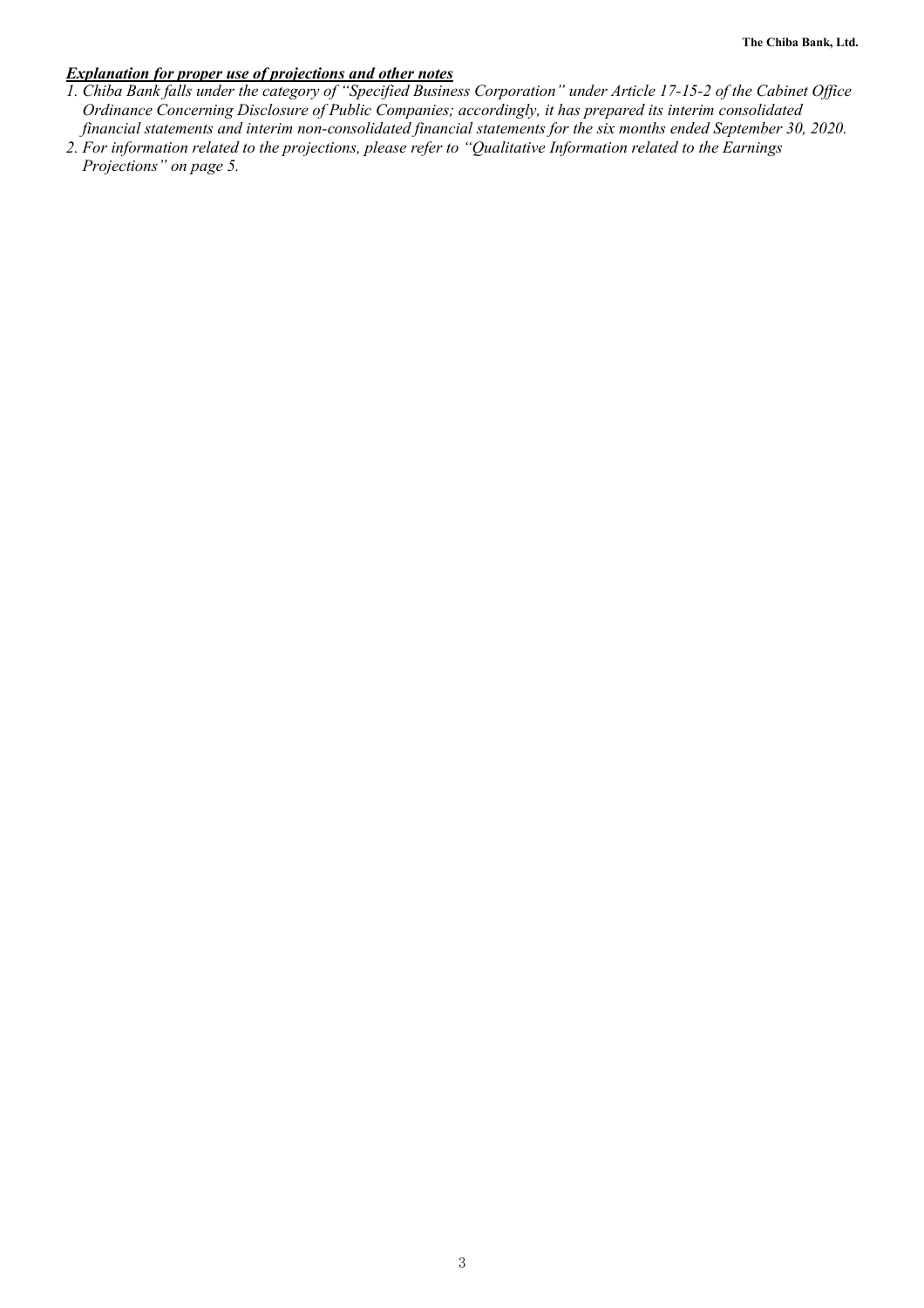### **Table of Contents**

| (2) Consolidated Interim Statement of Income and Consolidated Interim Statement of Comprehensive Income 8   |  |
|-------------------------------------------------------------------------------------------------------------|--|
|                                                                                                             |  |
|                                                                                                             |  |
| (5) Change in Accounting Principles that is Difficult to Distinguish from Change in Accounting Estimates 12 |  |
|                                                                                                             |  |
|                                                                                                             |  |
|                                                                                                             |  |
|                                                                                                             |  |
|                                                                                                             |  |

**Supplementary Information**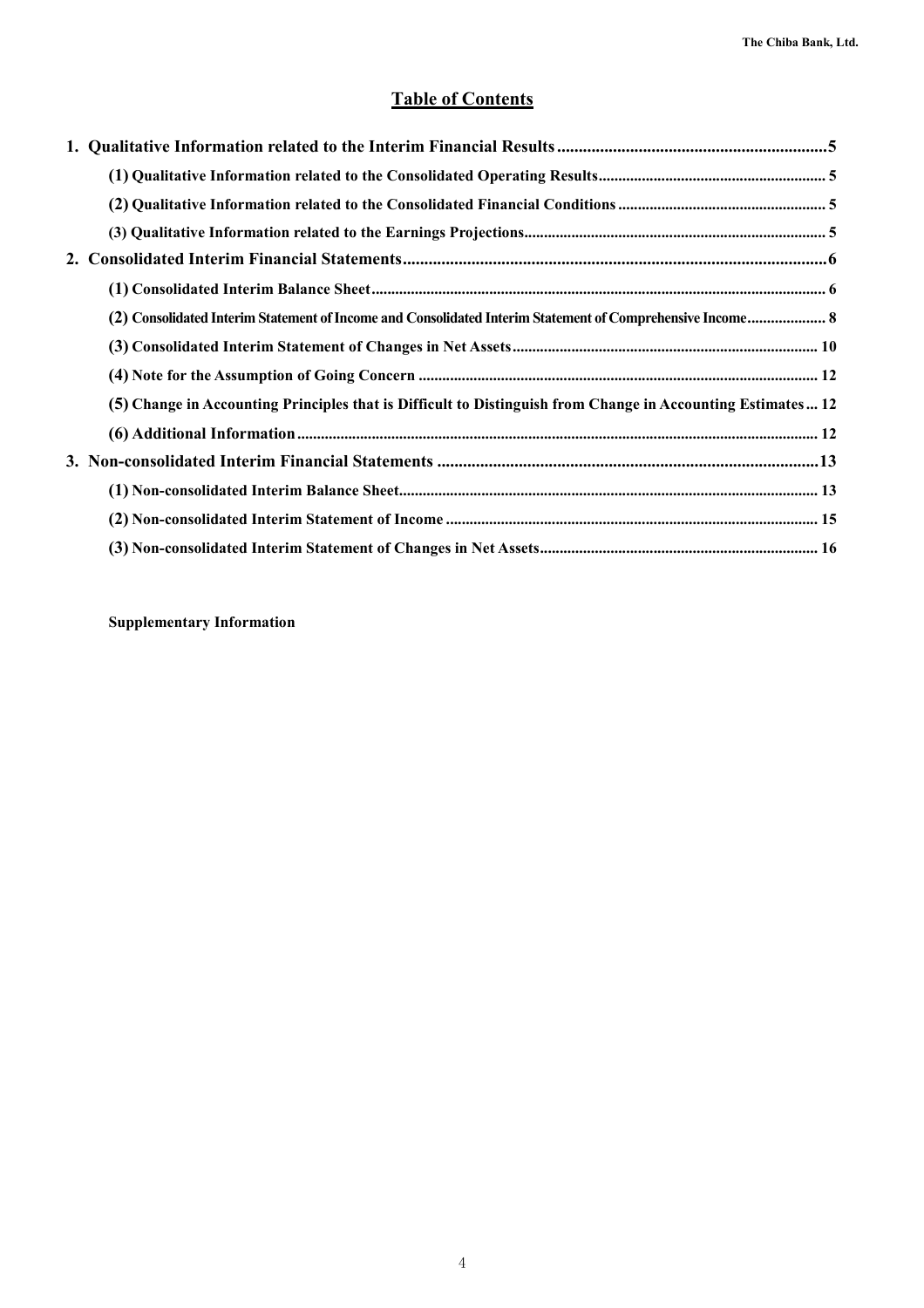### **1. Qualitative Information related to the Interim Financial Results**

### **(1) Qualitative Information related to the Consolidated Operating Results**

Operating results for the first half of FY 2020 ending March 31, 2021 were as follows.

Ordinary income decreased by ¥10,434 million compared with the corresponding period of the previous fiscal year, to ¥113,848 million mainly due to decrease in interest income such as interest on loans and discounts. Ordinary expenses decreased by ¥9,153 million compared with the corresponding period of the previous fiscal year, to ¥75,229 million mainly due to decrease in interest expenses such as interest on deposits.

As a result, ordinary profit decreased by ¥1,281 million compared with the corresponding period of the previous fiscal year, to ¥38,619 million and profit attributable to owners of parent decreased by ¥826 million compared with the corresponding period of the previous fiscal year, to ¥27,061 million.

### **(2) Qualitative Information related to the Consolidated Financial Conditions**

The balance of total assets as of September 30, 2020 increased by ¥1,280.4 billion from the previous fiscal year-end, to ¥16,890.4 billion. Figures for the Bank's major accounts were as follows.

The balance of deposits as of September 30, 2020 was ¥13,467.2 billion, an increase of ¥694.5 billion mainly in personal deposits from the position as of March 31, 2020. This growth reflects our continuing efforts to provide a full range of financial products and services, as well as activities to encourage customers to make the Chiba Bank their main banking institution for household needs. We also continued to respond positively to the funding demand of customers. As a result, the balance of loans and bills discounted as of September 30, 2020 increased by ¥346.7 billion from the position as of March 31, 2020, to ¥10,912.4 billion. The amount of securities held increased by ¥90.8 billion from the position as of March 31, 2020, to ¥2,209.3 billion.

### **(3) Qualitative Information related to the Earnings Projections**

There are no changes in our earnings projections for the fiscal year ending March 31, 2021 released on May 11, 2020.

Note: The above projections are based on information, which is presently available, and assumptions coming from the judgment, assessment, and recognition of facts at this moment. Actual results may differ from those projections depending on various future factors. If the earnings projects require any revisions, it will be promptly announced.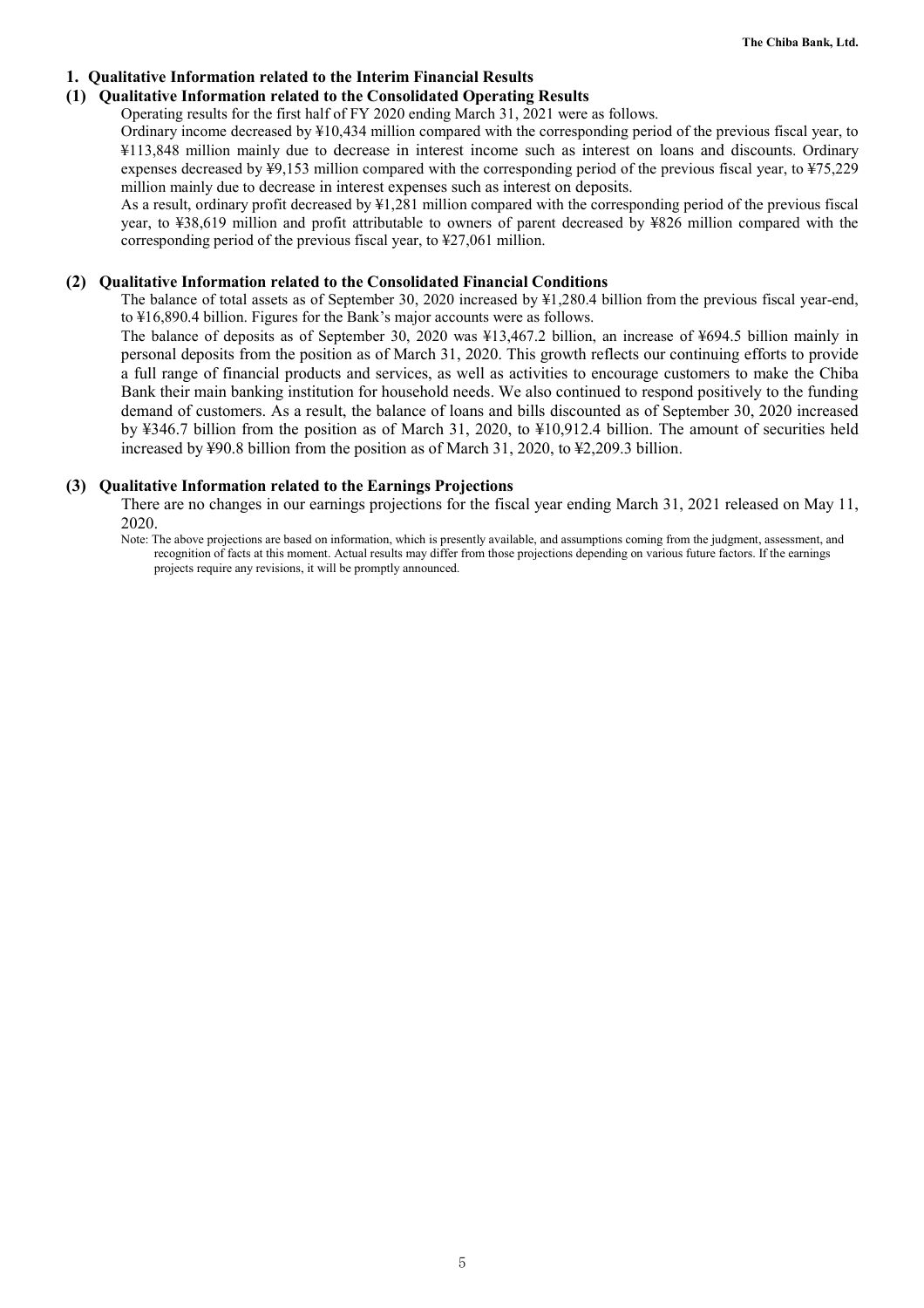### **2. Consolidated Interim Financial Statements**

### **(1) Consolidated Interim Balance Sheet**

|  | $(\frac{1}{2}$ Million) |
|--|-------------------------|
|  |                         |

| Item                                                  | 科目<br>(Japanese)                                                                                                   | As of Mar. 31, 2020 | As of Sep. 30, 2020 |
|-------------------------------------------------------|--------------------------------------------------------------------------------------------------------------------|---------------------|---------------------|
| Assets:                                               | (資産の部)                                                                                                             |                     |                     |
| Cash and due from banks                               | 預<br>現<br>金<br>H<br>金                                                                                              | 1,928,656           | 3,084,745           |
| Call loans and bills bought                           | 一ン及び買入手形<br>$-\mathrel{\mathop{\rule{.15pt}{0.5pt}}\nolimits\mathop{\mathop{\rule{.15pt}{0.5pt}}\nolimits}}$<br>L. | 152,307             | 67,106              |
| Receivables under resale agreements                   | 先<br>勘<br>定<br>買<br>現                                                                                              | 19,999              | 24,999              |
| Monetary claims bought                                | 買<br>銭<br>債<br>権<br>金<br>入                                                                                         | 21,245              | 21,201              |
| Trading assets                                        | 特<br>定<br>取<br>引<br>産<br>資                                                                                         | 418,373             | 192,264             |
| Money held in trust                                   | 銭<br>信<br>託<br>金<br>の                                                                                              | 28,684              | 19,189              |
| Securities                                            | 券<br>有<br>価<br>証                                                                                                   | 2,118,588           | 2,209,396           |
| Loans and bills discounted                            | 貸<br>出<br>金                                                                                                        | 10,565,697          | 10,912,406          |
| Foreign exchanges                                     | 為<br>外<br>替<br>国                                                                                                   | 6,394               | 4,188               |
| Other assets                                          | 他<br>産<br>そ<br>資<br>の                                                                                              | 199,995             | 215,171             |
| Tangible fixed assets                                 | 定<br>資<br>産<br>有<br>形<br>固                                                                                         | 116,118             | 116,609             |
| Intangible fixed assets                               | 定<br>資<br>産<br>形<br>固<br>無                                                                                         | 14,593              | 14,367              |
| Net defined benefit asset                             | 付に<br>係<br>産<br>退<br>職給<br>る資                                                                                      | 536                 | 2,055               |
| Deferred tax assets                                   | 産<br>繰<br>延<br>税<br>金<br>資                                                                                         | 4,776               | 4,613               |
| Customers' liabilities for acceptances and guarantees | 払<br>承<br>諾<br>見<br>返<br>支                                                                                         | 45,259              | 34,707              |
| Allowance for loan losses                             | 貸<br>引<br>当<br>金<br>倒                                                                                              | (31,291)            | (32, 594)           |
| Total assets                                          | 部<br>計<br>資<br>産<br>合<br>の                                                                                         | 15,609,936          | 16,890,430          |
| Liabilities:                                          | (負債の部)                                                                                                             |                     |                     |
| Deposits                                              | 預<br>金                                                                                                             | 12,772,684          | 13,467,247          |
| Negotiable certificates of deposit                    | 譲<br>渡<br>性<br>金<br>預                                                                                              | 444,293             | 436,185             |
| Call money and bills sold                             | コールマネー及び売渡手形                                                                                                       | 220,000             | 486,169             |
| Payable under repurchase agreements                   | 売<br>先<br>勘<br>定<br>現                                                                                              | 30,657              | 13,546              |
| Payables under securities lending transactions        | 債券貸借取引受入担保金                                                                                                        | 287,159             | 216,734             |
| Trading liabilities                                   | 特<br>定<br>取<br>引<br>負<br>債                                                                                         | 25,641              | 22,681              |
| Borrowed money                                        | 借<br>用<br>金                                                                                                        | 522,514             | 966,846             |
| Foreign exchanges                                     | 国<br>為<br>替<br>外                                                                                                   | 834                 | 488                 |
| Bonds payable                                         | 社<br>債                                                                                                             | 115,229             | 81,683              |
| Borrowed money from trust account                     | 信<br>借<br>託<br>定<br>勘                                                                                              | 2,790               | 2,894               |
| Other liabilities                                     | 負<br>そ<br>債<br>の<br>他                                                                                              | 195,755             | 145,310             |
| Net defined benefit liability                         | 退 職 給 付 に 係 る 負 債                                                                                                  | 1,655               | 1,275               |
| Provision for directors' retirement benefits          | 員退職慰労引当<br>役<br>金                                                                                                  | 192                 | 155                 |
| Provision for reimbursement of deposits               | 睡眠預金払戻損失引当金                                                                                                        | 1,692               | 1,451               |
| Provision for point loyalty programs                  | 引<br>当<br>ポ<br>ント<br>金<br>イ                                                                                        | 576                 | 665                 |
| Reserves under special laws                           | 別法上の引当<br>特<br>金                                                                                                   | 21                  | 17                  |
| Deferred tax liabilities                              | 税<br>繰<br>延<br>金<br>負<br>債                                                                                         | 3,129               | 17,975              |
| Deferred tax liabilities for land revaluation         | 再評価に係る繰延税金負債                                                                                                       | 10,511              | 10,511              |
| Acceptances and guarantees                            | 払<br>承<br>諾<br>支                                                                                                   | 45,259              | 34,707              |
| Total liabilities                                     | 計<br>負<br>債<br>の<br>部<br>合                                                                                         | 14,680,602          | 15,906,547          |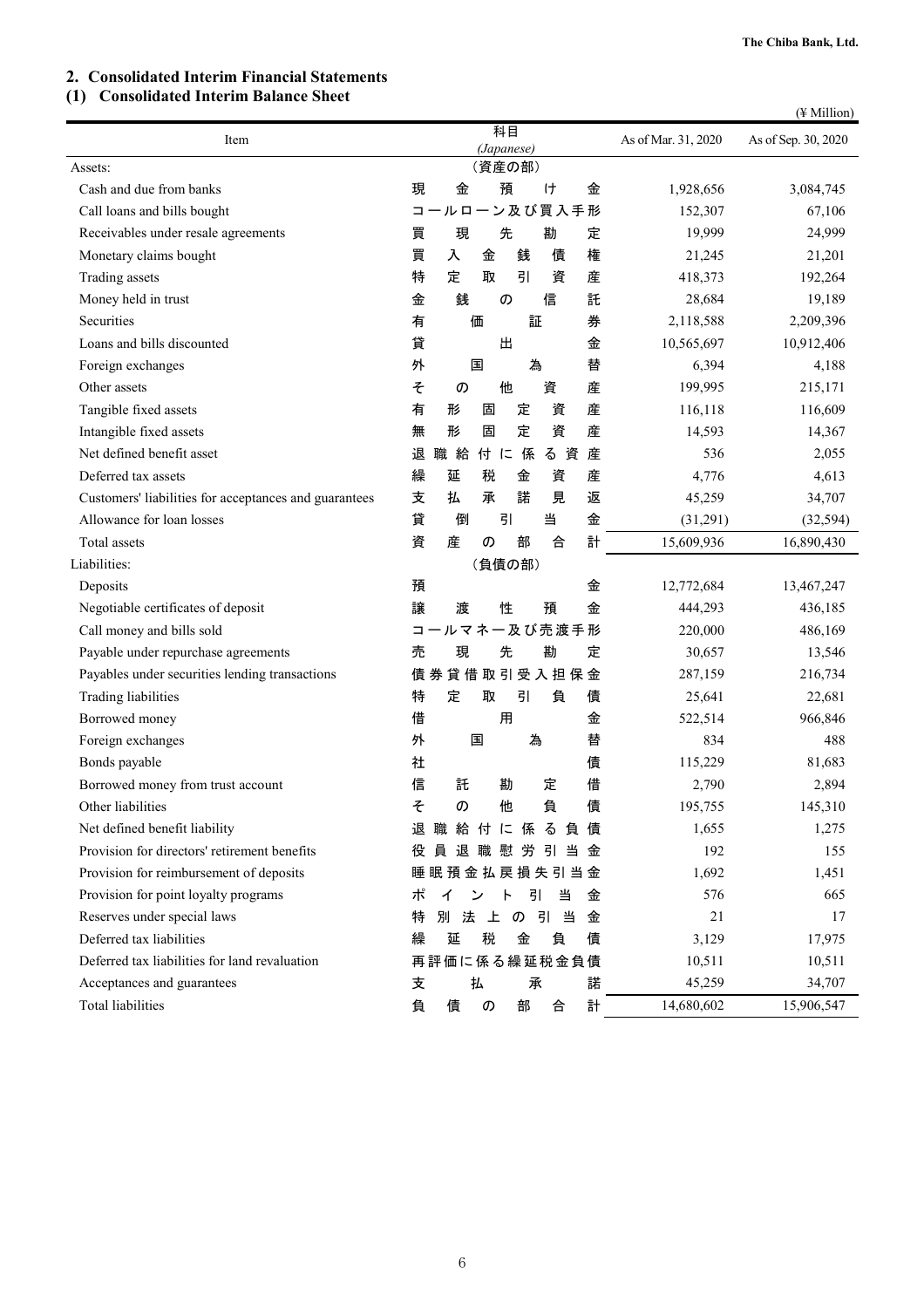|                                                       |                                          |                     | $(\frac{1}{2}$ Million) |
|-------------------------------------------------------|------------------------------------------|---------------------|-------------------------|
| Item                                                  | 科目<br>(Japanese)                         | As of Mar. 31, 2020 | As of Sep. 30, 2020     |
| Net assets:                                           | (純資産の部)                                  |                     |                         |
| Capital stock                                         | 資<br>本<br>金                              | 145,069             | 145,069                 |
| Capital surplus                                       | 資<br>剰<br>金<br>本<br>余                    | 122,134             | 122,134                 |
| Retained earnings                                     | 益<br>剰<br>金<br>利<br>余                    | 641,387             | 661,006                 |
| Treasury shares                                       | 式<br>自<br>己<br>株                         | (49, 194)           | (49, 121)               |
| Total shareholders' equity                            | 計<br>株<br>資<br>主<br>合<br>本               | 859,396             | 879,089                 |
| Valuation difference on available-for-sale securities | その他有価証券評価差額金                             | 73,231              | 107,825                 |
| Deferred gains or losses on hedges                    | 損<br>繰<br>延<br>ジ<br>益<br>$\sim$<br>ッ     | (8,504)             | (8, 557)                |
| Revaluation reserve for land                          | 評<br>額<br>地<br>差<br>金<br>$\pm$<br>再<br>価 | 10,025              | 10,025                  |
| Remeasurements of defined benefit plans               | 退職給付に係る調整累計額                             | (5,330)             | (5,041)                 |
| Total accumulated other comprehensive income          | その他の包括利益累計額合計                            | 69,423              | 104,251                 |
| Subscription rights to shares                         | 株<br>権<br>予<br>約<br>新                    | 514                 | 541                     |
| Total net assets                                      | 計<br>純<br>資<br>部<br>産<br>合<br>$\sigma$   | 929,334             | 983,882                 |
| Total liabilities and net assets                      | 負 債 及 び 純 資 産 の 部 合 計                    | 15,609,936          | 16,890,430              |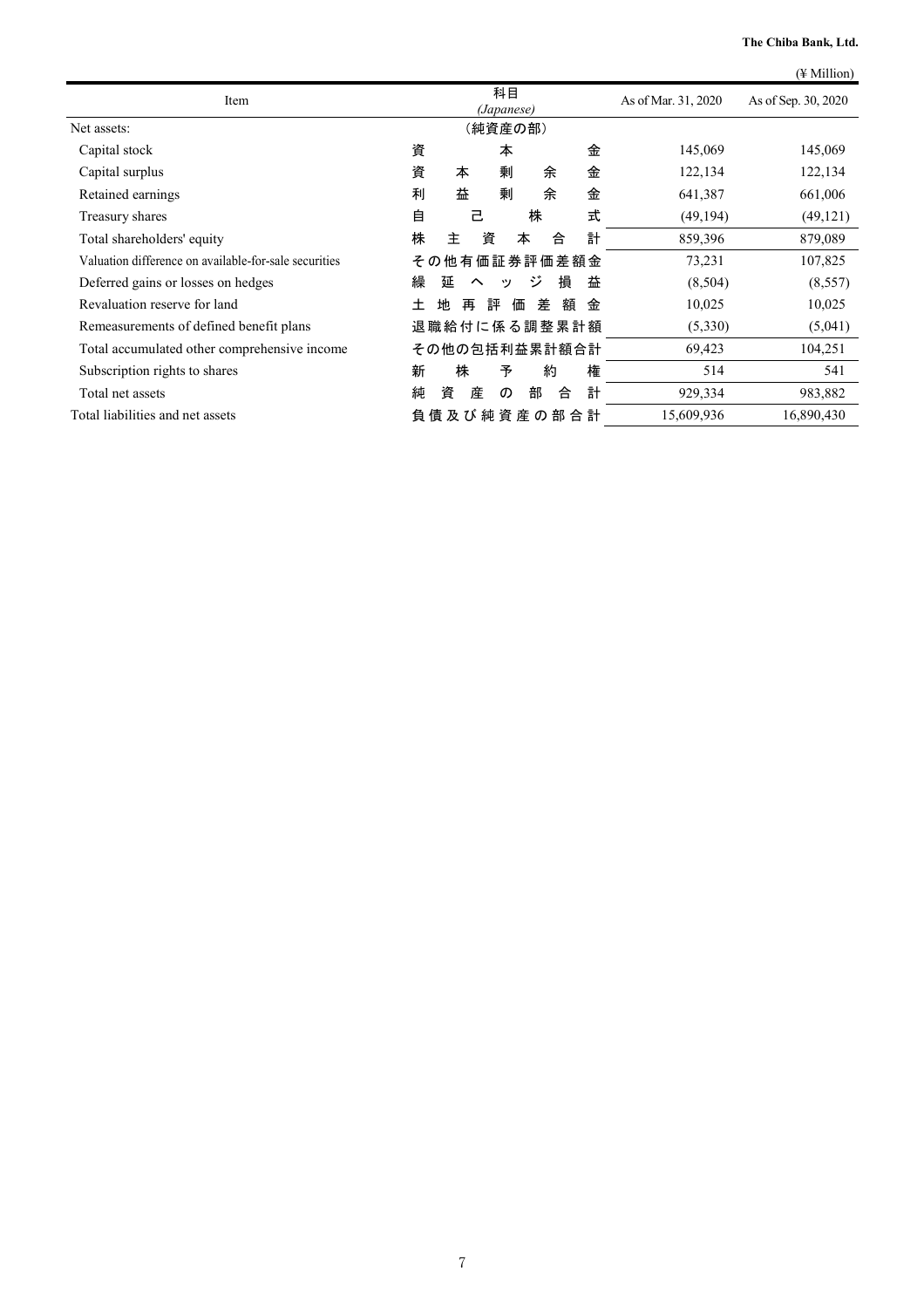### **(2) Consolidated Interim Statement of Income and Consolidated Interim Statement of Comprehensive Income**  Consolidated Interim Statement of Income

|                                         |                                                      | (¥ Million)                                                                            |
|-----------------------------------------|------------------------------------------------------|----------------------------------------------------------------------------------------|
| Item                                    | 科目<br>(Japanese)                                     | For the six months<br>For the six months<br>ended Sep. 30, 2019<br>ended Sep. 30, 2020 |
| Ordinary income                         | 常<br>経<br>益<br>収                                     | 124,282<br>113,848                                                                     |
| Interest income                         | 益<br>資<br>運<br>用<br>収<br>金                           | 73,646<br>66,771                                                                       |
| Interest on loans and discounts         | 貸<br>う<br>ち<br>利<br>出<br>金<br>息)                     | 55,078<br>51,887                                                                       |
| Interest and dividends on securities    | ち有価証券利息配当金)<br>ぅ                                     | 16,541<br>13,896                                                                       |
| Trust fees                              | 託<br>信<br>報<br>酬                                     | 3<br>6                                                                                 |
| Fees and commissions income             | 等<br>役<br>務<br>取<br>引<br>益<br>収                      | 25,809<br>25,767                                                                       |
| Trading income                          | 定<br>取<br>引<br>益<br>特<br>収                           | 2,729<br>2,545                                                                         |
| Other ordinary income                   | そ<br>他<br>業<br>務<br>収<br>益<br>の                      | 3,149<br>2,767                                                                         |
| Other income                            | そ<br>経<br>常<br>他<br>収<br>益<br>の                      | 18,940<br>15,992                                                                       |
| Ordinary expenses                       | 常<br>費<br>経<br>用                                     | 84,382<br>75,229                                                                       |
| Interest expenses                       | 資<br>調<br>達<br>費<br>金<br>用                           | 7,103<br>12,550                                                                        |
| Interest on deposits                    | う<br>利<br>ち<br>預<br>金<br>息<br>$\lambda$              | 3,686<br>1,013                                                                         |
| Fees and commissions payments           | 務<br>引<br>等<br>役<br>取<br>費<br>用                      | 9,722<br>7,949                                                                         |
| Other ordinary expenses                 | 業<br>費<br>そ<br>務<br>用<br>の<br>他                      | 820<br>284                                                                             |
| General and administrative expenses     | 業<br>費<br>営<br>経                                     | 43,973<br>45,222                                                                       |
| Other expenses                          | そ<br>常<br>他<br>費<br>用<br>の<br>経                      | 17,315<br>14,669                                                                       |
| Ordinary profit                         | 常<br>経<br>益<br>利                                     | 39,900<br>38,619                                                                       |
| Extraordinary income                    | 特<br>別<br>益<br>利                                     | $\Omega$<br>$\Omega$                                                                   |
| Gain on disposal of non-current assets  | 資<br>産<br>処<br>分<br>益<br>固<br>定                      | $\theta$<br>$\mathbf{0}$                                                               |
| <b>Extraordinary</b> loss               | 別<br>特<br>損<br>失                                     | 9<br>17                                                                                |
| Loss on disposal of non-current assets  | 損<br>資<br>産<br>固<br>処<br>定<br>分                      | 17<br>9                                                                                |
| Profit before income taxes              | 等<br>税<br>整<br>前<br>金<br>調<br>純<br>中<br>間<br>利<br>益  | 39,882<br>38,610                                                                       |
| Income taxes-current                    | 税<br>税<br>住<br>民<br>法<br>人<br>及<br>税<br>業<br>事<br>び  | 11,508<br>11,508                                                                       |
| Income taxes-deferred                   | 等<br>額<br>法<br>税<br>調<br>整<br>人                      | 485<br>40                                                                              |
| Total income taxes                      | 計<br>法<br>税<br>等<br>合<br>人                           | 11,994<br>11,548                                                                       |
| Profit                                  | 間<br>純<br>利<br>益<br>中                                | 27,888<br>27,061                                                                       |
| Profit attributable to owners of parent | 主に帰属す<br>る<br>社 株<br>親<br>会<br>間<br>純<br>利<br>益<br>中 | 27,888<br>27,061                                                                       |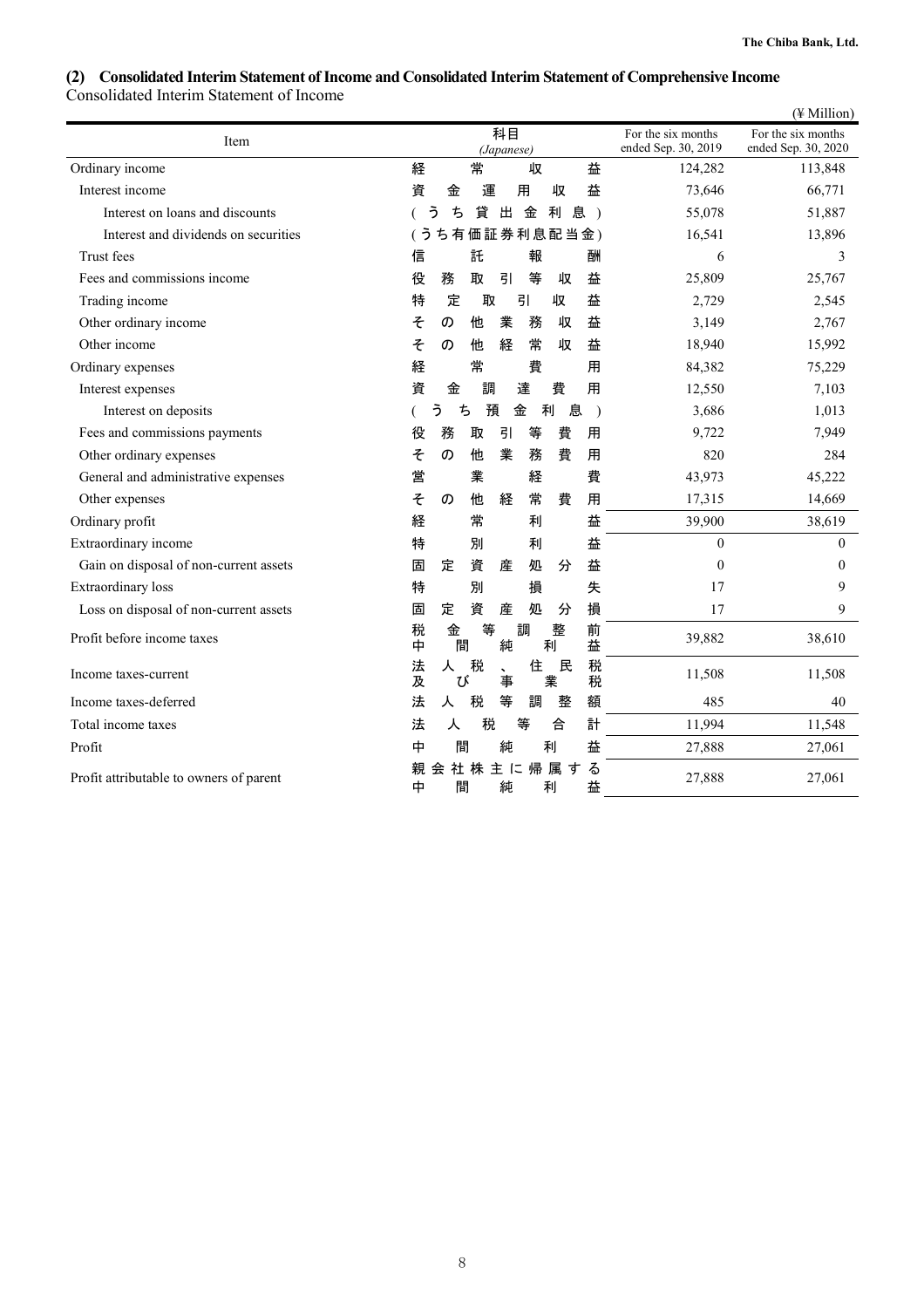### Consolidated Interim Statement of Comprehensive Income

| consonance micrimi statement of comprenensive mechan                                 |                                                    |                                           | $(\frac{1}{2}$ Million)                   |
|--------------------------------------------------------------------------------------|----------------------------------------------------|-------------------------------------------|-------------------------------------------|
| Item                                                                                 | 科目<br>(Japanese)                                   | For the six months<br>ended Sep. 30, 2019 | For the six months<br>ended Sep. 30, 2020 |
| Profit                                                                               | 益<br>間<br>中<br>利<br>純                              | 27,888                                    | 27,061                                    |
| Other comprehensive income                                                           | 括<br>益<br>利<br>包<br>そ<br>他<br>$\sigma$<br>$\sigma$ | 1,771                                     | 34,828                                    |
| Valuation difference on available-for-sale securities                                | その他有価証券評価差額金                                       | 4,972                                     | 34,539                                    |
| Deferred gains or losses on hedges                                                   | 繰<br>損<br>ジ<br>益<br>延<br>$\sim$<br>ツ               | (3,192)                                   | (53)                                      |
| Remeasurements of defined benefit plans, net of tax                                  | 退 職 給 付 に 係 る 調 整 額                                | (10)                                      | 288                                       |
| Share of other comprehensive income of entities<br>accounted for using equity method | 持分法適用会社に対する<br>持<br>額<br>相<br>当<br>分               |                                           | 54                                        |
| Comprehensive income                                                                 | 益<br>間<br>括<br>中<br>利<br>包                         | 29,659                                    | 61,890                                    |
| (Comprehensive income attributable to)                                               | 訳<br>内                                             |                                           |                                           |
| Comprehensive income attributable to owners of parent                                | 親会社株主に係る中間包括利益                                     | 29,659                                    | 61,890                                    |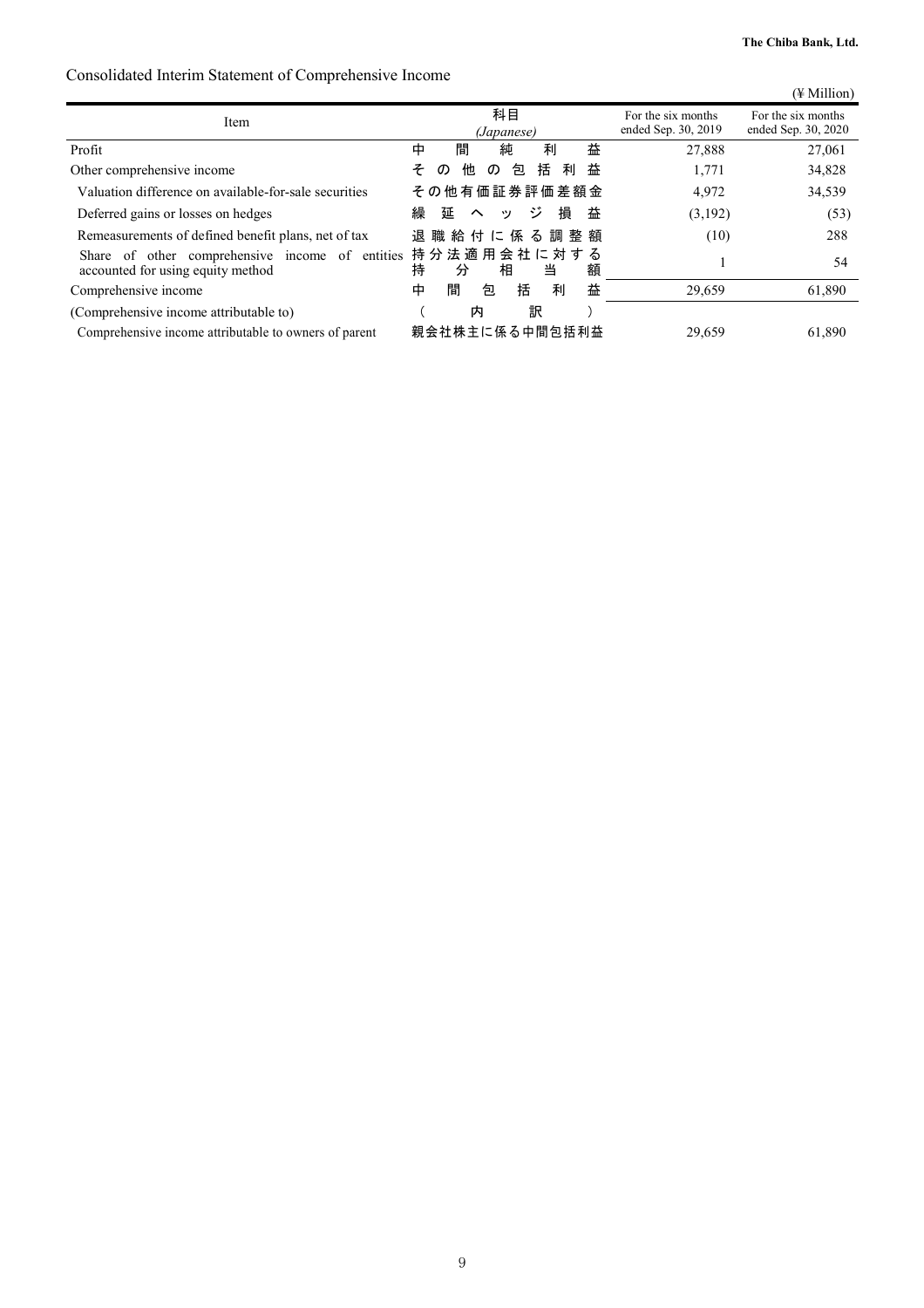### **(3) Consolidated Interim Statement of Changes in Net Assets**

For the six months ended Sep. 30, 2019

|                                                         |                                     |                  |                    |                      |                    | $(\frac{1}{2}$ Million)            |
|---------------------------------------------------------|-------------------------------------|------------------|--------------------|----------------------|--------------------|------------------------------------|
|                                                         |                                     |                  |                    | Shareholders' equity |                    |                                    |
|                                                         |                                     |                  |                    | 株主資本                 |                    |                                    |
|                                                         | (Japanese)                          | Capital<br>stock | Capital<br>surplus | Retained<br>earnings | Treasury<br>shares | Total<br>sharehold-<br>ers' equity |
|                                                         |                                     | 資本金              | 資本<br>剰余金          | 利益<br>剰余金            | 自己株式               | 株主資本<br>合計                         |
| Balance at the beginning of current period              | 当<br>高<br>首<br>残<br>期               | 145,069          | 122,134            | 621,548              | (56,260)           | 832,491                            |
| Changes of items during the period                      | 間期変動額<br>当<br>中                     |                  |                    |                      |                    |                                    |
| Dividends from surplus                                  | 剰 余<br>金<br>の配<br>当                 |                  |                    | (6,091)              |                    | (6,091)                            |
| Profit attributable to owners of parent                 | 親会社株主に帰属する<br>間<br>純<br>利<br>中<br>益 |                  |                    | 27.888               |                    | 27,888                             |
| Purchase of treasury shares                             | 己株式の取得<br>白                         |                  |                    |                      | (10,000)           | (10,000)                           |
| Disposal of treasury shares                             | 己株式の処分<br>白                         |                  |                    | (22)                 | 153                | 130                                |
| Net changes of items other than<br>shareholders' equity | 株主資本以外の項目の<br>当中間期変動額(純額)           |                  |                    |                      |                    |                                    |
| Total changes of items during the period                | 当中間期変動額合計                           |                  |                    | 21,774               | (9, 847)           | 11,927                             |
| Balance at the end of current period                    | 当<br>中<br>間 期 末 残 高                 | 145,069          | 122.134            | 643,323              | (66, 108)          | 844,418                            |

|                                                         |                                     |                                                                       |                                             |                                      | Accumulated other comprehensive income                |                                                                 |                                       |                     |
|---------------------------------------------------------|-------------------------------------|-----------------------------------------------------------------------|---------------------------------------------|--------------------------------------|-------------------------------------------------------|-----------------------------------------------------------------|---------------------------------------|---------------------|
|                                                         |                                     |                                                                       |                                             | その他の包括利益累計額                          |                                                       |                                                                 |                                       |                     |
|                                                         | (Japanese)                          | Valuation<br>difference<br>on<br>available-<br>for-sale<br>securities | Deferred<br>gains or<br>losses on<br>hedges | Revaluati-<br>on reserve<br>for land | Remeasu-<br>rements of<br>defined<br>henefit<br>plans | Total<br>accumula-<br>ted other<br>compreh-<br>ensive<br>income | Subscripti-<br>on rights to<br>shares | Total net<br>assets |
|                                                         |                                     | その他有<br>価証券評<br>価差額金                                                  | 繰延<br>ヘッジ<br>損益                             | 土地<br>再評価<br>差額金                     | 退職給付<br>に係る調<br>整累計額                                  | その他の<br>包括利益<br>累計額<br>合計                                       | 新株<br>予約権                             | 純資産<br>合計           |
| Balance at the beginning of current period              | 当<br>期<br>首<br>残<br>高               | 112,448                                                               | (1,976)                                     | 10,798                               | (1, 973)                                              | 119,296                                                         | 479                                   | 952,267             |
| Changes of items during the period                      | 当<br>間期変動額<br>中                     |                                                                       |                                             |                                      |                                                       |                                                                 |                                       |                     |
| Dividends from surplus                                  | 剰<br>余<br>金<br>配<br>当<br>$\sigma$   |                                                                       |                                             |                                      |                                                       |                                                                 |                                       | (6,091)             |
| Profit attributable to owners of parent                 | 親会社株主に帰属する<br>間<br>純<br>益<br>中<br>利 |                                                                       |                                             |                                      |                                                       |                                                                 |                                       | 27,888              |
| Purchase of treasury shares                             | 己株式の取得<br>自                         |                                                                       |                                             |                                      |                                                       |                                                                 |                                       | (10,000)            |
| Disposal of treasury shares                             | 自己株式の処分                             |                                                                       |                                             |                                      |                                                       |                                                                 |                                       | 130                 |
| Net changes of items other than<br>shareholders' equity | 株主資本以外の項目の<br>当中間期変動額 (純額)          | 4,974                                                                 | (3,192)                                     | ٠                                    | (10)                                                  | 1,771                                                           | (49)                                  | 1,721               |
| Total changes of items during the period                | 当中間期変動額合計                           | 4.974                                                                 | (3,192)                                     | $\sim$                               | (10)                                                  | 1,771                                                           | (49)                                  | 13,648              |
| Balance at the end of current period                    | 当中<br>間期末残高                         | 117,422                                                               | (5,168)                                     | 10,798                               | (1,984)                                               | 121,067                                                         | 429                                   | 965,916             |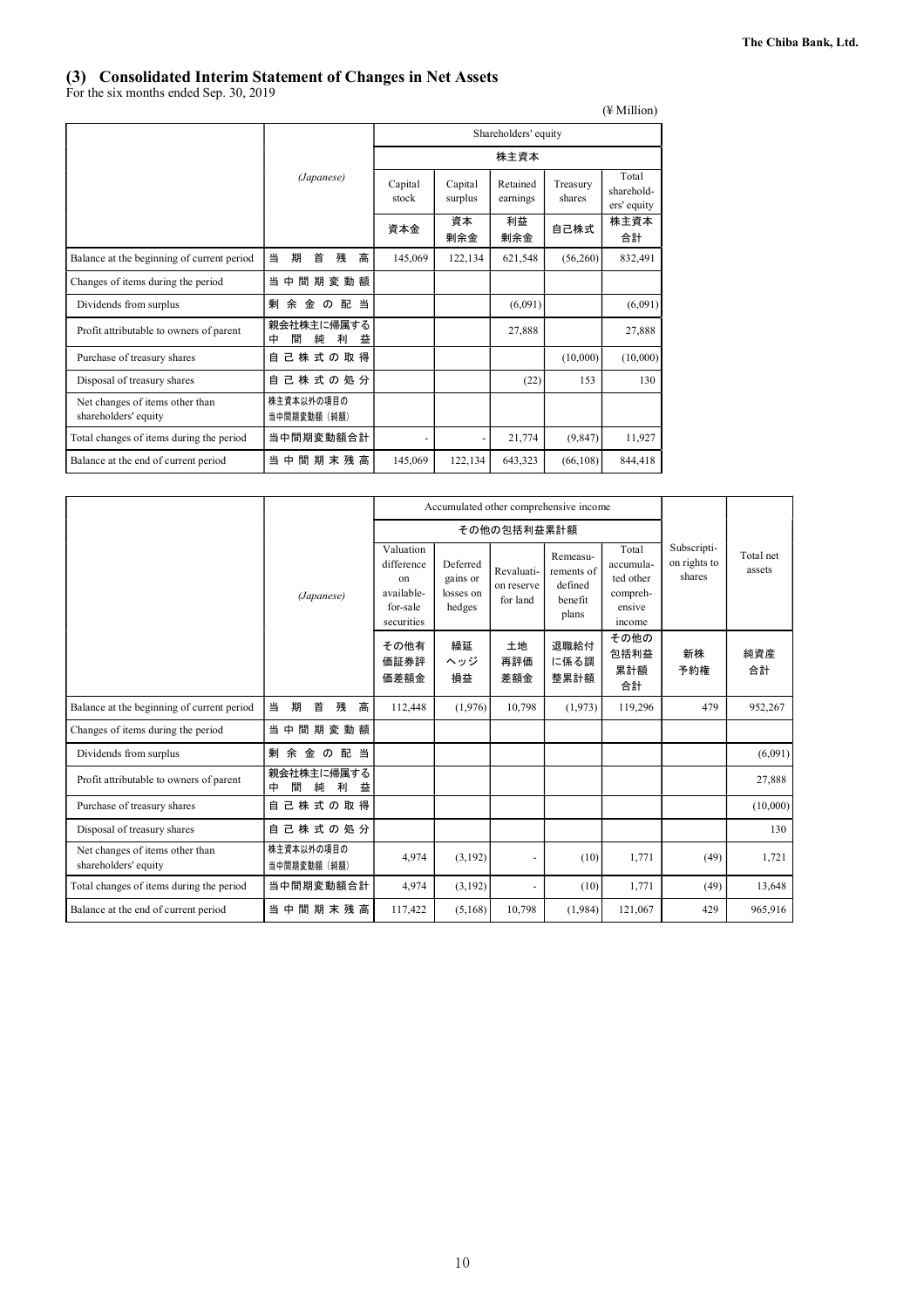(¥ Million)

|                                                         | Shareholders' equity                |                  |                    |                      |                    |                                    |
|---------------------------------------------------------|-------------------------------------|------------------|--------------------|----------------------|--------------------|------------------------------------|
|                                                         |                                     |                  | 株主資本               |                      |                    |                                    |
|                                                         | (Japanese)                          | Capital<br>stock | Capital<br>surplus | Retained<br>earnings | Treasury<br>shares | Total<br>sharehold-<br>ers' equity |
|                                                         |                                     | 資本金              | 資本<br>剰余金          | 利益<br>剰余金            | 自己株式               | 株主資本<br>合計                         |
| Balance at the beginning of current period              | 高<br>当<br>期<br>首<br>残               | 145,069          | 122,134            | 641,387              | (49, 194)          | 859,396                            |
| Changes of items during the period                      | 間期変動額<br>当<br>中                     |                  |                    |                      |                    |                                    |
| Dividends from surplus                                  | 当<br>剰<br>余<br>金<br>配<br>$\sigma$   |                  |                    | (7, 428)             |                    | (7, 428)                           |
| Profit attributable to owners of parent                 | 親会社株主に帰属する<br>間<br>純<br>利<br>中<br>益 |                  |                    | 27,061               |                    | 27,061                             |
| Purchase of treasury shares                             | 己株式の取得<br>自                         |                  |                    |                      | (0)                | (0)                                |
| Disposal of treasury shares                             | 己株式の処分<br>自                         |                  |                    | (13)                 | 73                 | 59                                 |
| Net changes of items other than<br>shareholders' equity | 株主資本以外の項目の<br>当中間期変動額(純額)           |                  |                    |                      |                    |                                    |
| Total changes of items during the period                | 当中間期変動額合計                           |                  |                    | 19,619               | 73                 | 19,693                             |
| Balance at the end of current period                    | 当 中 間 期 末 残 高                       | 145,069          | 122,134            | 661,006              | (49, 121)          | 879,089                            |

|                                                         |                                     |                                                                       |                                             |                                      | Accumulated other comprehensive income                |                                                                 |                                       |                     |
|---------------------------------------------------------|-------------------------------------|-----------------------------------------------------------------------|---------------------------------------------|--------------------------------------|-------------------------------------------------------|-----------------------------------------------------------------|---------------------------------------|---------------------|
|                                                         |                                     |                                                                       |                                             | その他の包括利益累計額                          |                                                       |                                                                 |                                       |                     |
|                                                         | (Japanese)                          | Valuation<br>difference<br>on<br>available-<br>for-sale<br>securities | Deferred<br>gains or<br>losses on<br>hedges | Revaluati-<br>on reserve<br>for land | Remeasu-<br>rements of<br>defined<br>benefit<br>plans | Total<br>accumula-<br>ted other<br>compreh-<br>ensive<br>income | Subscripti-<br>on rights to<br>shares | Total net<br>assets |
|                                                         |                                     | その他有<br>価証券評<br>価差額金                                                  | 繰延<br>ヘッジ<br>損益                             | 土地<br>再評価<br>差額金                     | 退職給付<br>に係る調<br>整累計額                                  | その他の<br>包括利益<br>累計額<br>合計                                       | 新株<br>予約権                             | 純資産<br>合計           |
| Balance at the beginning of current period              | 当<br>首<br>高<br>期<br>残               | 73,231                                                                | (8,504)                                     | 10,025                               | (5,330)                                               | 69,423                                                          | 514                                   | 929,334             |
| Changes of items during the period                      | 当<br>間期変動額<br>中                     |                                                                       |                                             |                                      |                                                       |                                                                 |                                       |                     |
| Dividends from surplus                                  | 配当<br>剰<br>余<br>金<br>$\sigma$       |                                                                       |                                             |                                      |                                                       |                                                                 |                                       | (7, 428)            |
| Profit attributable to owners of parent                 | 親会社株主に帰属する<br>益<br>間<br>純<br>利<br>中 |                                                                       |                                             |                                      |                                                       |                                                                 |                                       | 27,061              |
| Purchase of treasury shares                             | 己株式の取得<br>自                         |                                                                       |                                             |                                      |                                                       |                                                                 |                                       | (0)                 |
| Disposal of treasury shares                             | 自己株式の処分                             |                                                                       |                                             |                                      |                                                       |                                                                 |                                       | 59                  |
| Net changes of items other than<br>shareholders' equity | 株主資本以外の項目の<br>当中間期変動額 (純額)          | 34,594                                                                | (53)                                        | $\overline{\phantom{a}}$             | (288)                                                 | 34,828                                                          | 26                                    | 34,855              |
| Total changes of items during the period                | 当中間期変動額合計                           | 34,594                                                                | (53)                                        | $\blacksquare$                       | (288)                                                 | 34,828                                                          | 26                                    | 54,548              |
| Balance at the end of current period                    | 当中間期末残高                             | 107,825                                                               | (8,557)                                     | 10,025                               | (5,041)                                               | 104,251                                                         | 541                                   | 983,882             |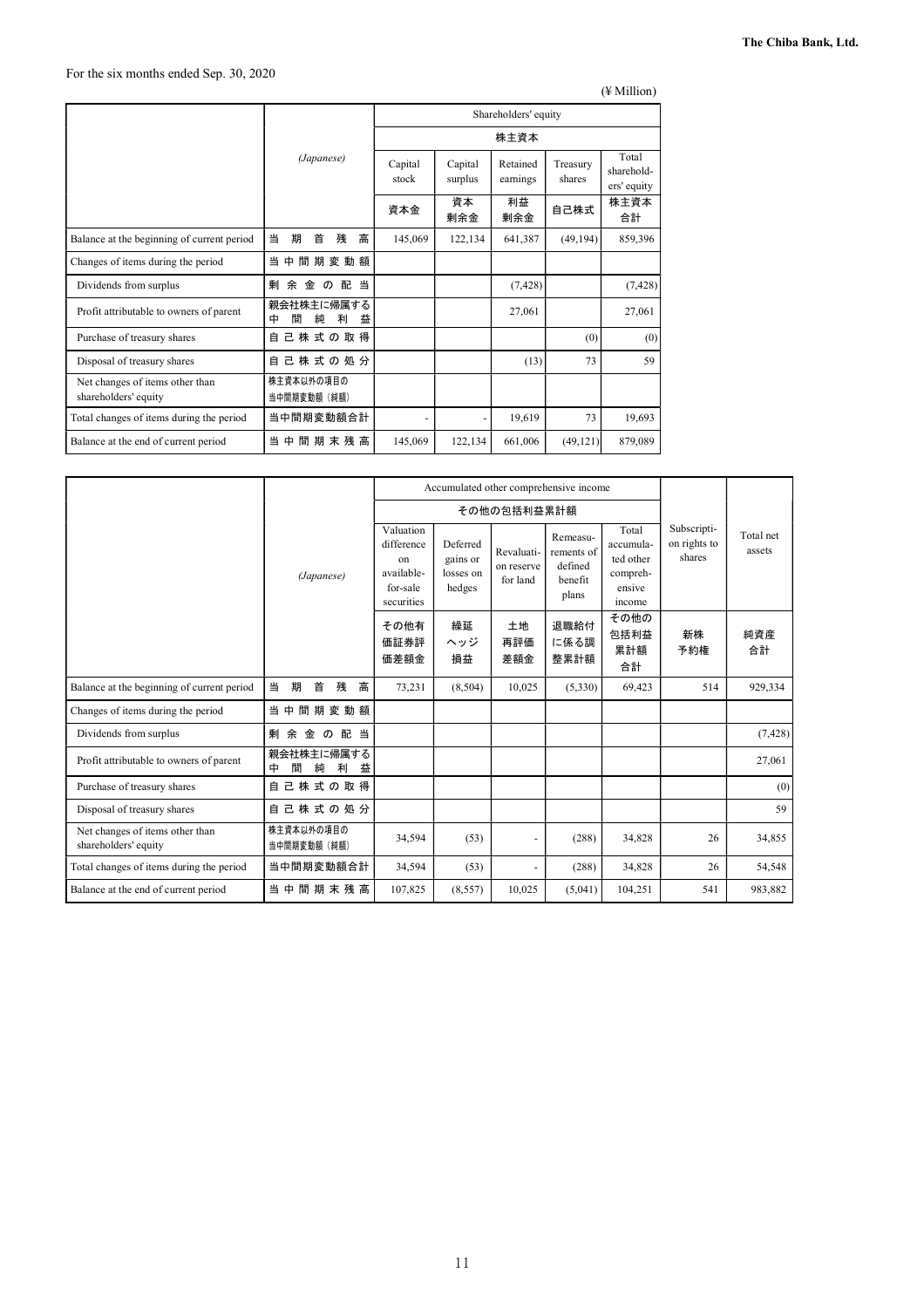### **(4) Note for the Assumption of Going Concern**  Not applicable.

### **(5) Change in Accounting Principles that is Difficult to Distinguish from Change in Accounting Estimates**

The Chiba Bank and consolidated subsidiaries have changed the depreciation method for buildings, which had been adopted the declining balance method, to the straight-line method from the current first half of consolidated fiscal year.

With the launch of the 14th medium term management plan "NEXT STEP 2023 –connect and go beyond, for the future-" and the completion of new head office in the current fiscal year, we reviewed the depreciation method for buildings. We concluded that the straight-line method which allocates depreciation expense evenly over the useful lives would more appropriately reflect the actual condition of management to periodic profit, because buildings are used long-term and stable, and the value in use decrease approximately constantly through their duration.

As a result of this change, depreciation for the current first half of consolidated fiscal year decreased, and ordinary profit and profit before income taxes increased by ¥253 million respectively compared with the previous method.

### **(6) Additional Information**

There were no significant changes in the assumptions of accounting estimates on the COVID-19 pandemic stated as additional information in the Securities Report for the previous consolidated fiscal year.

We currently expect that the COVID-19 pandemic will continue to have a certain negative impact on the credit risk of loans and that the repayment capacity of borrowers may decline. Allowance for loans losses was provided based on the expectation that the COVID-19 pandemic will converge gradually during this fiscal year and the net credit costs will not increase significantly.

This expiation is uncertain and there may be a negative impact on our operating results if the impact of the COVID-19 pandemic continues over a long period.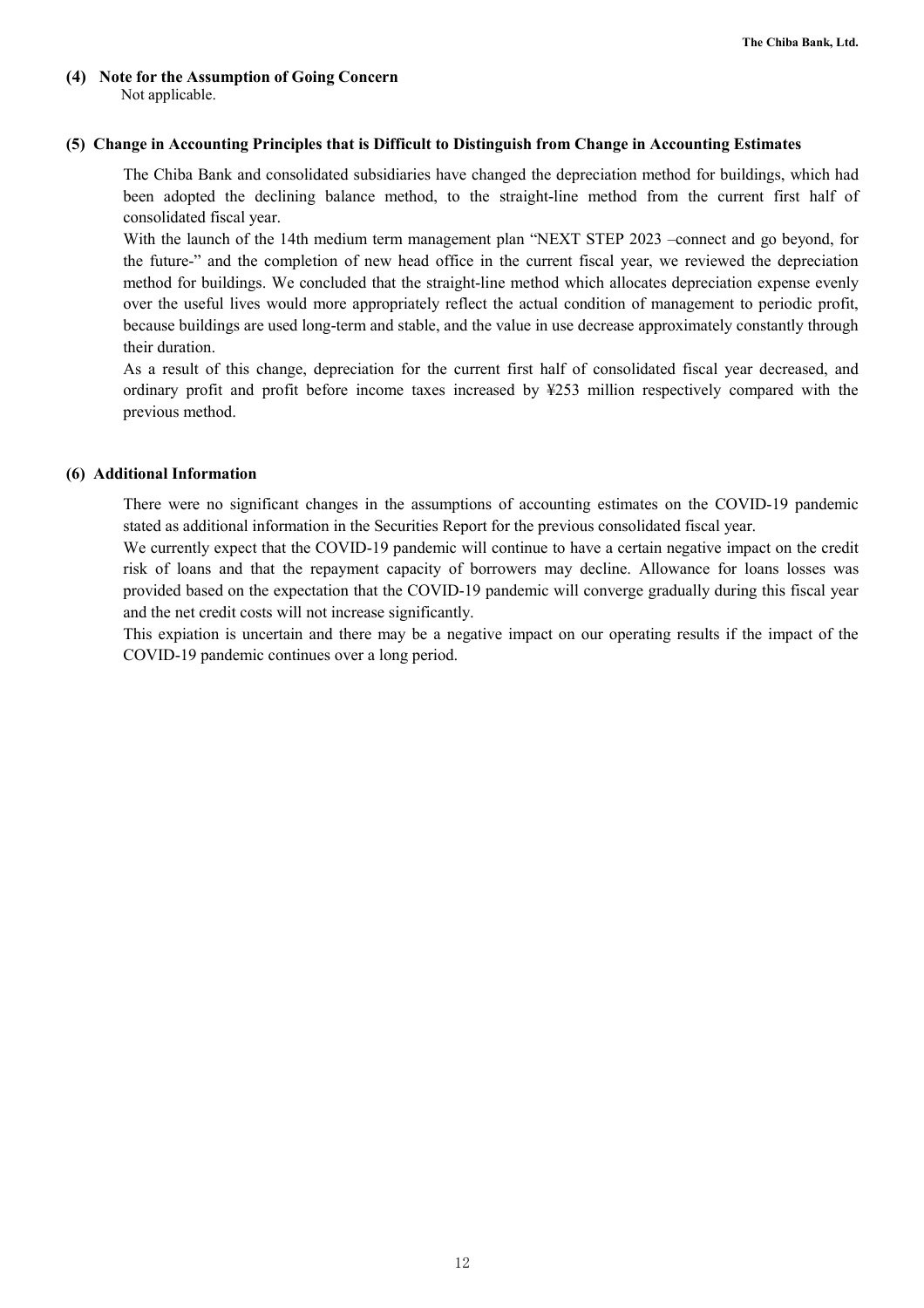### **3. Non-consolidated Interim Financial Statements**

### **(1) Non-consolidated Interim Balance Sheet**

|                                                       |        |              |            |    |          |   |   |                     | (¥ Million)         |
|-------------------------------------------------------|--------|--------------|------------|----|----------|---|---|---------------------|---------------------|
| Item                                                  |        |              | (Japanese) | 科目 |          |   |   | As of Mar. 31, 2020 | As of Sep. 30, 2020 |
| Assets:                                               |        |              | (資産の部)     |    |          |   |   |                     |                     |
| Cash and due from banks                               | 現      | 金            |            | 預  |          | H | 金 | 1,923,761           | 3,077,549           |
| Call loans                                            | $\Box$ |              | ル          |    | 口        |   | ン | 152,307             | 67,106              |
| Receivables under resale agreements                   | 買      | 現            |            | 先  |          | 勘 | 定 | 19,999              | 24,999              |
| Monetary claims bought                                | 買      | 入            | 金          |    | 銭        | 債 | 権 | 10,650              | 10,553              |
| Trading assets                                        | 特      | 定            | 取          |    | 引        | 資 | 産 | 412,833             | 191,538             |
| Money held in trust                                   | 金      | 銭            |            | の  |          | 信 | 託 | 21,684              | 12,089              |
| Securities                                            | 有      |              | 価          |    | 証        |   | 券 | 2,103,737           | 2,189,520           |
| Loans and bills discounted                            | 貸      |              |            | 出  |          |   | 金 | 10,616,525          | 10,955,486          |
| Foreign exchange                                      | 外      |              | 国          |    | 為        |   | 替 | 6,394               | 4,188               |
| Other assets                                          | そ      | の            |            | 他  |          | 資 | 産 | 122,124             | 135,215             |
| Other                                                 | そ      | の            | 他          |    | の        | 資 | 産 | 122,124             | 135,215             |
| Tangible fixed assets                                 | 有      | 形            | 固          |    | 定        | 資 | 産 | 110,990             | 111,278             |
| Intangible fixed assets                               | 無      | 形            | 固          |    | 定        | 資 | 産 | 14,377              | 14,167              |
| Prepaid pension cost                                  | 前      | 払            | 年          |    | 金        | 費 | 用 | 7,284               | 8,752               |
| Customers' liabilities for acceptances and guarantees | 支      | 払            | 承          |    | 諾        | 見 | 返 | 37,204              | 27,083              |
| Allowance for loan losses                             | 貸      | 倒            |            | 引  |          | 当 | 金 | (22, 815)           | (24,069)            |
| Total assets                                          | 資      | 産            | の          |    | 部        | 合 | 計 | 15,537,059          | 16,805,460          |
| Liabilities:                                          |        |              | (負債の部)     |    |          |   |   |                     |                     |
| Deposits                                              | 預      |              |            |    |          |   | 金 | 12,788,913          | 13,486,841          |
| Negotiable certificates of deposit                    | 譲      | 渡            |            | 性  |          | 預 | 金 | 496,293             | 487,685             |
| Call money                                            | $\Box$ |              | ル          |    | マ        | ネ |   | 220,000             | 486,169             |
| Payables under repurchase agreements                  | 売      | 現            |            | 先  |          | 勘 | 定 | 30,657              | 13,546              |
| Payables under securities lending transactions        |        | 債券貸借取引受入担保金  |            |    |          |   |   | 287,159             | 216,734             |
| Trading liabilities                                   | 特      | 定            | 取          |    | 引        | 負 | 債 | 25,641              | 22,681              |
| Borrowed money                                        | 借      |              |            | 用  |          |   | 金 | 521,711             | 954,196             |
| Foreign exchanges                                     | 外      |              | 国          |    | 為        |   | 替 | 834                 | 488                 |
| Bonds payable                                         | 社      |              |            |    |          |   | 債 | 115,229             | 81,683              |
| Borrowed money from trust account                     | 信      | 託            |            | 勘  |          | 定 | 借 | 2,790               | 2,894               |
| Other liabilities                                     | そ      | の            |            | 他  |          | 負 | 債 | 130,781             | 81,120              |
| Income taxes payable                                  | 未      | 払            | 法          |    | 人        | 税 | 等 | 7,371               | 8,884               |
| Asset retirement obligations                          | 資      | 産            | 除          |    | 去        | 債 | 務 | 210                 | 200                 |
| Other                                                 | そ      | の            | 他          |    | $\sigma$ | 負 | 債 | 123,199             | 72,036              |
| Provision for reimbursement of deposits               |        | 睡眠預金払戻損失引当金  |            |    |          |   |   | 1,692               | 1,451               |
| Provision for point loyalty programs                  | ポ      | ィ            | ン          | ь  | 引        | 当 | 金 | 278                 | 366                 |
| Deferred tax liabilities                              | 繰      | 延            | 税          |    | 金        | 負 | 債 | 2,316               | 15,797              |
| Deferred tax liabilities for land revaluation         |        | 再評価に係る繰延税金負債 |            |    |          |   |   | 10,511              | 10,511              |
| Acceptances and guarantees                            | 支      |              | 払          |    | 承        |   | 諾 | 37,204              | 27,083              |
| <b>Total liabilities</b>                              | 負      | 債            | の          |    | 部        | 合 | 計 | 14,672,016          | 15,889,252          |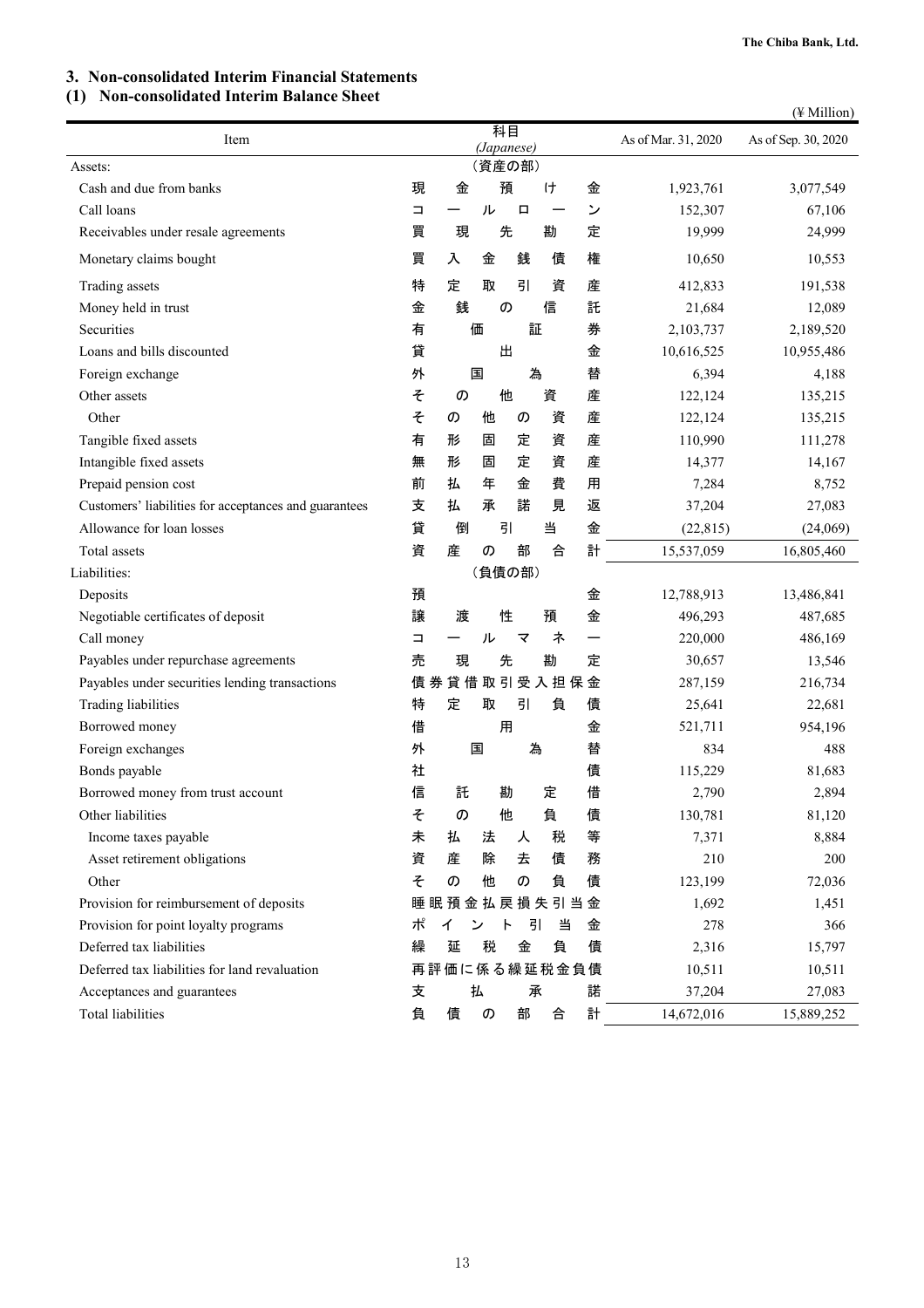|                                                         |                                             | (¥ Million)            |
|---------------------------------------------------------|---------------------------------------------|------------------------|
| Item                                                    | 科目<br>As of Mar. 31, 2020<br>(Japanese)     | As of Sep. 30, 2020    |
| Net assets:                                             | (純資産の部)                                     |                        |
| Capital stock                                           | 資<br>金<br>本                                 | 145,069<br>145,069     |
| Capital surplus                                         | 金<br>資<br>剰<br>本<br>余                       | 122,134<br>122,134     |
| Legal capital surplus                                   | 準<br>備<br>金<br>資<br>本                       | 122,134<br>122,134     |
| Retained earnings                                       | 益<br>剰<br>余<br>金<br>利                       | 580,928<br>600,899     |
| Legal retained earnings                                 | 備<br>益<br>準<br>金<br>利                       | 50,930<br>50,930       |
| Other retained earnings                                 | 他<br>そ<br>剰<br>金<br>利<br>益<br>余<br>$\sigma$ | 529,998<br>549,968     |
| Reserve for advanced depreciation of non-current assets | 資<br>産<br>積<br>定<br>圧<br>縮<br>立<br>金<br>固   | 351<br>351             |
| General reserve                                         | 途<br>積<br>立<br>金<br>別                       | 485,971<br>510,971     |
| Retained earnings brought forward                       | 繰<br>越<br>利<br>益<br>余<br>金<br>剰             | 43,676<br>38,646       |
| Treasury shares                                         | 式<br>自<br>株<br>己                            | (49, 194)<br>(49, 121) |
| Total shareholders' equity                              | 資<br>計<br>株<br>主<br>本<br>合                  | 798,937<br>818,981     |
| Valuation difference on available-for-sale securities   | その他有価証券評価差額金                                | 64,068<br>95,217       |
| Deferred gains or losses on hedges                      | ジ<br>損<br>繰<br>延<br>益<br>$\sim$<br>ッ        | (8,504)<br>(8, 557)    |
| Revaluation reserve for land                            | 差<br>額<br>地<br>評<br>価<br>土<br>再<br>金        | 10,025<br>10,025       |
| Total valuation and translation adjustments             | 算差額等<br>換<br>合計<br>評<br>価                   | 65,590<br>96,685       |
| Subscription rights to shares                           | 株<br>予<br>約<br>権<br>新                       | 514<br>541             |
| Total net assets                                        | 計<br>純<br>産<br>部<br>合<br>資<br>の             | 865,042<br>916,207     |
| Total liabilities and net assets                        | 負債及び純資産の部合計<br>15,537,059                   | 16,805,460             |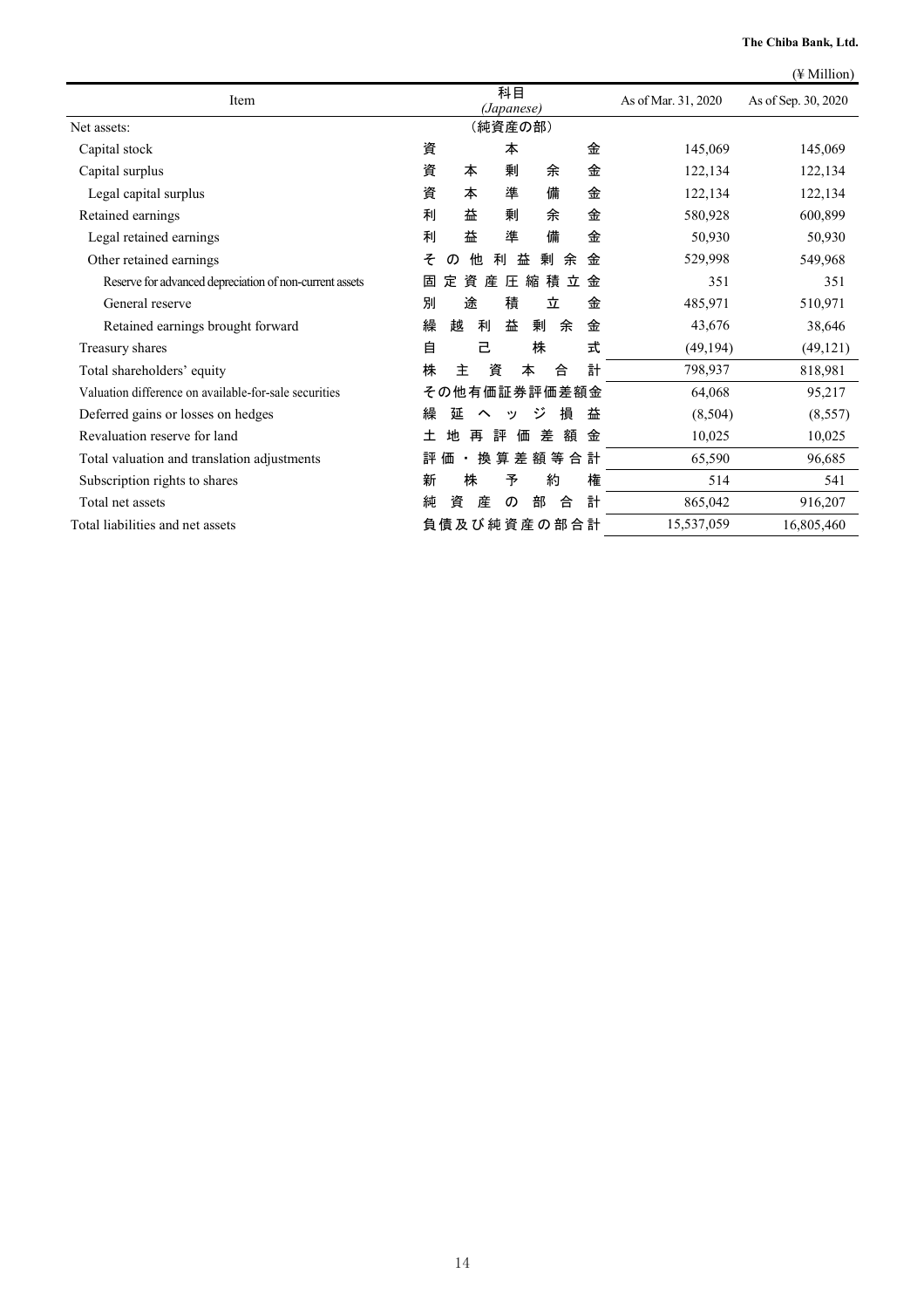### **(2) Non-consolidated Interim Statement of Income**

| <b>TWH-consonauta internal statement of income</b> |                                        | $(\frac{1}{2}$ Million)                                         |          |
|----------------------------------------------------|----------------------------------------|-----------------------------------------------------------------|----------|
| Item                                               | 科目                                     | For the six months<br>For the six months                        |          |
| Ordinary income                                    | (Japanese)<br>常<br>経<br>収<br>益         | ended Sep. 30, 2019<br>ended Sep. 30, 2020<br>110,810<br>99,709 |          |
| Interest income                                    | 益<br>運<br>資<br>金<br>用<br>収             | 76,967<br>70,064                                                |          |
| Interest on loans and discounts                    | 利<br>う<br>ち<br>貸<br>出<br>金<br>息)       | 55,070<br>51,907                                                |          |
| Interest and dividends on securities               | ち有価証券利息配当金)<br>ぅ                       | 19,915<br>17,216                                                |          |
| Trust fees                                         | 託<br>信<br>報<br>酬                       | 6                                                               | 3        |
| Fees and commissions income                        | 等<br>役<br>務<br>取<br>引<br>益<br>収        | 21,253<br>21,110                                                |          |
| Trading income                                     | 定<br>益<br>特<br>取<br>引<br>収             | 1,186<br>874                                                    |          |
| Other ordinary income                              | そ<br>他<br>業<br>益<br>務<br>収<br>の        | 3,164<br>2,767                                                  |          |
| Other income                                       | 常<br>そ<br>他<br>経<br>益<br>収<br>の        | 8,232<br>4,888                                                  |          |
| Ordinary expenses                                  | 経<br>常<br>費<br>用                       | 71,133<br>62,229                                                |          |
| Interest expenses                                  | 費<br>資<br>金<br>達<br>用<br>調             | 12,542<br>7,084                                                 |          |
| Interest on deposits                               | う<br>預<br>利<br>息<br>ち<br>金             | 3,686<br>1,013                                                  |          |
| Fees and commissions payments                      | 費<br>務<br>取<br>引<br>等<br>役<br>用        | 10,421<br>8,354                                                 |          |
| Other ordinary expenses                            | 業<br>費<br>そ<br>他<br>務<br>用<br>の        | 820<br>284                                                      |          |
| General and administrative expenses                | 業<br>経<br>営<br>費                       | 40,768<br>42,119                                                |          |
| Other expenses                                     | そ<br>常<br>費<br>用<br>他<br>経<br>$\sigma$ | 6,580<br>4,386                                                  |          |
| Ordinary profit                                    | 常<br>益<br>経<br>利                       | 39,676<br>37,480                                                |          |
| Extraordinary income                               | 益<br>特<br>別<br>利                       | $\theta$                                                        | $\theta$ |
| <b>Extraordinary</b> loss                          | 特<br>別<br>損<br>失                       | 17                                                              | 8        |
| Profit before income taxes                         | 益<br>税<br>引<br>純<br>前<br>中<br>間<br>利   | 39,659<br>37,472                                                |          |
| Income taxes-current                               | 住民税及び事業税<br>法人税、                       | 9,966<br>10,021                                                 |          |
| Income taxes-deferred                              | 税<br>等<br>額<br>法<br>調<br>整<br>人        | 814<br>38                                                       |          |
| Total income taxes                                 | 税<br>等<br>計<br>法<br>合<br>人             | 10,060<br>10,780                                                |          |
| Profit                                             | 間<br>純<br>利<br>益<br>中                  | 28,878<br>27,412                                                |          |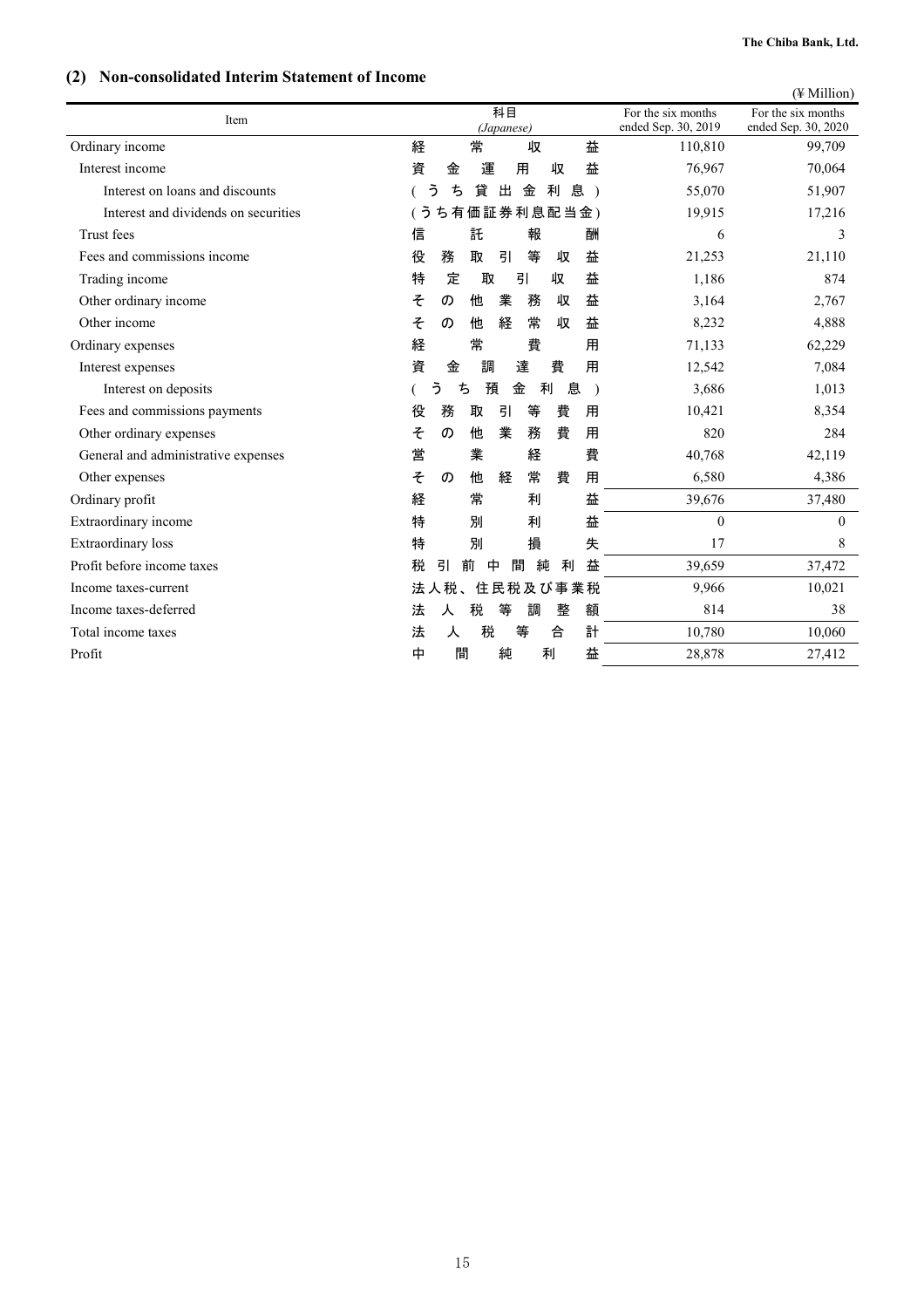### **(3) Non-consolidated Interim Statement of Changes in Net Assets**

For the six months ended Sep. 30, 2019

|                                            |                                 |                      |                 | $(\frac{1}{2}$ Million) |  |  |  |
|--------------------------------------------|---------------------------------|----------------------|-----------------|-------------------------|--|--|--|
|                                            |                                 | Shareholders' equity |                 |                         |  |  |  |
|                                            |                                 | 株主資本                 |                 |                         |  |  |  |
|                                            |                                 |                      | Capital surplus |                         |  |  |  |
|                                            | (Japanese)                      | Capital stock        | 資本剰余金           |                         |  |  |  |
|                                            |                                 |                      | Legal capital   | Total capital           |  |  |  |
|                                            |                                 |                      | surplus         | surplus                 |  |  |  |
|                                            |                                 | 資本金                  | 資本準備金           | 資本剰余金                   |  |  |  |
|                                            |                                 |                      |                 | 合計                      |  |  |  |
| Balance at the beginning of current period | 高<br>当<br>首<br>期<br>残           | 145,069              | 122,134         | 122,134                 |  |  |  |
| Changes of items during the period         | 当<br>動<br>額<br>ф<br>間<br>期<br>変 |                      |                 |                         |  |  |  |
| Dividends from surplus                     | 剰<br>当<br>金<br>配<br>余<br>の      |                      |                 |                         |  |  |  |
| Profit                                     | 益<br>中<br>間<br>純<br>利           |                      |                 |                         |  |  |  |
| Purchase of treasury shares                | 株式の取得<br>己.<br>自                |                      |                 |                         |  |  |  |
| Disposal of treasury shares                | 株 式 の 処 分<br>白<br>己.            |                      |                 |                         |  |  |  |
| Net changes of items other than            | 株主資本以外の項目の                      |                      |                 |                         |  |  |  |
| shareholders' equity                       | 当中間期変動額(純額)                     |                      |                 |                         |  |  |  |
| Total changes of items during the period   | 当中間期変動額合計                       |                      |                 |                         |  |  |  |
| Balance at the end of current period       | 間<br>当<br>期末残高<br>中             | 145,069              | 122,134         | 122,134                 |  |  |  |

|                                                         |                                        |                            |                            | Shareholders' equity              |           |                         |  |
|---------------------------------------------------------|----------------------------------------|----------------------------|----------------------------|-----------------------------------|-----------|-------------------------|--|
|                                                         |                                        |                            |                            | 株主資本                              |           |                         |  |
|                                                         |                                        |                            | Retained earnings          |                                   |           |                         |  |
|                                                         |                                        |                            | 利益剰余金                      |                                   | Treasury  | Total                   |  |
|                                                         | (Japanese)                             | Legal retained<br>earnings | Other retained<br>earnings | <b>Total Retained</b><br>earnings | shares    | shareholders'<br>equity |  |
|                                                         |                                        | 利益準備金                      | その他<br>利益剰余金               | 利益剰余金<br>合計                       | 自己株式      | 株主資本<br>合計              |  |
| Balance at the beginning of current period              | 首<br>高<br>期<br>残<br>当                  | 50,930                     | 512,259                    | 563,190                           | (56, 260) | 774,132                 |  |
| Changes of items during the period                      | 動<br>額<br>当<br>期<br>間<br>変<br>中        |                            |                            |                                   |           |                         |  |
| Dividends from surplus                                  | 剰<br>当<br>余<br>金<br>配<br>$\sigma$      |                            | (6,091)                    | (6,091)                           |           | (6,091)                 |  |
| Profit                                                  | 益<br>中<br>間<br>純<br>利                  |                            | 28,878                     | 28,878                            |           | 28,878                  |  |
| Purchase of treasury shares                             | 株<br>得<br>式<br>取<br>自<br>己<br>$\sigma$ |                            |                            |                                   | (10,000)  | (10,000)                |  |
| Disposal of treasury shares                             | 株<br>式<br>の処分<br>己<br>自                |                            | (22)                       | (22)                              | 153       | 130                     |  |
| Net changes of items other than<br>shareholders' equity | 株主資本以外の項目の<br>当中間期変動額(純額)              |                            |                            |                                   |           |                         |  |
| Total changes of items during the period                | 当中間期変動額合計                              | $\overline{\phantom{0}}$   | 22,764                     | 22,764                            | (9, 847)  | 12,916                  |  |
| Balance at the end of current period                    | 間<br>期末残高<br>当<br>中                    | 50,930                     | 535,024                    | 585,954                           | (66, 108) | 787,049                 |  |

|                                                         |                                   |                                                                 | Valuation and translation adjustments    |                                    |                                                   |                                  |                  |
|---------------------------------------------------------|-----------------------------------|-----------------------------------------------------------------|------------------------------------------|------------------------------------|---------------------------------------------------|----------------------------------|------------------|
|                                                         |                                   |                                                                 |                                          | 評価・換算差額等                           |                                                   |                                  |                  |
|                                                         | (Japanese)                        | Valuation<br>difference on<br>available-for-<br>sale securities | Deferred gains<br>or losses on<br>hedges | Revaluation<br>reserve for<br>land | Total valuation<br>and translation<br>adjustments | Subscription<br>rights to shares | Total net assets |
|                                                         |                                   | その他<br>有価証券<br>評価差額金                                            | 繰延ヘッジ<br>損益                              | 土地再評価<br>差額金                       | 評価・換算<br>差額等合計                                    | 新株予約権                            | 純資産合計            |
| Balance at the beginning of current period              | 首<br>残<br>高<br>当<br>期             | 103,225                                                         | (1,976)                                  | 10,798                             | 112,046                                           | 479                              | 886,658          |
| Changes of items during the period                      | 当<br>間<br>期<br>動<br>額<br>変<br>中   |                                                                 |                                          |                                    |                                                   |                                  |                  |
| Dividends from surplus                                  | 剰<br>余<br>金<br>配<br>当<br>$\sigma$ |                                                                 |                                          |                                    |                                                   |                                  | (6,091)          |
| Profit                                                  | 益<br>純<br>中<br>利<br>間             |                                                                 |                                          |                                    |                                                   |                                  | 28,878           |
| Purchase of treasury shares                             | 株<br>自<br>己<br>式の取得               |                                                                 |                                          |                                    |                                                   |                                  | (10,000)         |
| Disposal of treasury shares                             | 株 式 の 処 分<br>己<br>自               |                                                                 |                                          |                                    |                                                   |                                  | 130              |
| Net changes of items other than<br>shareholders' equity | 株主資本以外の項目の<br>当中間期変動額(純額)         | 5,600                                                           | (3,192)                                  |                                    | 2,408                                             | (49)                             | 2,358            |
| Total changes of items during the period                | 当中間期変動額合計                         | 5,600                                                           | (3,192)                                  | $\overline{\phantom{0}}$           | 2,408                                             | (49)                             | 15,275           |
| Balance at the end of current period                    | 間<br>期末残高<br>当<br>中               | 108,825                                                         | (5,168)                                  | 10,798                             | 114,454                                           | 429                              | 901,933          |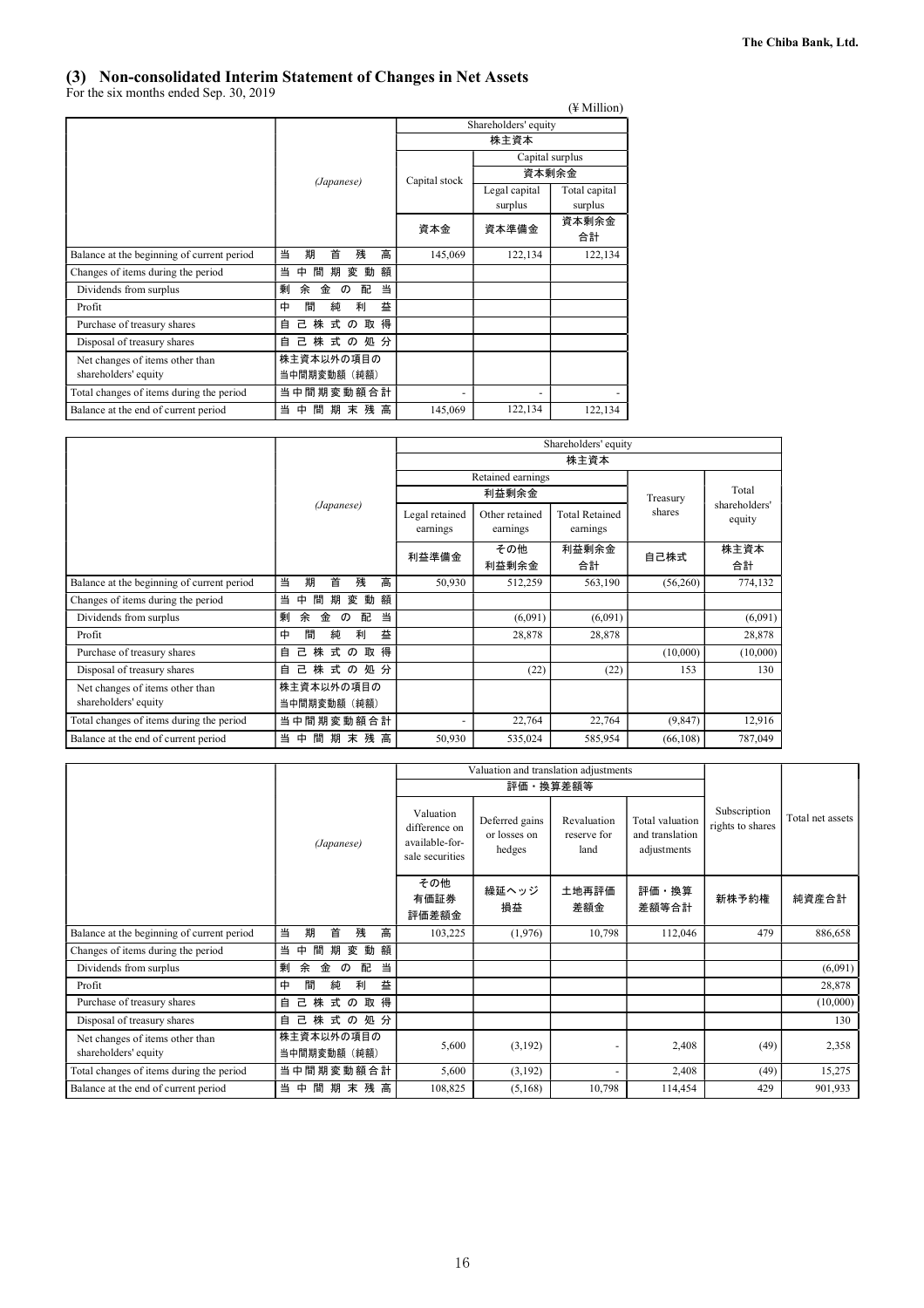|                                            |                                   |               |                          | (¥ Million)              |  |  |
|--------------------------------------------|-----------------------------------|---------------|--------------------------|--------------------------|--|--|
|                                            |                                   |               | Shareholders' equity     |                          |  |  |
|                                            |                                   | 株主資本          |                          |                          |  |  |
|                                            |                                   |               | Capital surplus          |                          |  |  |
|                                            | (Japanese)                        | Capital stock | 資本剰余金                    |                          |  |  |
|                                            |                                   |               | Legal capital<br>surplus | Total capital<br>surplus |  |  |
|                                            |                                   | 資本金           | 資本準備金                    | 資本剰余金<br>合計              |  |  |
| Balance at the beginning of current period | 高<br>当<br>期<br>首<br>残             | 145,069       | 122,134                  | 122,134                  |  |  |
| Changes of items during the period         | 動<br>額<br>当<br>ф<br>間<br>期<br>変   |               |                          |                          |  |  |
| Dividends from surplus                     | 当<br>剰<br>余<br>金<br>配<br>$\sigma$ |               |                          |                          |  |  |
| Profit                                     | 益<br>中<br>間<br>純<br>利             |               |                          |                          |  |  |
| Purchase of treasury shares                | 株式の取得<br>自<br>己                   |               |                          |                          |  |  |
| Disposal of treasury shares                | 式の処分<br>株<br>己.<br>自              |               |                          |                          |  |  |
| Net changes of items other than            | 株主資本以外の項目の                        |               |                          |                          |  |  |
| shareholders' equity                       | 当中間期変動額(純額)                       |               |                          |                          |  |  |
| Total changes of items during the period   | 当中間期変動額合計                         |               |                          |                          |  |  |
| Balance at the end of current period       | 間<br>期末残高<br>当<br>                | 145,069       | 122,134                  | 122,134                  |  |  |

|                                                         |                                        |                            |                            | Shareholders' equity              |                 |                         |
|---------------------------------------------------------|----------------------------------------|----------------------------|----------------------------|-----------------------------------|-----------------|-------------------------|
|                                                         |                                        |                            |                            | 株主資本                              |                 |                         |
|                                                         |                                        |                            | Retained earnings          |                                   |                 |                         |
|                                                         |                                        |                            | 利益剰余金                      |                                   |                 | Total                   |
|                                                         | (Japanese)                             | Legal retained<br>earnings | Other retained<br>earnings | <b>Total Retained</b><br>earnings | Treasury shares | shareholders'<br>equity |
|                                                         |                                        | 利益準備金                      | その他<br>利益剰余金               | 利益剰余金<br>合計                       | 自己株式            | 株主資本<br>合計              |
| Balance at the beginning of current period              | 首<br>高<br>期<br>残<br>当                  | 50,930                     | 529,998                    | 580,928                           | (49, 194)       | 798,937                 |
| Changes of items during the period                      | 額<br>当<br>動<br>間<br>期<br>変<br>中        |                            |                            |                                   |                 |                         |
| Dividends from surplus                                  | 当<br>剰<br>余<br>金<br>配<br>$\sigma$      |                            | (7, 428)                   | (7, 428)                          |                 | (7, 428)                |
| Profit                                                  | 益<br>中<br>間<br>純<br>利                  |                            | 27,412                     | 27,412                            |                 | 27,412                  |
| Purchase of treasury shares                             | 株<br>式<br>取<br>得<br>自<br>己<br>$\sigma$ |                            |                            |                                   | (0)             | (0)                     |
| Disposal of treasury shares                             | 株<br>式<br>の処分<br>自<br>己                |                            | (13)                       | (13)                              | 73              | 59                      |
| Net changes of items other than<br>shareholders' equity | 株主資本以外の項目の<br>当中間期変動額(純額)              |                            |                            |                                   |                 |                         |
| Total changes of items during the period                | 当中間期変動額合計                              | ٠                          | 19,970                     | 19,970                            | 73              | 20,043                  |
| Balance at the end of current period                    | 期末残高<br>当<br>間<br>中                    | 50,930                     | 549,968                    | 600,899                           | (49, 121)       | 818,981                 |

|                                                         |                                   |                                                                 | Valuation and translation adjustments    |                                    |                                                   |                                  |                  |  |
|---------------------------------------------------------|-----------------------------------|-----------------------------------------------------------------|------------------------------------------|------------------------------------|---------------------------------------------------|----------------------------------|------------------|--|
|                                                         |                                   |                                                                 |                                          | 評価・換算差額等                           |                                                   |                                  |                  |  |
|                                                         | (Japanese)                        | Valuation<br>difference on<br>available-for-<br>sale securities | Deferred gains<br>or losses on<br>hedges | Revaluation<br>reserve for<br>land | Total valuation<br>and translation<br>adjustments | Subscription<br>rights to shares | Total net assets |  |
|                                                         |                                   | その他<br>有価証券<br>評価差額金                                            | 繰延ヘッジ<br>損益                              | 土地再評価<br>差額金                       | 評価・換算<br>差額等合計                                    | 新株予約権                            | 純資産合計            |  |
| Balance at the beginning of current period              | 残<br>首<br>高<br>当<br>期             | 64,068                                                          | (8,504)                                  | 10,025                             | 65,590                                            | 514                              | 865,042          |  |
| Changes of items during the period                      | 当<br>間<br>期<br>変<br>動<br>額<br>中   |                                                                 |                                          |                                    |                                                   |                                  |                  |  |
| Dividends from surplus                                  | 当<br>剰<br>余<br>金<br>配<br>$\sigma$ |                                                                 |                                          |                                    |                                                   |                                  | (7, 428)         |  |
| Profit                                                  | 益<br>間<br>純<br>利<br>中             |                                                                 |                                          |                                    |                                                   |                                  | 27,412           |  |
| Purchase of treasury shares                             | 己<br>株<br>式の<br>取<br>得<br>自       |                                                                 |                                          |                                    |                                                   |                                  | (0)              |  |
| Disposal of treasury shares                             | 株<br>式の処分<br>己<br>自               |                                                                 |                                          |                                    |                                                   |                                  | 59               |  |
| Net changes of items other than<br>shareholders' equity | 株主資本以外の項目の<br>当中間期変動額 (純額)        | 31,148                                                          | (53)                                     | -                                  | 31,095                                            | 26                               | 31,121           |  |
| Total changes of items during the period                | 当中間期変動額合計                         | 31,148                                                          | (53)                                     |                                    | 31,095                                            | 26                               | 51,164           |  |
| Balance at the end of current period                    | 当<br>期末残高<br>間<br>中               | 95,217                                                          | (8, 557)                                 | 10,025                             | 96,685                                            | 541                              | 916,207          |  |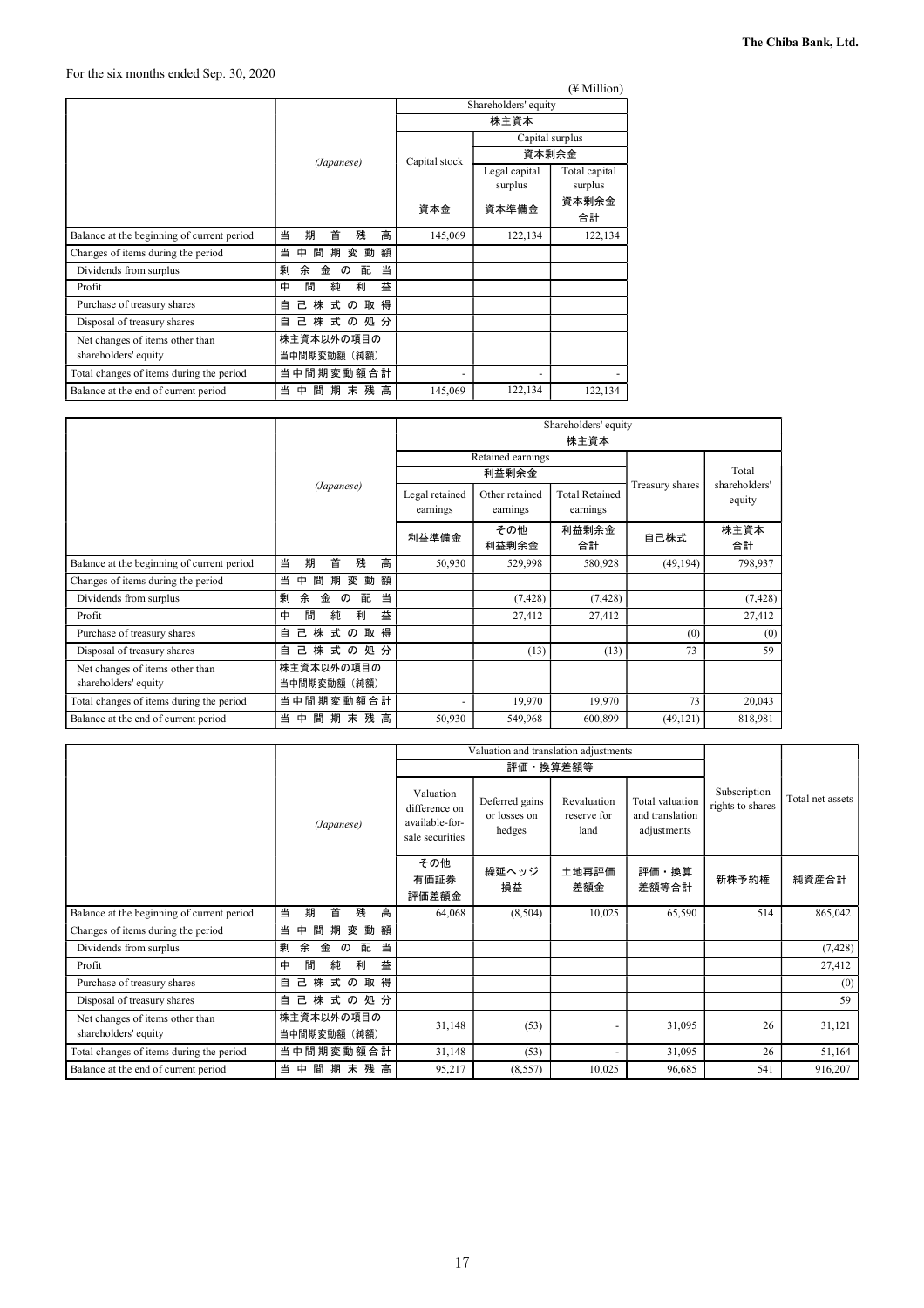# **SUPPLEMENTARY INFORMATION for the Second Quarter (First Half) of Fiscal Year 2020, ending March 31, 2021**

# **THE CHIBA BANK, LTD.**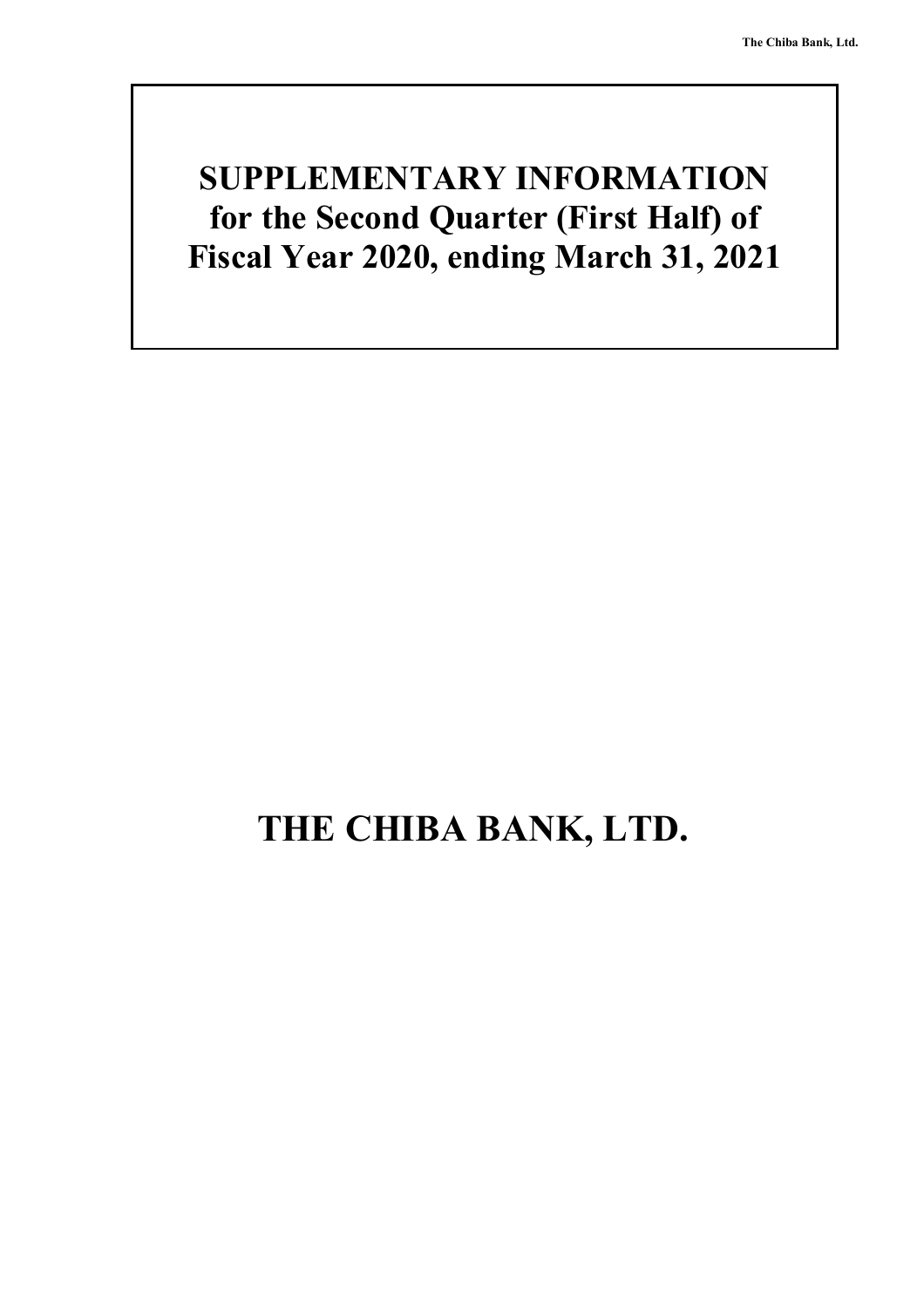### **Table of Contents**

|  | (1) Loans and Deposits <b>much contained the contract of the contract of the contract of the contract of the contract of the contract of the contract of the contract of the contract of the contract of the contract of the con</b> |  |
|--|--------------------------------------------------------------------------------------------------------------------------------------------------------------------------------------------------------------------------------------|--|
|  |                                                                                                                                                                                                                                      |  |
|  |                                                                                                                                                                                                                                      |  |
|  |                                                                                                                                                                                                                                      |  |
|  |                                                                                                                                                                                                                                      |  |
|  |                                                                                                                                                                                                                                      |  |
|  |                                                                                                                                                                                                                                      |  |
|  |                                                                                                                                                                                                                                      |  |
|  |                                                                                                                                                                                                                                      |  |
|  |                                                                                                                                                                                                                                      |  |
|  | (2) Breakdown of domestic loans and bills discounted (Term-end balance) and ratio of loans to Small and medium-sized enterprises  11                                                                                                 |  |
|  |                                                                                                                                                                                                                                      |  |
|  |                                                                                                                                                                                                                                      |  |
|  |                                                                                                                                                                                                                                      |  |
|  |                                                                                                                                                                                                                                      |  |
|  |                                                                                                                                                                                                                                      |  |
|  |                                                                                                                                                                                                                                      |  |
|  |                                                                                                                                                                                                                                      |  |
|  |                                                                                                                                                                                                                                      |  |
|  |                                                                                                                                                                                                                                      |  |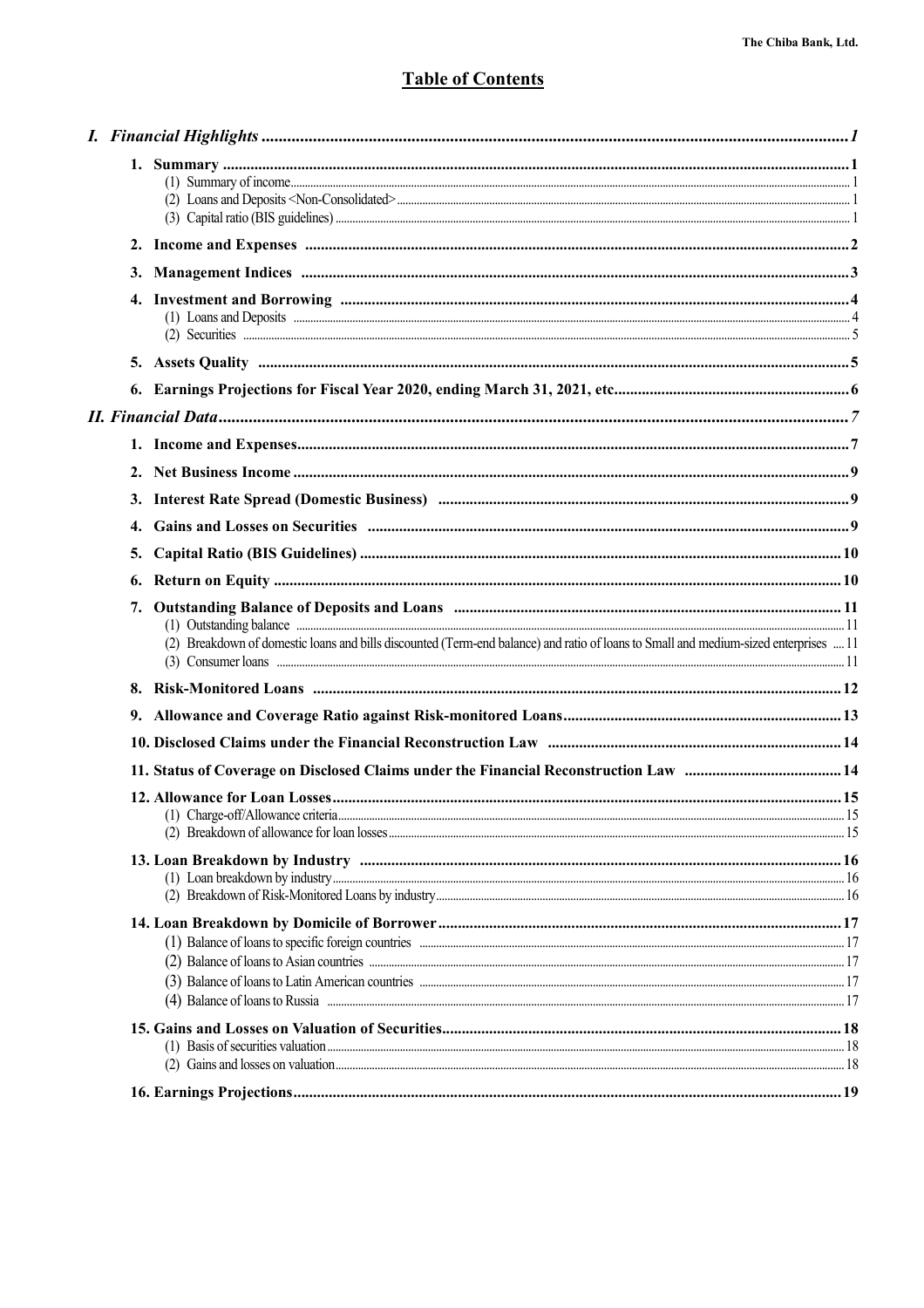### *I. Financial Highlights*

### **1. Summary**

- Non-consolidated core net business income excluding gains (losses) on cancellatin of investment trust increased by ¥0.5 billion compared with the corresponding period of the previous fiscal year to ¥34.4 billion. Ordinary profit decreased by ¥2.1 billion to ¥37.4 billion, and profit decreased by ¥1.4 billion to ¥27.4 billion. Consolidated ordinary profit decreased by ¥1.2 billion compared with the corresponding period of the previous fiscal year to ¥38.6 billion, and profit attributable to owners of parent decreased by ¥0.8 billion to ¥27.0 billion.
- The average balance of loans increased by ¥484.0 billion from the previous fiscal year and the average balance of deposits increased by ¥981.8 billion.

### **(1) Summary of income <Non-consolidated><Consolidated> <Non-consolidated>** (¥ Billion)

|                                                                                            |                                                                                                                                         |                                              |                                                     |         |           |                                                     | $(1 - 2 - 1)$                                                              |  |  |  |
|--------------------------------------------------------------------------------------------|-----------------------------------------------------------------------------------------------------------------------------------------|----------------------------------------------|-----------------------------------------------------|---------|-----------|-----------------------------------------------------|----------------------------------------------------------------------------|--|--|--|
|                                                                                            |                                                                                                                                         | (Japanese)                                   | For the six<br>months ended<br>Sep. 30, 2020<br>(a) | $(a-b)$ | $(a-b)/b$ | For the six<br>months ended<br>Sep. 30, 2019<br>(b) | Projection for<br>the first half of<br>FY2020<br>(released on<br>May 2020) |  |  |  |
| (before)<br>Net<br>business<br>income<br>transfer to general allowance for<br>loan losses) | 業                                                                                                                                       | 益<br>:   務   純 <i>盐</i><br>: 一 般 貸 倒 繰 入 前 ) | 37.6                                                | (0.6)   | $(1.7\%)$ | 38.3                                                | 38.1                                                                       |  |  |  |
| Core net business income                                                                   | 業<br>ア<br>⊐                                                                                                                             | 益<br>務<br>純                                  | 36.7                                                | (0.0)   | $(0.0\%)$ | 36.7                                                | 37.3                                                                       |  |  |  |
| Excluding gains<br>(losses) on<br>cancellation<br>of<br>investment<br>trusts               |                                                                                                                                         | 除く投資信託解約損益                                   | 34.4                                                | 0.5     | $1.6\%$   | 33.9                                                |                                                                            |  |  |  |
| Net business income                                                                        | 業<br>務                                                                                                                                  | 益<br>純                                       | 36.5                                                | 0.1     | $0.3\%$   | 36.3                                                |                                                                            |  |  |  |
| <b>Ordinary profit</b>                                                                     | 常<br>経                                                                                                                                  | 益<br>利                                       | 37.4                                                | (2.1)   | $(5.5\%)$ | 39.6                                                | 40.0                                                                       |  |  |  |
| Profit                                                                                     | 間<br>中                                                                                                                                  | 益<br>純<br>利                                  | 27.4                                                | (1.4)   | $(5.0\%)$ | 28.8                                                | 29.0                                                                       |  |  |  |
| bonds (Government bonds, etc.)                                                             | Note: Core net business income = Net business income (before transfer to general allowance for loan losses) - Gains (losses) related to |                                              |                                                     |         |           |                                                     |                                                                            |  |  |  |
| Net credit costs (-)                                                                       | 与<br>信<br>関                                                                                                                             | 費<br>係<br>用                                  | 3.6                                                 | (1.1)   |           | 4.7                                                 | 3.6                                                                        |  |  |  |

| <b>THAT AND A CONTRATE</b>                                     |   | ≔ | ๛ | <b>Izis</b> | 只 | ,,,, | $\cup$ . $\cup$ | .     |           | . .  | $\cup$ . $\cup$ |
|----------------------------------------------------------------|---|---|---|-------------|---|------|-----------------|-------|-----------|------|-----------------|
| <consolidated></consolidated>                                  |   |   |   |             |   |      |                 |       |           |      | (¥ Billion)     |
| <b>Ordinary profit</b>                                         | 経 |   | 常 | 利           |   |      | 38.6            | (1.2) | $(3.2\%)$ | 39.9 | 40.5            |
| Profit attributable to owners of   親会社株主に帰属する<br><b>parent</b> |   | 閒 | 純 | 利           |   | 益    | 27.0            | (0.8) | $(2.9\%)$ | 27.8 | 28.0            |

(2) **Loans and Deposits <Non-Consolidated>** (¥ Billion) *(Japanese)* As of Sep. 30, 2020 (a) As of Mar. 31, 2020 (b) As of Sep. 30, 2019 (a-b) (a-c)  $\begin{vmatrix} 1 & 0 & 0 \\ 0 & 0 & 0 \\ 0 & 0 & 0 \end{vmatrix}$  (b) Term-end balance 末 残 Loans and bills Loans and only and only at the discounted  $\begin{bmatrix} \frac{338.9}{404.3} \end{bmatrix}$  404.3  $\begin{bmatrix} 10,616.5 \\ 10,551.1 \end{bmatrix}$  10,551.1 Deposits | 預 金 | 13,486.8 | 697.9 | 1,171.5 | 12,788.9 | 12,315.3 **Average balance**  平 残 **Loans and bills discounted** 貸 出 金 **10,889.9 362.2 484.0 10,527.6 10,405.8 Deposits** 預 金 **13,275.4 900.8 981.8 12,374.5 12,293.5**

### **(3) Capital ratio (BIS guidelines) <Non-consolidated><Consolidated>**

|       |                                      |              | As of                |          |            | As of                | As of                   |
|-------|--------------------------------------|--------------|----------------------|----------|------------|----------------------|-------------------------|
|       |                                      | (Japanese)   | Sep. 30, 2020<br>(a) | $(a-b)$  | $(a-c)$    | Mar. 31, 2020<br>(b) | Sep. 30,<br>2019<br>(c) |
|       | Consolidated total capital ratio     | 連結総自己資本比率    | 12.44%               | $0.32\%$ | $(0.16\%)$ | $12.12\%$            | 12.61%                  |
|       | Tier 1 capital ratio                 | 率<br>比<br>e  | 11.89%               | $0.37\%$ | $(0.07\%)$ | 11.51%               | 11.97%                  |
|       | Common equity Tier1 capital<br>ratio | 普通株式等Tier1比率 | 11.89%               | $0.37\%$ | $(0.07\%)$ | 11.51%               | 11.97%                  |
| ratio | Non-consolidated total capital       | 単体総自己資本比率    | 11.90%               | $0.32\%$ | $(0.16\%)$ | 11.57%               | 12.06%                  |
|       | Tier 1 capital ratio                 | 率<br>比<br>e  | 11.33%               | $0.38\%$ | $(0.07\%)$ | 10.94%               | 11.40%                  |
|       | Common equity Tier1 capital<br>ratio | 普通株式等Tier1比率 | 11.33%               | $0.38\%$ | $(0.07\%)$ | 10.94%               | 11.40%                  |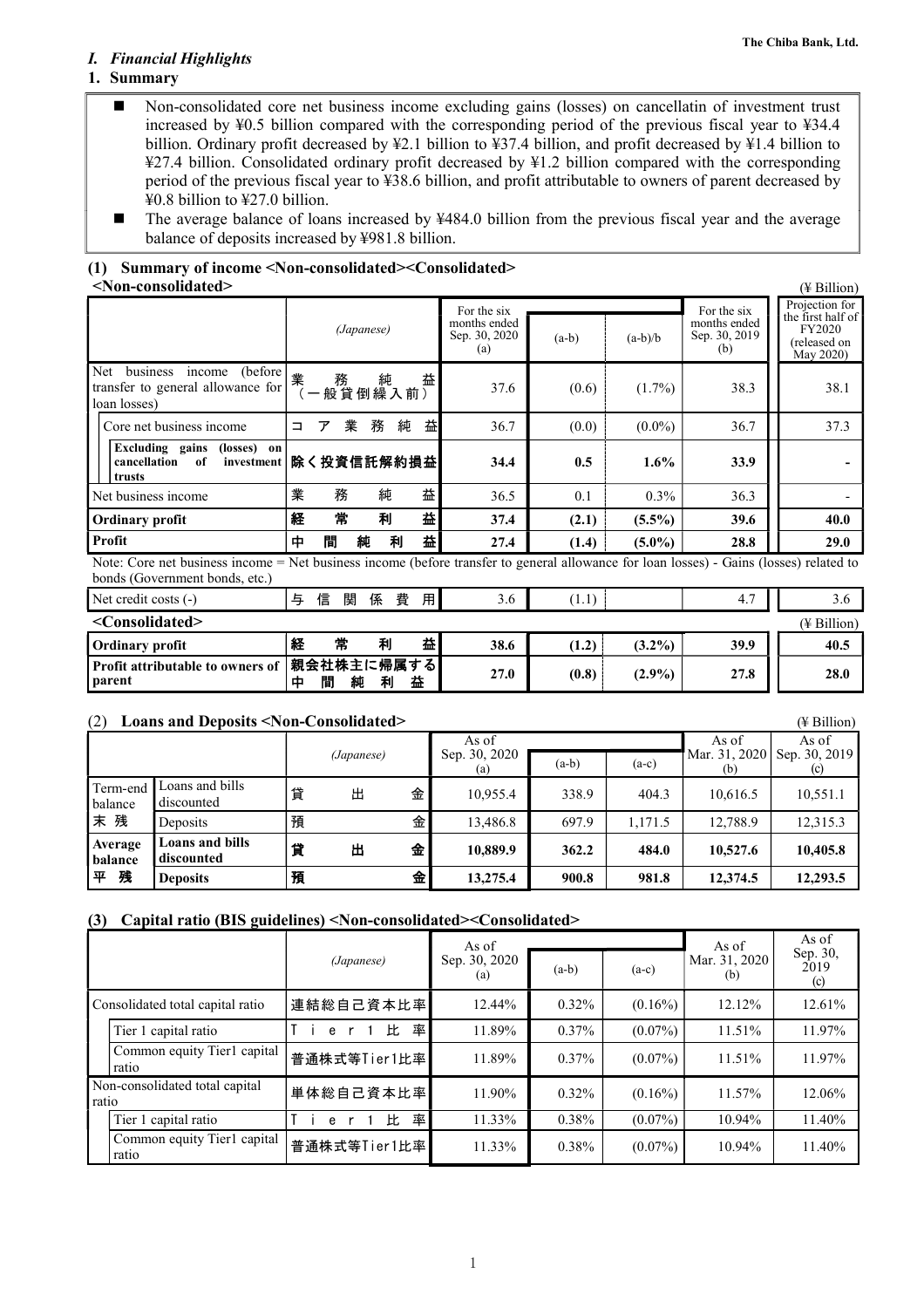### **2. Income and Expenses** <**Non-consolidated**>

- Gross business profits increased by  $\yen$ 0.3 billion to  $\yen$ 79.0 billion compared with the corresponding period of the previous fiscal year due to an increase in net fees and commissions income etc., while net interest income, etc. decreased.
- Expenses increased by ¥0.9 billion to ¥41.4 billion, with an increase of depreciation expense and the impact of consumption tax increase.
- Net credit costs decreased by  $\frac{1}{4}$ .1 billion compared with the corresponding period of the previous fiscal year to ¥3.6 billion, due to a decrease in net transfer to general allowance for loan losses and written-off of loans.

|                                                                                  |                                                     |                                      |         |           | $(4$ Billion)                        |
|----------------------------------------------------------------------------------|-----------------------------------------------------|--------------------------------------|---------|-----------|--------------------------------------|
|                                                                                  |                                                     | For the six                          |         |           | For the six                          |
|                                                                                  | (Japanese)                                          | months ended<br>Sep. 30, 2020<br>(a) | $(a-b)$ | $(a-b)/b$ | months ended<br>Sep. 30, 2019<br>(b) |
| <b>Gross business profits</b>                                                    | 業<br>務<br>利<br>益<br>粗                               | 79.0                                 | 0.3     | 0.3%      | 78.7                                 |
| Net interest income                                                              | 資<br>金<br>益<br>利                                    | 62.9                                 | (1.4)   |           | 64.4                                 |
| Net fees and commissions                                                         |                                                     |                                      |         |           |                                      |
| income                                                                           | 役<br>務<br>取<br>引<br>等<br>利<br>益                     | 12.7                                 | 1.9     |           | 10.8                                 |
| Fees and commissions<br>income of investment trusts                              | う ち 投 信 取 扱 手 数 料                                   | 1.3                                  | 0.0     |           | 1.3                                  |
| Fees and commissions<br>income of insurance                                      | うち保険取扱手数料                                           | 1.7                                  | (0.4)   |           | 2.2                                  |
| Fees and commissions<br>income from corporate<br>customers                       | うち法人関連手数料                                           | 5.7                                  | 0.5     |           | 5.1                                  |
| Trading income                                                                   | 引<br>特<br>定<br>取<br>利<br>益                          | 0.8                                  | (0.3)   |           | 1.1                                  |
| Profit from other business<br>transactions                                       | 他業務<br>利<br>益<br>そ<br>$\sigma$                      | 2.4                                  | 0.1     |           | 2.3                                  |
| Gains (losses) related to<br>bonds                                               | ち 債 券 関 係 損<br>益<br>ぅ                               | 0.9                                  | (0.6)   |           | 1.5                                  |
| Expenses (-)                                                                     | 経<br>費                                              | 41.4                                 | 0.9     | 2.4%      | 40.4                                 |
| Personnel expenses (-)                                                           | 件<br>費<br>人                                         | 20.3                                 | (0.1)   |           | 20.4                                 |
| Non-personnel expenses (-)                                                       | 件<br>費<br>物                                         | 17.9                                 | 0.8     |           | 17.1                                 |
| Taxes (-)                                                                        | 金<br>税                                              | 3.1                                  | 0.3     |           | 2.8                                  |
| Net business income (before<br>transfer to general allowance for<br>loan losses) | 業<br>務<br>純<br>益<br>般 貸 引 繰 入 前)<br>$($ $-$         | 37.6                                 | (0.6)   | $(1.7\%)$ | 38.3                                 |
| Core net business income                                                         | 業<br>務<br>ア<br>純<br>益<br>$\Box$                     | 36.7                                 | (0.0)   | $(0.0\%)$ | 36.7                                 |
| Excluding gains (losses) on<br>cancellation of investment trusts                 | <b>除く投資信託解約損益</b>                                   | 34.4                                 | 0.5     | 1.6%      | 33.9                                 |
| Net transfer to general allowance<br>for loan losses $(-)$ (i)                   | 倒<br>引<br>当<br>般<br>貸<br>金<br>—<br>純<br>繰<br>入<br>額 | 1.1                                  | (0.8)   |           | 1.9                                  |
| Net business income                                                              | 業<br>務<br>益<br>純                                    | 36.5                                 | 0.1     | 0.3%      | 36.3                                 |
| Non-recurrent income and losses                                                  | 臨<br>時<br>損<br>益                                    | 0.9                                  | (2.3)   |           | 3.2                                  |
| Disposal of non-performing<br>loans $(-)$ (ii)                                   | 不<br>良<br>債<br>権<br>処<br>理<br>額                     | 2.5                                  | (0.3)   |           | 2.8                                  |
| Written-off of loans (-)                                                         | 貸出金償却<br>ち<br>ぅ                                     | $2.0\,$                              | (1.6)   |           | 3.6                                  |
| Reversal of allowance for<br>loan losses                                         | うち貸倒引当金戻入益                                          | $\overline{a}$                       |         |           |                                      |
| Recoveries of written-off<br>claims                                              | うち償却債権取立益                                           | 0.4                                  | (0.8)   |           | 1.2                                  |
| Gains (losses) related to stocks,<br>etc.                                        | 株 式<br>等<br>関<br>係<br>損<br>益                        | 3.3                                  | 1.0     |           | 2.2                                  |
| Ordinary profit                                                                  | 常<br>経<br>益<br>利                                    | 37.4                                 | (2.1)   | $(5.5\%)$ | 39.6                                 |
| Extraordinary income (loss)                                                      | 特<br>別<br>損<br>益                                    | (0.0)                                | 0.0     |           | (0.0)                                |
| Profit                                                                           | 益<br>中<br>間<br>純<br>利                               | 27.4                                 | (1.4)   | $(5.0\%)$ | 28.8                                 |
|                                                                                  |                                                     |                                      |         |           |                                      |

| Net credit costs $(-)$ $(i)$ + $(ii)$                                                                                                                                                        |  | 12 |  | ΙЖ |  | . . | э.о | . . |  | т. |
|----------------------------------------------------------------------------------------------------------------------------------------------------------------------------------------------|--|----|--|----|--|-----|-----|-----|--|----|
| Note:<br>s (losses) related to bonds<br>s income (before transfer f<br><b>Jains</b><br>losses) -<br>r to general allowance for .<br>net<br>loan<br>t business income = Net business :<br>ore |  |    |  |    |  |     |     |     |  |    |

注:コア業務純益=業務純益(一般貸引繰入前)ー債券関係損益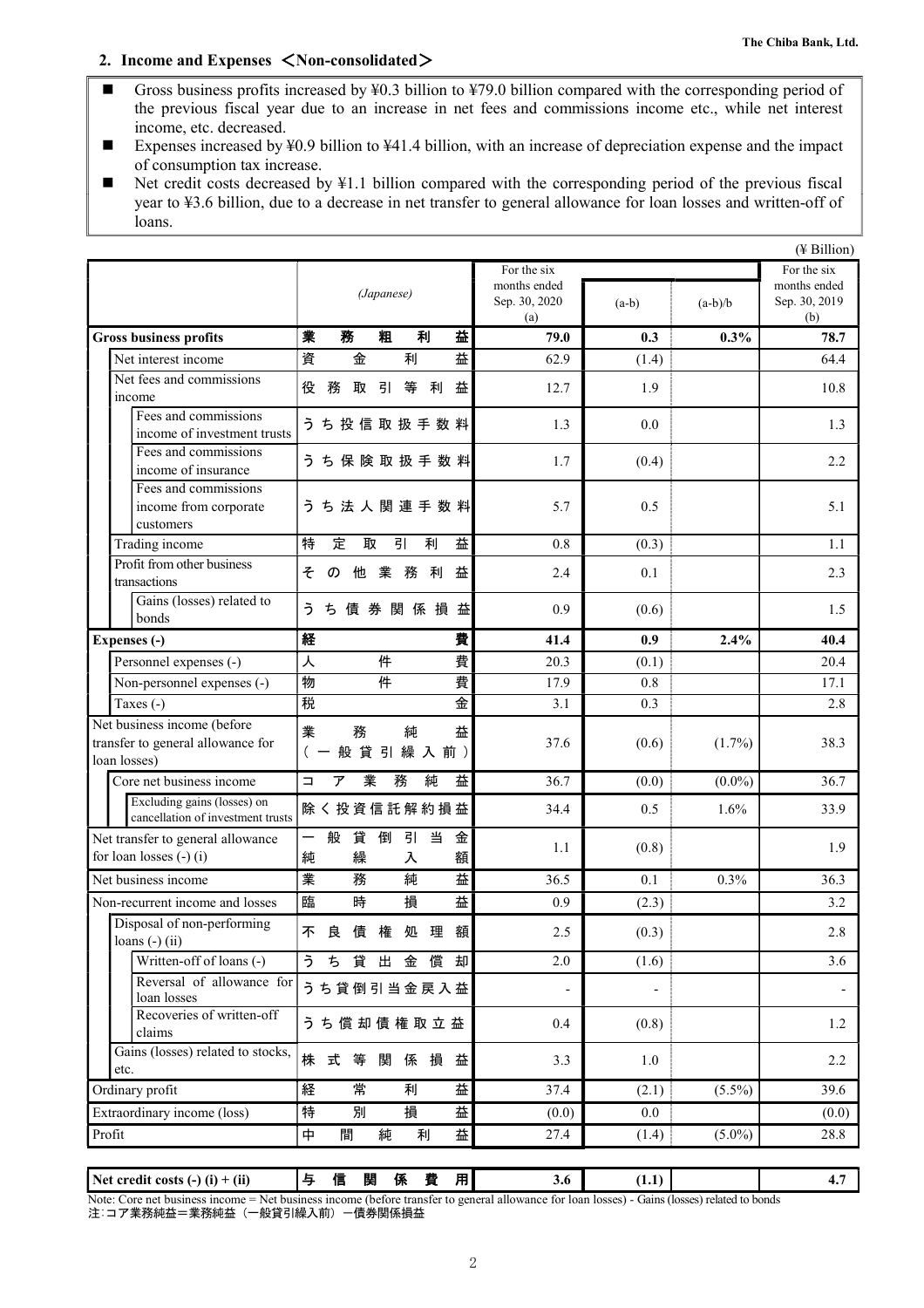|                                                               |                     |   | (Japanese)       |   | As of<br>Sep. 30, 2020<br>(a) | $(a-b)$ | As of<br>Mar. 31, 2020<br>(b) |
|---------------------------------------------------------------|---------------------|---|------------------|---|-------------------------------|---------|-------------------------------|
| Number of Branches                                            |                     | 店 | 舗                | 数 | 186                           |         | 186                           |
|                                                               | <b>Branches</b>     | 本 | 支                | 店 | 165                           |         | 165                           |
|                                                               | Sub-branches        | 出 | 張                | 所 | 21                            |         | 21                            |
| Money exchange counters and<br>Overseas representative office |                     | 事 | 両替出張所·海外駐在員<br>務 | 所 | 6                             |         |                               |
|                                                               | Number of employees |   | 員<br>業           | 数 | 4,300                         | 146     | 4,154                         |

Note: "Number of employees" includes employees temporarily transferred to other companies but excludes temporary staff and one-year contract employees.

注:従業員数には、出向者を含み、臨時雇員及び嘱託を含んでおりません。

### **3. Management Indices**

|                                                                                                                                                                                                                                  |                                              |            | For the six                                                                                           |            |            | FY2019 ended         | For the six                          |  |  |  |
|----------------------------------------------------------------------------------------------------------------------------------------------------------------------------------------------------------------------------------|----------------------------------------------|------------|-------------------------------------------------------------------------------------------------------|------------|------------|----------------------|--------------------------------------|--|--|--|
|                                                                                                                                                                                                                                  |                                              | (Japanese) | months ended<br>Sep. 30, 2020<br>(a)                                                                  | $(a-b)$    | $(a-c)$    | Mar. 31, 2020<br>(b) | months ended<br>Sep. 30, 2019<br>(c) |  |  |  |
| Overhead ratio (OHR)<br>$<$ Non-consolidated $>$                                                                                                                                                                                 | $*1$                                         | OHR        | 52.97%                                                                                                | $(1.64\%)$ | $0.79\%$   | 54.61%               | 52.17%                               |  |  |  |
| Return on average total assets<br>$(ROA)$ < Non-consolidated >                                                                                                                                                                   | $*2$                                         | <b>ROA</b> | $0.33\%$                                                                                              | $0.03\%$   | $(0.04\%)$ | $0.30\%$             | 0.38%                                |  |  |  |
| Return on equity (ROE)<br>$<$ Non-consolidated $>$                                                                                                                                                                               | $*3$                                         | <b>ROE</b> | 6.13%                                                                                                 | 0.89%      | $(0.30\%)$ | 5.24%                | $6.44\%$                             |  |  |  |
| Return on equity (ROE)<br><consolidated based="" on<br="">total shareholders' equity&gt;</consolidated>                                                                                                                          | $*4$                                         | ROE        | 6.20%                                                                                                 | 0.53%      | $(0.42\%)$ | 5.67%                | 6.63%                                |  |  |  |
| $*1$ OHR<br>Expenses<br>Net business income – Gains (Losses) related to bonds, etc. + Net transfer to general allowance for loan losses + Expense<br>$<$ Non-consolidated $>$<br>(The lower figure indicates better efficiency.) |                                              |            |                                                                                                       |            |            |                      |                                      |  |  |  |
| $*2$ ROA                                                                                                                                                                                                                         | Profit for the current fiscal (interim) year |            |                                                                                                       |            |            |                      |                                      |  |  |  |
| $<$ Non-consolidated $>$                                                                                                                                                                                                         | Average total assets                         |            |                                                                                                       |            |            |                      |                                      |  |  |  |
| $*3$ ROE                                                                                                                                                                                                                         | Profit for the current fiscal (interim) year |            |                                                                                                       |            |            |                      |                                      |  |  |  |
| $<$ Non-consolidated $>$                                                                                                                                                                                                         |                                              |            | (Total net assets at beginning of fiscal year + Total net assets at end of fiscal (interim) year) / 2 |            |            |                      |                                      |  |  |  |

\*4 ROE<br>
< Consolidated >

\*4 ROE = Profit attributable to owners of parent for the current fiscal (interim) year < Consolidated >  $=$  Total shareholders' equity at beginning of fiscal year + Total shareholders' equity at end of fiscal (interim) yea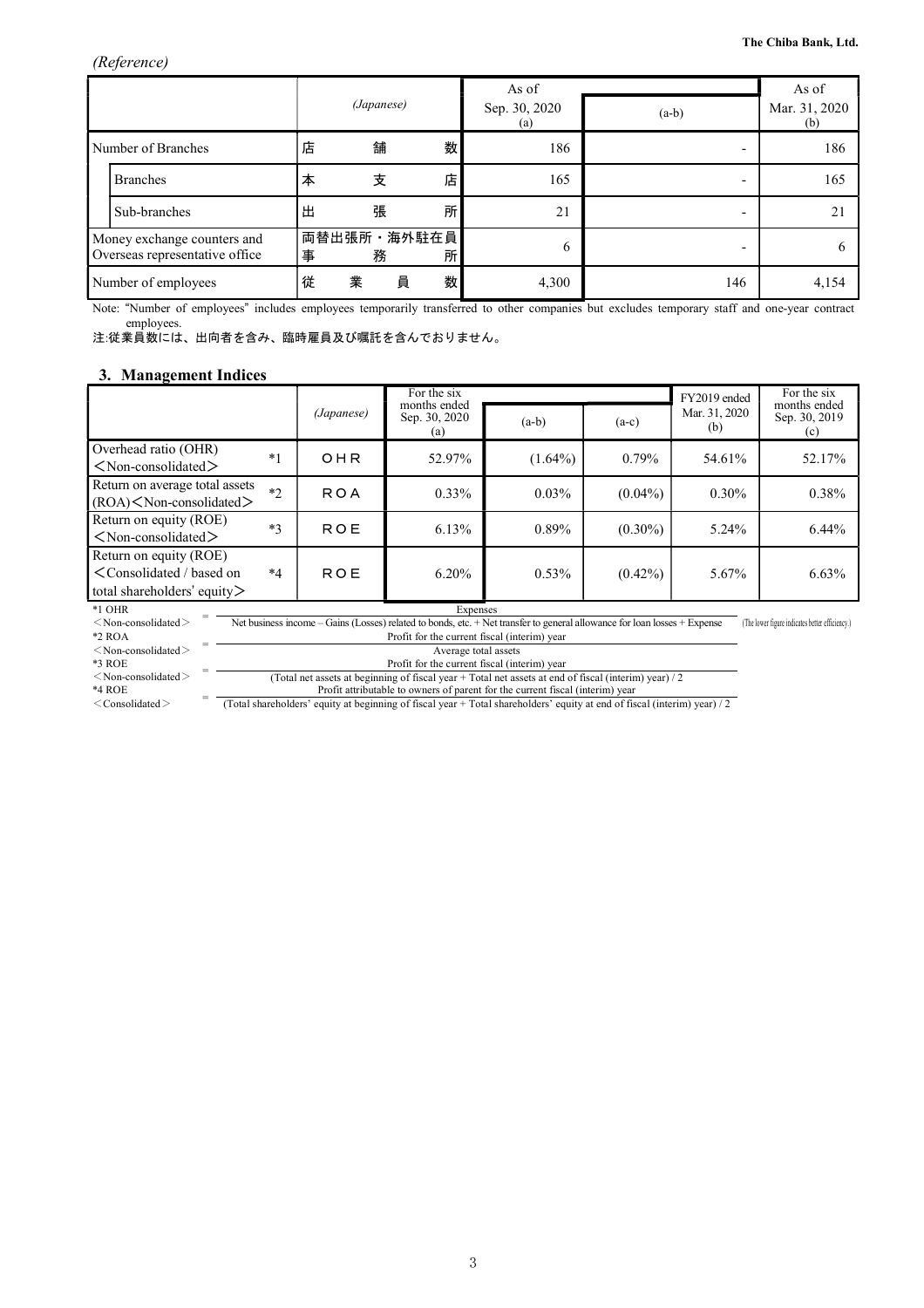### **4. Investment and Borrowing <Non-consolidated>**

- A positive approach towards meeting the financial needs of customers brought an increase in the balance of loans of ¥338.9 billion from the previous fiscal year-end, to ¥10,955.4 billion. Corporate loans and housing loans increased by ¥319.0 billion and ¥42.7 billion respectively.
- The balance of deposits increased by ¥697.9 billion from the previous fiscal year-end, to ¥13,486.8 billion, due to an increase of personal deposits etc,.

### **(1) Loans and Deposits**

|                                                        |                                     |                      |              |            |                      | $(\frac{1}{2}$ Billion) |
|--------------------------------------------------------|-------------------------------------|----------------------|--------------|------------|----------------------|-------------------------|
|                                                        |                                     | As of                |              |            | As of                | As of                   |
|                                                        | (Japanese)                          | Sep. 30, 2020<br>(a) | $(a-b)$      | $(a-c)$    | Mar. 31, 2020<br>(b) | Sep. 30, 2019<br>(c)    |
| Loans and bills discounted<br>(Term-end balance)       | 貸出金<br>(末残)                         | 10,955.4             | 338.9        | 404.3      | 10,616.5             | 10,551.1                |
| Domestic operations                                    | 向け貸出<br>国<br>内                      | 10,736.5             | 360.3        | 427.1      | 10,376.2             | 10,309.3                |
| <b>Corporate loans</b>                                 | 業者向け貸出<br>事                         | 6,474.4              | 319.0        | 354.3      | 6,155.3              | 6,120.0                 |
| Small and medium-<br>sized enterprises (i)             | うち中小企業向け貸出                          | 5,044.8              | 205.7        | 334.5      | 4,839.0              | 4,710.2                 |
| Consumer loans (ii)                                    | 費者<br>消<br>$\Box$<br>$\overline{ }$ | 3,857.9              | 46.9         | 96.1       | 3,810.9              | 3,761.8                 |
| <b>Housing loans</b>                                   | う<br>ち住宅ローン                         | 3,675.1              | 42.7         | 88.3       | 3,632.3              | 3,586.8                 |
| Public sector                                          | け貸出<br>共<br>向<br>公                  | 4,04.1               | (5.6)        | (23.2)     | 409.8                | 427.4                   |
| Small and medium-sized<br>enterprises, etc. $(i)+(ii)$ | うち中小企業等貸出                           | 8,902.7              | 252.7        | 430.6      | 8,650.0              | 8,472.0                 |
| [Ratio]                                                | (中小企業等貸出比率)                         | $[82.92\%]$          | $[(0.44\%)]$ | $[0.74\%]$ | $[83.36\%]$          | $[82.17\%]$             |
| Overseas operations                                    | 海 外 向 け 貸 出                         | 218.9                | (21.3)       | (22.8)     | 240.3                | 241.7                   |
| <b>Deposits</b><br>(Term-end balance)                  | (末残)<br>預<br>金                      | 13,486.8             | 697.9        | 1,171.5    | 12,788.9             | 12,315.3                |
| Domestic operations                                    | 内<br>国                              | 13,191.7             | 692.1        | 1,235.7    | 12,499.5             | 11,955.9                |
| Personal deposits                                      | 個<br>ᄉ                              | 9,744.6              | 439.3        | 685.9      | 9,305.2              | 9,058.6                 |
| Corporate deposits                                     | 法<br>人                              | 2,721.4              | 311.0        | 398.1      | 2,410.3              | 2,323.2                 |
| Public sector deposits                                 | 共<br>公                              | 725.6                | (58.2)       | 151.5      | 783.8                | 574.1                   |
| Overseas operations                                    | 等<br>海<br>外<br>店                    | 295.1                | 5.7          | (64.2)     | 289.3                | 359.3                   |
|                                                        |                                     |                      |              |            |                      |                         |
| Loans and bills discounted<br>(Average balance)        | 貸出金<br>平残)                          | 10,889.9             | 362.2        | 484.0      | 10,527.6             | 10,405.8                |
| Deposits<br>(Average balance)                          | (平残)<br>預<br>金                      | 13,275.4             | 900.8        | 981.8      | 12,374.5             | 12,293.5                |
|                                                        |                                     |                      |              |            |                      |                         |

### *(Reference)*

*New housing loans* (¥ Billion)

|                   | (Japanese)      | For the six<br>months ended<br>Sep. 30, 2020<br>(a) | $(a-b)$ | $(a-c)$ | For the six<br>months ended<br>Mar. 31, 2020<br>(b) | For the six<br>months ended<br>Sep. 30, 2019 |
|-------------------|-----------------|-----------------------------------------------------|---------|---------|-----------------------------------------------------|----------------------------------------------|
| New housing loans | 住 宅 ロ ー ン 実 行 額 | 163.2                                               | (2.5)   | 0.8     | 165.7                                               | 162.3                                        |

| $(4$ Billion)<br><i>Investment trusts, etc.</i> |                        |                               |         |         |                               |                               |  |
|-------------------------------------------------|------------------------|-------------------------------|---------|---------|-------------------------------|-------------------------------|--|
|                                                 | (Japanese)             | As of<br>Sep. 30, 2020<br>(a) | $(a-b)$ | $(a-c)$ | As of<br>Mar. 31, 2020<br>(b) | As of<br>Sep. 30, 2019<br>(c) |  |
| Balance of Investment trusts                    | 投資信託残高                 | 258.0                         | 24.4    | (15.8)  | 233.5                         | 273.8                         |  |
|                                                 |                        |                               |         |         |                               | (¥ Billion)                   |  |
|                                                 |                        | As of                         |         |         | As of                         | As of                         |  |
|                                                 | (Japanese)             | Sep. 30, 2020<br>(a)          | $(a-b)$ | $(a-c)$ | Mar. 31, 2020<br>(b)          | Sep. 30, 2019<br>(c)          |  |
| Balance of Personal annuities                   | 年金保険等<br>個 人<br>残<br>高 | 879.9                         | 4.6     | (20.3)  | 875.3                         | 900.2                         |  |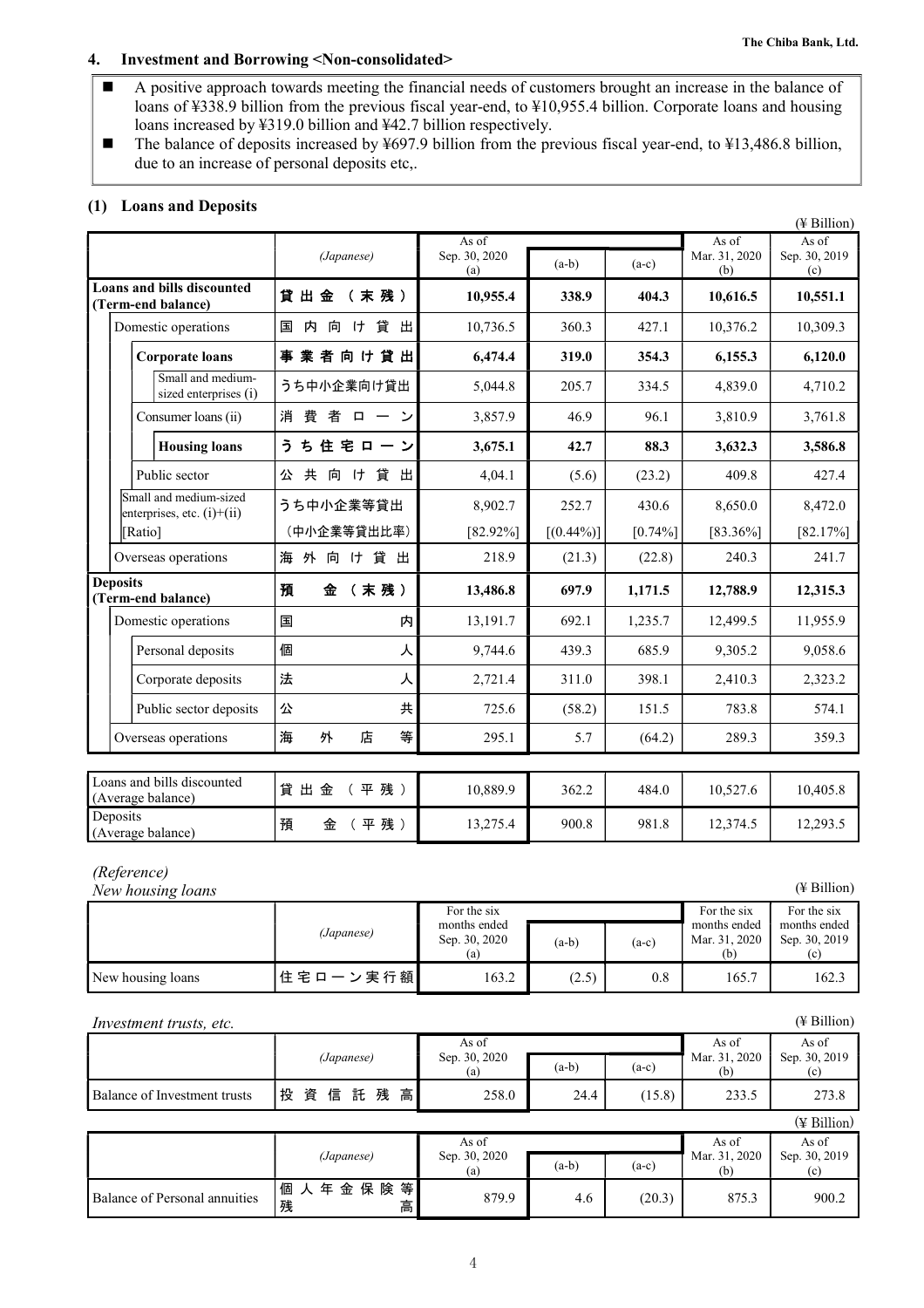|                                              |        |        |            |             |               |                      |             |             |                               | (¥ Billion)          |
|----------------------------------------------|--------|--------|------------|-------------|---------------|----------------------|-------------|-------------|-------------------------------|----------------------|
|                                              |        |        |            |             |               | As of                |             |             | As of<br>Mar. 31, 2020<br>(b) | As of                |
|                                              |        |        | (Japanese) |             |               | Sep. 30, 2020<br>(a) | $(a-b)$     | $(a-c)$     |                               | Sep. 30, 2019<br>(c) |
| Securities                                   | 有      | 価      |            | 証           | 券             | 2,052.4              | 41.1        | 122.4       | 2,011.2                       | 1,929.9              |
| Government bonds                             | 国      |        |            |             | 債             | 177.7                | 8.3         | (7.0)       | 169.4                         | 184.8                |
| <b>Stocks</b>                                | 株      |        |            |             | 式             | 112.5                | 1.2         | (0.7)       | 111.3                         | 1,13.3               |
| Corporate bonds and others                   | 社      |        | 債          |             | 他             | 1,267.6              | 56.0        | 126.5       | 1,211.5                       | 1,141.1              |
| Foreign currency securities                  |        | 外貨建有   |            | 価証券         |               | 494.4                | (24.5)      | 3.7         | 518.9                         | 490.7                |
| Average duration to maturity of<br>yen bonds | 円<br>平 | 貨<br>均 | 債<br>残     | 券<br>期<br>存 | $\sigma$<br>間 | 4.9 years            | $0.4$ years | $0.6$ years | 4.4 years                     | 4.2 years            |

Note 1: The above figures are acquisition costs except gains (losses) on valuation.

Note 2: Financing/treasury bills are excluded from the calculation of the average duration to maturity of yen bonds.

注1.評価損益を除いた取得原価で表示しております。

注2.平均残存期間は、短期国債を除いて表示しております。

### **5. Assets Quality** <**Non-consolidated**>

- Disclosed claims under the Financial Reconstruction Law decreased by ¥3.1 billion from the previous fiscal year-end, to ¥115.2 billion, and non-performing loan ratio decreased by 0.06% to 1.04%.
- $\blacksquare$  The coverage ratio, including allowances, was 71.3% for total disclosed claims, 78.0% for doubtful claims, and 52.1% for substandard claims. Thus, the coverage ratio was at a high level.

| Disclosed Claims under the Financial Reconstruction Law<br>$(\nPsi\text{Million})$ |                        |                               |            |            |                               |                               |  |  |
|------------------------------------------------------------------------------------|------------------------|-------------------------------|------------|------------|-------------------------------|-------------------------------|--|--|
|                                                                                    | (Japanese)             | As of<br>Sep. 30, 2020<br>(a) | $(a-b)$    | $(a-c)$    | As of<br>Mar. 31, 2020<br>(b) | As of<br>Sep. 30, 2019<br>(c) |  |  |
| <b>Bankrupt and Substantially</b><br><b>Bankrupt Claims</b>                        | 破産更生債権及び<br>これらに準ずる債権  | 16,700                        | (1, 863)   | (1,380)    | 18,563                        | 18,080                        |  |  |
| Doubtful Claims                                                                    | 険<br>債<br>権<br>危       | 54,527                        | (1,046)    | (4,985)    | 55,574                        | 59,512                        |  |  |
| <b>Substandard Claims</b>                                                          | 管<br>債<br>権<br>要<br>理  | 44,044                        | (198)      | 2,531      | 44,242                        | 41,512                        |  |  |
| <b>Total</b>                                                                       | 計<br>合                 | 115,271                       | (3,108)    | (3,834)    | 118,380                       | 119,105                       |  |  |
| Normal Claims                                                                      | 常<br>債<br>権<br>正       | 10,945,529                    | 329,086    | 386,857    | 10,616,443                    | 10,558,671                    |  |  |
| <b>Total Claims Outstandings</b>                                                   | 信<br>残<br>高<br>与<br>総  | 11,060,801                    | 325,977    | 383,023    | 10,734,823                    | 10,677,777                    |  |  |
| Non-performing loan ratio                                                          | 権比<br>率<br>不<br>良<br>債 | 1.04%                         | $(0.06\%)$ | $(0.07\%)$ | $1.10\%$                      | $1.11\%$                      |  |  |
| Coverage ratio                                                                     | 保<br>率<br>全            | 71.3%                         | $(0.1\%)$  | $0.2\%$    | 71.4%                         | 71.0%                         |  |  |

Note: Total Claims Outstandings include : loans, foreign exchange, accrued interest and suspense payments, customers' liabilities for acceptances and guarantees, and private offerings of bonds with Chiba Bank's guarantee in Securities. Private offerings of bonds with Chiba Bank's guarantee are recorded at market value.

注.総与信残高:貸出金、外国為替、その他資産中の未収利息及び仮払金、支払承諾、有価証券中の当行保証付私募社債。なお、当行保証 付私募社債については時価で計上しております。

### *(Reference) Breakdown of coverage* (¥ Million)

| $\mu$ c ence) Dicumbril of coverage<br>$+$ 1011111011 |                       |                            |                                         |                                          |                                           |                                    |  |
|-------------------------------------------------------|-----------------------|----------------------------|-----------------------------------------|------------------------------------------|-------------------------------------------|------------------------------------|--|
|                                                       | (Japanese)            | Claim amount<br>(a)<br>債権額 | Collateral/<br>Guarantees (b)<br>担保・保証等 | Allowance for<br>loan losses(c)<br>貸倒引当金 | Allowance Ratio $*^2$<br>$c/(a-b)$<br>引当率 | Coverage ratio<br>$(b+c)/a$<br>保全率 |  |
| Bankrupt and Substantially<br><b>Bankrupt Claims</b>  | 破産更生債権及び<br>これらに準ずる債権 | 16,700                     | 15,348                                  | 1,351                                    | 100.0%                                    | 100.0%                             |  |
| Doubtful Claims                                       | 権<br>険<br>債<br>危      | 54.527                     | 36,717                                  | 5.845                                    | 32.8%                                     | 78.0%                              |  |
| <b>Substandard Claims</b>                             | 管<br>権<br>債<br>要<br>理 | 44,044                     | 18.090<br>$*_{1}$                       | 4,886                                    | 18.8%                                     | 52.1%                              |  |
| Total                                                 | 計<br>合                | 115,271                    | 70,156                                  | 12,082                                   | 26.7%                                     | 71.3%                              |  |

\*1: Approximate data

\*2: Allowance ratio: Ratio of allowance for possible loan losses to unsecured/non-guaranteed loans

\*1.概算数値。

<sup>\*</sup>2.引当率は、無担保・無保証部分に対する貸倒引当金の計上割合。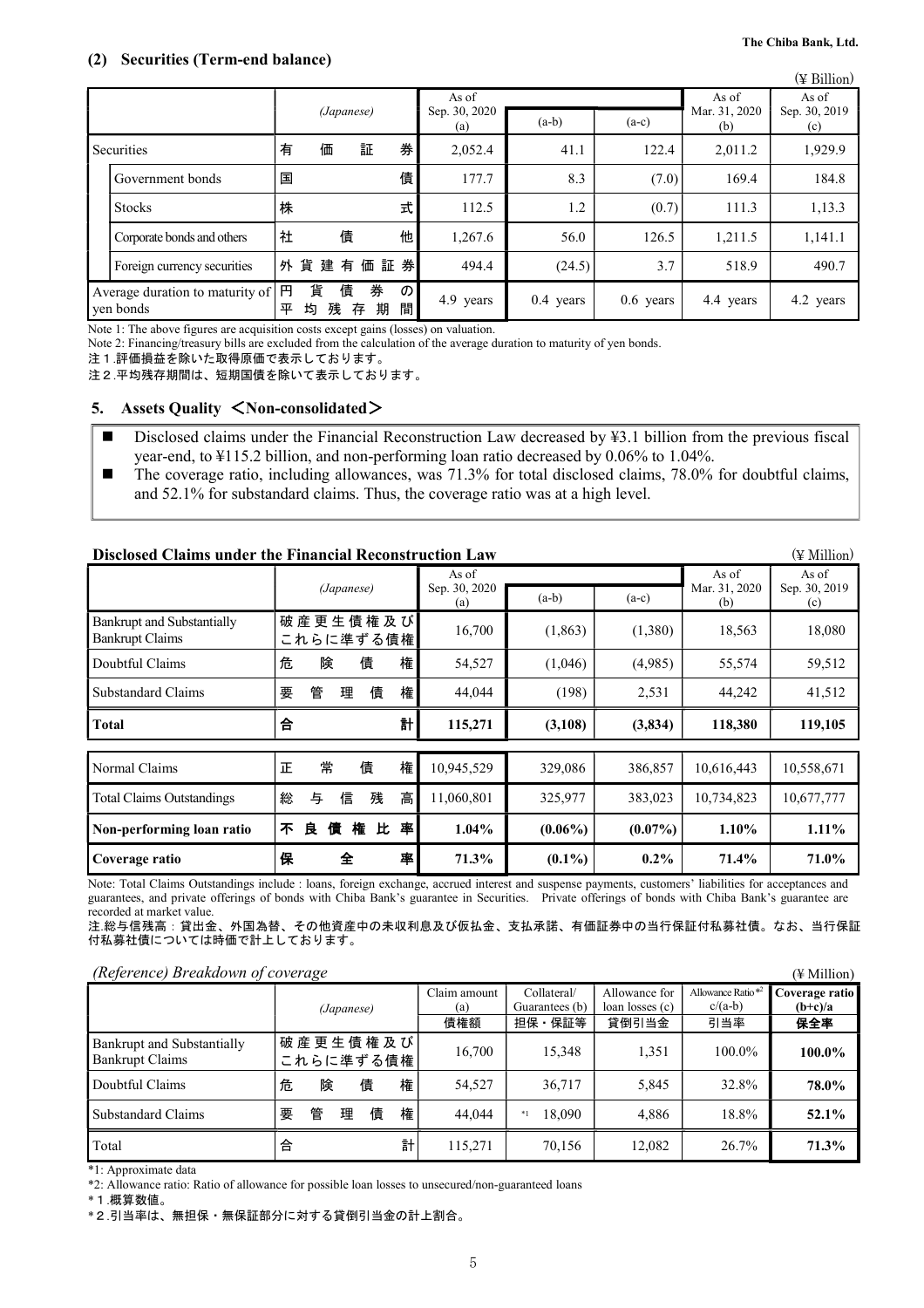### **6. Earnings Projections for Fiscal Year 2020, ending March 31, 2021, etc.**

| <consolidated><br/>(¥ Billion)</consolidated>         |   |            |   |   |                                 |  |  |
|-------------------------------------------------------|---|------------|---|---|---------------------------------|--|--|
|                                                       |   | (Japanese) |   |   | FY 2020<br>ending Mar. 31, 2021 |  |  |
| Ordinary profit                                       | 経 | 常          | 利 | 益 | 69.5                            |  |  |
| Profit attributable to owners of 親会社株主に帰属する<br>parent |   | 期<br>純     | 利 | 益 | 48.5                            |  |  |

| <non-consolidated><br/>(¥ Billion)</non-consolidated> |   |   |            |   |   |                                 |  |  |
|-------------------------------------------------------|---|---|------------|---|---|---------------------------------|--|--|
|                                                       |   |   | (Japanese) |   |   | FY 2020<br>ending Mar. 31, 2021 |  |  |
| Ordinary profit                                       | 経 | 常 |            | 利 | 益 | 64.0                            |  |  |
| Profit                                                | 当 | 期 | 純          | 利 | 益 | 46.0                            |  |  |

### **<Cash dividends>**

|                          |               | FY 2020             |                      |  |  |
|--------------------------|---------------|---------------------|----------------------|--|--|
|                          | (Japanese)    | For the six months  | ending Mar. 31, 2021 |  |  |
|                          |               | ended Sep. 30, 2020 |                      |  |  |
| Cash dividends per share | 株 当 た り 配 当 金 | ¥9.00               | ¥18.00               |  |  |
| (Referene)               |               |                     |                      |  |  |

|                          |               | FY 2019                                   |                     |  |  |
|--------------------------|---------------|-------------------------------------------|---------------------|--|--|
|                          | (Japanese)    | For the six months<br>ended Sep. 30, 2019 | ended Mar. 31, 2020 |  |  |
| Cash dividends per share | 株 当 た り 配 当 金 | ¥8.00                                     | ¥18.00              |  |  |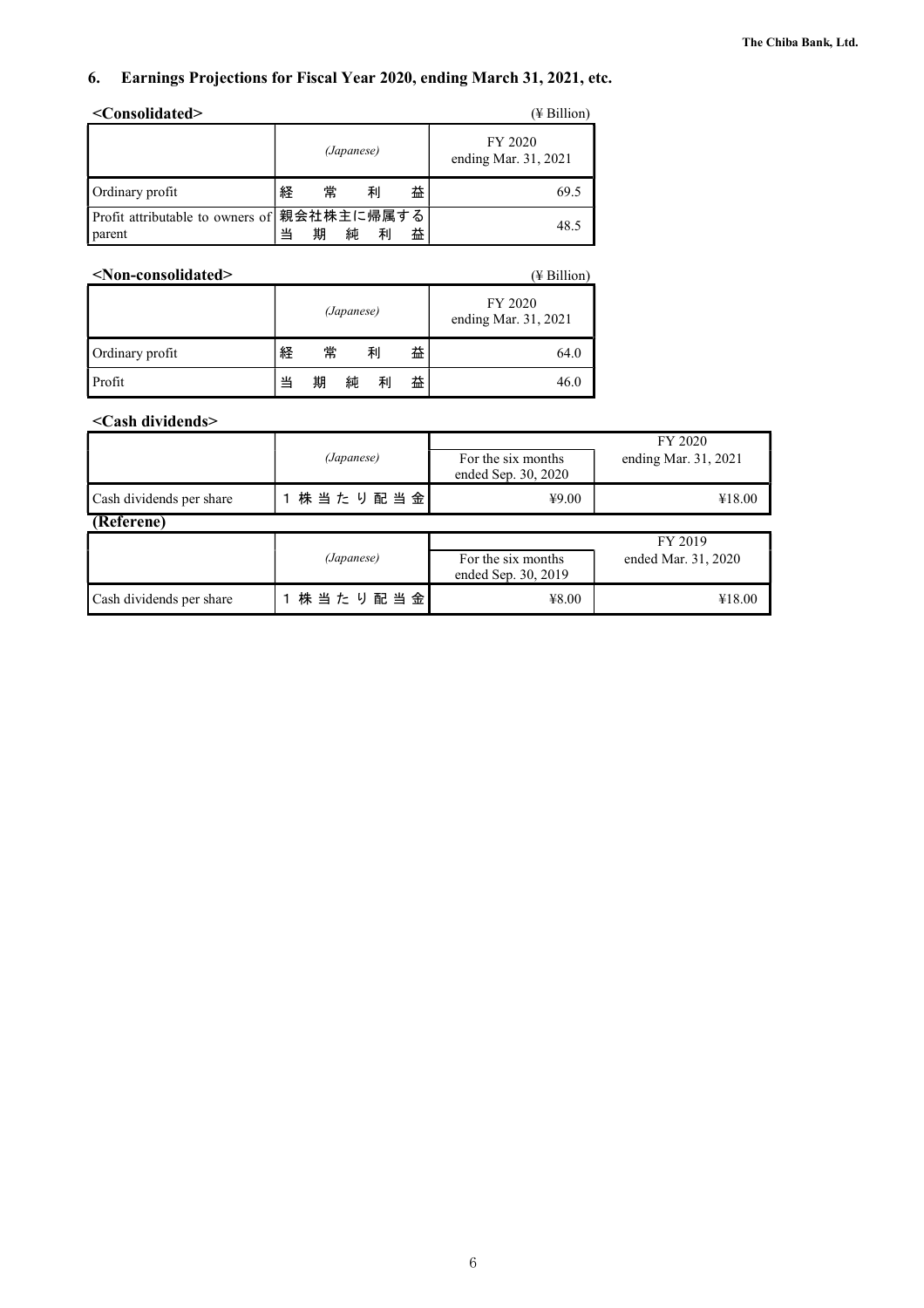### *II. Financial Data*  **1. Income and Expenses**

| $<$ Non-consolidated $>$                                                             |                                                 |                            |          | (¥ Million)                |
|--------------------------------------------------------------------------------------|-------------------------------------------------|----------------------------|----------|----------------------------|
|                                                                                      |                                                 | For the six months         |          | For the six months         |
|                                                                                      | (Japanese)                                      | ended Sep. 30, 2020<br>(a) | $(a-b)$  | ended Sep. 30, 2019<br>(b) |
| Gross business profits                                                               | 業<br>務<br>粗<br>益<br>利                           | 79,097                     | 303      | 78,794                     |
| Domestic gross business profits                                                      | 利<br>益<br>業<br>務<br>粗<br>内<br>国                 | 74,068                     | 171      | 73,896                     |
| Net interest income                                                                  | 益<br>資<br>金<br>利                                | 60,454                     | (731)    | 61,185                     |
| Net fees and commissions income                                                      | 引<br>等<br>役<br>取<br>利<br>益<br>務                 | 12,684                     | 1,942    | 10,741                     |
| Net trading income                                                                   | 益<br>定<br>引<br>利<br>特<br>取                      | 866                        | (242)    | 1,108                      |
| Profit from other business transactions                                              | 益<br>業<br>務<br>利<br>そ<br>他<br>の                 | 63                         | (797)    | 860                        |
| Gains (losses) related to bonds                                                      | う<br>損<br>益<br>関<br>係<br>ち<br>債<br>券            | 62                         | (834)    | 896                        |
| International gross business profits                                                 | 益<br>業<br>利<br>際<br>務<br>粗<br>国                 | 5,029                      | 132      | 4,897                      |
| Net interest income                                                                  | 益<br>資<br>金<br>利                                | 2,526                      | (713)    | 3,240                      |
| Net fees and commissions income                                                      | 引<br>等<br>利<br>益<br>役<br>務<br>取                 | 74                         | (21)     | 96                         |
| Net trading income                                                                   | 益<br>特<br>定<br>取<br>引<br>利                      | 8                          | (69)     | 77                         |
| Profit from other business transactions                                              | 益<br>そ<br>利<br>他<br>業<br>務<br>の                 | 2,419                      | 936      | 1,483                      |
| Gains (losses) related to bonds                                                      | 券<br>損<br>益<br>う<br>ち<br>債<br>関<br>係            | 873                        | 188      | 685                        |
| Expenses (excluding non-recurrent expenses) (-)                                      | 経費<br>(除く臨時処理分)<br>$(\triangle)$                | 41,428                     | 979      | 40,448                     |
| Personnel expenses (-)                                                               | 費<br>人<br>件<br>Δ                                | 20,305                     | (155)    | 20,460                     |
| Non-personnel expenses (-)                                                           | 物<br>件<br>費<br>$\left($<br>$\mathcal{E}$<br>Δ   | 17,999                     | 833      | 17,166                     |
| Taxes (-)                                                                            | 税<br>金<br>$\left($<br>$\Delta$<br>$\mathcal{E}$ | 3,123                      | 302      | 2,821                      |
| Net business income (before transfer to<br>general allowance for loan losses)        | 益<br>純<br>務<br>業<br>引繰入前)<br>般<br>貸             | 37,669                     | (676)    | 38,345                     |
| Core net business income                                                             | 益<br>純<br>$\Box$<br>業<br>務<br>ァ                 | 36,733                     | (29)     | 36,763                     |
| Excluding gains (losses) on cancellation of investment trusts                        | <b>除く投資信託解約損益</b>                               | 34,464                     | 552      | 33,911                     |
| Net transfer to (from) general allowance for loan losses $(\cdot)(i)$                | 一般貸倒引当金純繰入額(△)                                  | 1,149                      | (806)    | 1,956                      |
| Net business income                                                                  | 業<br>益<br>務<br>純                                | 36,519                     | 130      | 36,389                     |
| Non-recurrent income and losses                                                      | 臨<br>時<br>益<br>損                                | 961                        | (2,326)  | 3,287                      |
| Disposal of non-performing loans (-) (ii)                                            | 不良債権処理額<br>$( \Delta )$                         | 2,510                      | (309)    | 2,820                      |
| Written-off of loans (-)                                                             | 貸<br>償<br>出<br>金<br>却<br>Δ)                     | 2,014                      | (1,611)  | 3,626                      |
| Net transfer to specific allowance for loan losses (-)                               | 個別貸倒引当金純繰入額 (△)                                 | 542                        | 487      | 55                         |
| Losses on sales of non-performing loans (-)                                          | 延滞債権等売却損<br>( △ )                               | (9)                        | 42       | (51)                       |
| Transfer to allowance for specific foreign borrowers/countries (-)                   | 特定海外債権引当勘定繰入額(△)                                | $\overline{a}$             |          |                            |
| Cost borne under joint responsibility system<br>of credit guarantee corporations (-) | 信用保証協会責任共有制度<br>担<br>金<br>負<br>Δ                | 403                        | (45)     | 449                        |
| Reversal of allowance for loan losses                                                | 益<br>貸<br>倒<br>引<br>当<br>金<br>戻入                | $\overline{a}$             |          |                            |
| Recoveries of written-off claims                                                     | 立<br>益<br>償<br>債<br>権<br>取<br>却                 | 439                        | (818)    | 1,258                      |
| Gains (losses) related to stocks, etc.                                               | 損<br>益<br>株<br>式<br>等<br>関<br>係                 | 3,366                      | 1.097    | 2,268                      |
| Other non-recurrent gains (losses)                                                   | 損<br>益<br>そ<br>他<br>臨<br>時<br>の                 | 105                        | (3,734)  | 3,839                      |
| <b>Ordinary profit</b>                                                               | 経<br>常<br>益<br>利                                | 37,480                     | (2, 196) | 39,676                     |
| Extraordinary income (loss)                                                          | 損<br>特<br>益<br>別                                | (8)                        | 9        | (17)                       |
| Profit before income taxes                                                           | 間<br>利<br>益<br>前<br>中<br>純<br>税<br>引            | 37,472                     | (2,186)  | 39,659                     |
| Income taxes-current (-)                                                             | 法人税、住民税及び事業税 (△)                                | 10,021                     | 55       | 9,966                      |
| Income taxes-deferred (-)                                                            | 法人税等調整額<br>(Δ)                                  | 38                         | (775)    | 814                        |
| Total income taxes (-)                                                               | 法人税等合計<br>$( \Delta )$                          | 10,060                     | (720)    | 10,780                     |
| Profit                                                                               | 中<br>間<br>純<br>益<br>利                           | 27,412                     | (1, 465) | 28,878                     |
|                                                                                      |                                                 |                            |          |                            |
| Net Credit Costs (-)<br>$(i) + (ii)$                                                 | 与信関係費用 (△)                                      | 3,660                      | (1, 116) | 4,776                      |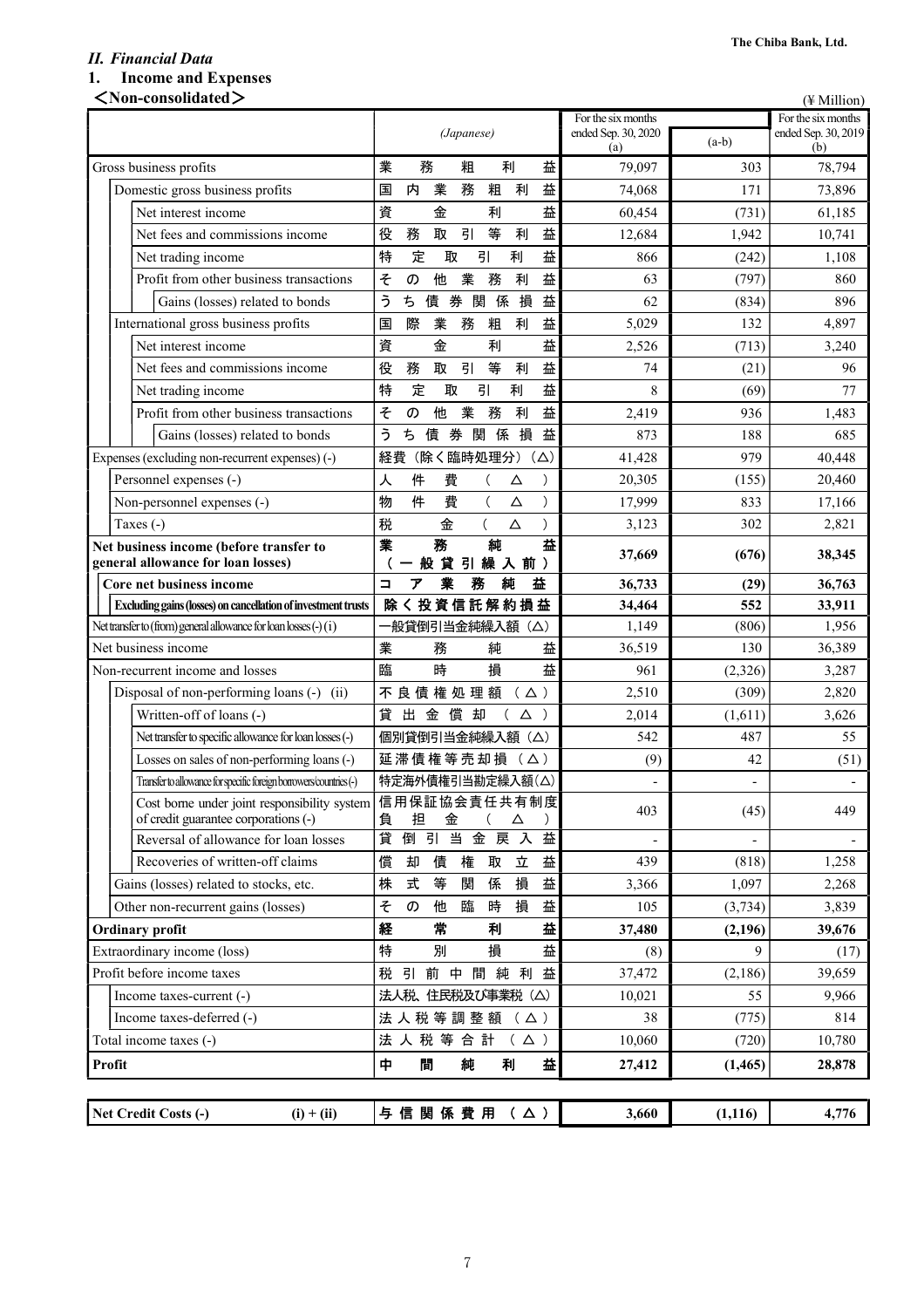### <**Consolidated**>

|                                                                                                            |                                                |                            |          | $(\frac{1}{2}$ Million)    |
|------------------------------------------------------------------------------------------------------------|------------------------------------------------|----------------------------|----------|----------------------------|
|                                                                                                            |                                                | For the six months         |          | For the six months         |
|                                                                                                            | (Japanese)                                     | ended Sep. 30, 2020<br>(a) | $(a-b)$  | ended Sep. 30, 2019<br>(b) |
| Consolidated gross profits                                                                                 | 連<br>益<br>結<br>粗<br>利                          | 82,518                     | 269      | 82,249                     |
| Net interest income                                                                                        | 資<br>益<br>金<br>利                               | 59,667                     | (1, 428) | 61,096                     |
| Net fees and commissions income                                                                            | 益<br>引<br>等<br>役<br>務<br>取<br>利                | 17,822                     | 1,729    | 16,093                     |
| Net trading income                                                                                         | 益<br>定<br>特<br>取<br>引<br>利                     | 2,545                      | (184)    | 2,729                      |
| Profit from other business transactions                                                                    | 益<br>業<br>そ<br>他<br>務<br>利<br>の                | 2,483                      | 153      | 2,329                      |
| General and administrative expenses (-)                                                                    | 営<br>業<br>費<br>経<br>$\left($<br>Δ<br>$\lambda$ | 45,222                     | 1,249    | 43,973                     |
| Net Credit Costs (-)<br>(i)                                                                                | 与信関係費用①<br>( △ )                               | 4,079                      | (1,893)  | 5,973                      |
| Written-off of loans (-)                                                                                   | 貸出金償却<br>( $\triangle$ )                       | 2,064                      | (1,574)  | 3,639                      |
| Net transfer to specific allowance for loan losses                                                         | 個別貸倒引当金純繰入額(△)                                 | 603                        | (261)    | 865                        |
| Net transfer to general allowance for loan losses<br>$(-)$                                                 | 一般貸倒引当金純繰入額(△)                                 | 1,463                      | (873)    | 2,337                      |
| Losses on sales of non-performing loans (-)                                                                | 延滞債権等売却損 (△)                                   | (9)                        | 42       | (51)                       |
| Transfer to allowance for specific foreign borrowers<br>$countries(-)$                                     | 特定海外債権引当勘定繰入額(△)                               |                            |          |                            |
| Cost borne under joint responsibility system<br>of credit guarantee corporations (-)                       | 信用保証協会責任共有制度<br>担<br>金<br>負<br>Δ               | 403                        | (45)     | 449                        |
| Reversal of allowance for loan losses                                                                      | 貸<br>倒引当金戻入益                                   |                            |          |                            |
| Recoveries of written off claims                                                                           | 立<br>益<br>償<br>権<br>取<br>却<br>債                | 445                        | (819)    | 1,265                      |
| Gains (losses) related to stocks, etc.                                                                     | 式<br>等<br>関<br>損<br>株<br>係<br>益                | 3,366                      | 1,097    | 2,268                      |
| Equity in earnings of affiliates                                                                           | 持分法による投資損益                                     | 141                        | (111)    | 253                        |
| Others                                                                                                     | そ<br>他<br>$\sigma$                             | 1,895                      | (3, 181) | 5,076                      |
| <b>Ordinary profit</b>                                                                                     | 益<br>経<br>常<br>利                               | 38,619                     | (1, 281) | 39,900                     |
| Extraordinary income (loss)                                                                                | 特<br>損<br>益<br>別                               | (8)                        | 8        | (17)                       |
| Profit before income taxes                                                                                 | 税金等調整前中間純利益                                    | 38,610                     | (1,272)  | 39,882                     |
| Income taxes-current (-)                                                                                   | 法人税、住民税及び事業税(△)                                | 11,508                     | (0)      | 11,508                     |
| Income taxes-deferred (-)                                                                                  | 法人税等調整額 (△)                                    | 40                         | (445)    | 485                        |
| Total income taxes (-)                                                                                     | 法人税等合計(△)                                      | 11,548                     | (445)    | 11,994                     |
| Profit                                                                                                     | 間<br>純<br>中<br>利<br>益                          | 27,061                     | (826)    | 27,888                     |
| Profit attributable to owners of parent                                                                    | 親会社株主に帰属する<br>益<br>純<br>中<br>間<br>利            | 27,061                     | (826)    | 27,888                     |
| Net Credit Costs (-)                                                                                       | (i) 与信関係費用<br>$( \Delta )$                     | 4,079                      | (1, 893) | 5,973                      |
| (before $ \n \equiv$<br>Consolidated net business income<br>transfer to general allowance for loan losses) | 業<br>純<br>益<br>結<br>務<br>一般貸引繰入前)              | 41,216                     | (443)    | 41,660                     |
| Consolidated net business income                                                                           | 連<br>結<br>業<br>務<br>益<br>純                     | 39,753                     | 430      | 39,323                     |

Note1: Consolidated gross profit = (Interest income - Interest expenses) + (Fees and commissions income - Fees and commissions payments)

+ (Trading income - Trading expenses) + (Other ordinary income - Other ordinary expenses)

Note2: Consolidated net business income = Non-consolidated net business income + subsidiaries' gross profits - subsidiaries' general and administrative expenses and net transfer to (from) general allowance for loan losses - internal transactions

注 1. 連結粗利益=(資金運用収益-資金調達費用)+(役務取引等収益-役務取引等費用)+(特定取引収益-特定取引費用)

+(その他業務収益-その他業務費用)

注 2. 連結業務純益=単体業務純益+子会社粗利益-子会社営業経費・一般貸倒引当金純繰入額-内部取引

(Number of consolidated companies) (連結対象会社数)

| Number of consolidated subsidiaries                                                 | 連 | 結 |  | 会 |  | 数 |  |  |
|-------------------------------------------------------------------------------------|---|---|--|---|--|---|--|--|
| Number of affiliated companies applicable to the   持 分 法 適 用 会 社 数<br>equity method |   |   |  |   |  |   |  |  |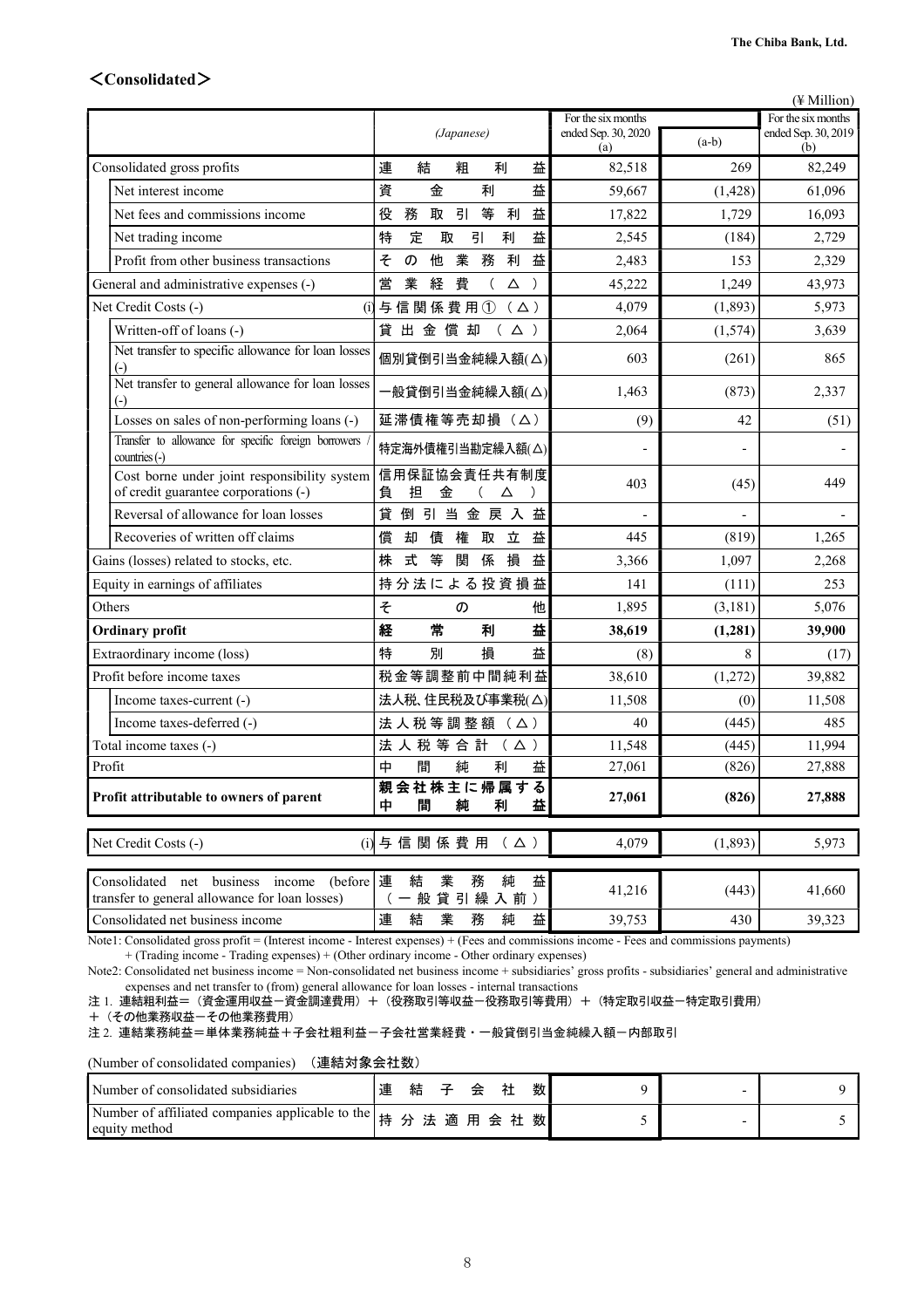### **2. Net Business Income <Non-consolidated>**

| $\sim$ . The moment of the state of $\sim$<br>1000 CONSONAUGU                     |                                  |                                                  |         | (¥ Million)                               |
|-----------------------------------------------------------------------------------|----------------------------------|--------------------------------------------------|---------|-------------------------------------------|
|                                                                                   | (Japanese)                       | For the six months<br>ended Sep. 30, 2020<br>(a) | $(a-b)$ | For the six months<br>ended Sep. 30, 2019 |
| (1) Net business income (before transfer to<br>general allowance for loan losses) | 業<br>益<br>純<br>務<br>般 貸 引 繰 入 前) | 37,669                                           | (676)   | 38,345                                    |
| Per head (in thousands of yen)                                                    | 職員一人当たり (千円)                     | 9,271                                            | (127)   | 9,398                                     |
| (2) Net business income                                                           | 業<br>益<br>純<br>務                 | 36,519                                           | 130     | 36,389                                    |
| Per head (in thousands of yen)                                                    | 職員一人当たり (千円)                     | 8,988                                            | 69      | 8.918                                     |

Note: The average number of full-time employees (excluding transferred employees, temporary staff, and one-year contract employees) is used in the above calculation.

注.職員数は、実働人員(出向人員、臨時雇員および嘱託を除く)の平残。

### **3. Interest Rate Spread (Domestic Business) <Non-consolidated>**

|     |                                                                                |            |                  |   |                            |         |                            | For the six months |            | For the six months |
|-----|--------------------------------------------------------------------------------|------------|------------------|---|----------------------------|---------|----------------------------|--------------------|------------|--------------------|
|     |                                                                                | (Japanese) |                  |   | ended Sep. 30, 2020<br>(a) | $(a-b)$ | ended Sep. 30, 2019<br>(b) |                    |            |                    |
| (1) | Average yield on interest earning assets<br>(A)                                | 資          | 運<br>金<br>利<br>用 |   |                            | 回       | 0.91%                      | $(0.05\%)$         | $0.97\%$   |                    |
|     | (i) Average yield on loans and bills<br>discounted (B)                         | 貸          | 出<br>金<br>利      |   |                            | 回       | $0.92\%$                   | $(0.03\%)$         | $0.96\%$   |                    |
|     | (ii) Average yield on securities                                               | 有          | 券<br>証<br>価      |   | 利                          | 回       | 1.57%                      | $(0.23\%)$         | 1.80%      |                    |
| (2) | Average yield on interest bearing liabilities<br>(C)                           | 資          | 金                | 調 | 達                          | 原       | 価                          | $0.55\%$           | $(0.04\%)$ | $0.59\%$           |
|     | (i) Average yield on deposits and negotiable<br>certificates of deposit<br>(D) | 預          | 金                | 等 |                            | 利       | 回                          | $0.00\%$           | $(0.00\%)$ | $0.00\%$           |
|     | (ii) Expense ratio                                                             | 経          |                  | 費 |                            |         | 率                          | $0.59\%$           | $(0.03\%)$ | 0.62%              |
| (3) | Average interest rate spread<br>$(A) - (C)$                                    | 総          | 資                | 金 |                            | 利       | 鞘                          | $0.36\%$           | $(0.02\%)$ | 0.38%              |
|     | Difference between average yield on loans and<br>$(B) - (D)$<br>deposits       | 預          | 貸                | 金 |                            | 利       | 差                          | $0.92\%$           | $(0.04\%)$ | 0.96%              |

### **4. Gains and Losses on Securities <Non-consolidated>**

|                                                             |   |        |   |            |   |       |       |                                                  |         | $(\frac{1}{2}$ Million)                          |
|-------------------------------------------------------------|---|--------|---|------------|---|-------|-------|--------------------------------------------------|---------|--------------------------------------------------|
|                                                             |   |        |   | (Japanese) |   |       |       | For the six months<br>ended Sep. 30, 2020<br>(a) | $(a-b)$ | For the six months<br>ended Sep. 30, 2019<br>(b) |
| Gains (losses) related to bonds (Government<br>bonds, etc.) | 国 | 債      | 等 | 債          | 券 | 損     | 益     | 935                                              | (646)   | 1,581                                            |
| Gains on sales                                              | 売 | 益<br>却 |   |            |   | 1,176 | (915) | 2,091                                            |         |                                                  |
| Gains on redemptions                                        | 償 |        |   | 還          |   |       | 益     | ۰                                                | -       |                                                  |
| Losses on sales (-)                                         | 売 | 却      | 損 |            |   | Δ     |       | 233                                              | (276)   | 509                                              |
| Losses on redemptions (-)                                   | 償 | 還      | 損 |            |   | Δ     |       | ۰                                                | -       |                                                  |
| Write-offs (-)                                              | 償 |        | 却 |            |   | Δ     |       | 7                                                | 7       |                                                  |
|                                                             |   |        |   |            |   |       |       |                                                  |         |                                                  |
| Gains (losses) related to stocks, etc.                      | 株 | 式      | 等 | 関          | 係 | 損     | 益     | 3,366                                            | 1,097   | 2,268                                            |
| Gains on sales                                              | 売 |        |   | 却          |   |       | 益     | 3,533                                            | 1,002   | 2,531                                            |
| Losses on sales $(-)$                                       | 売 | 却      | 損 |            |   | Δ     |       | ٠                                                | (31)    | 31                                               |
| Write-offs (-)                                              | 償 |        | 却 |            |   | Δ     |       | 167                                              | (64)    | 231                                              |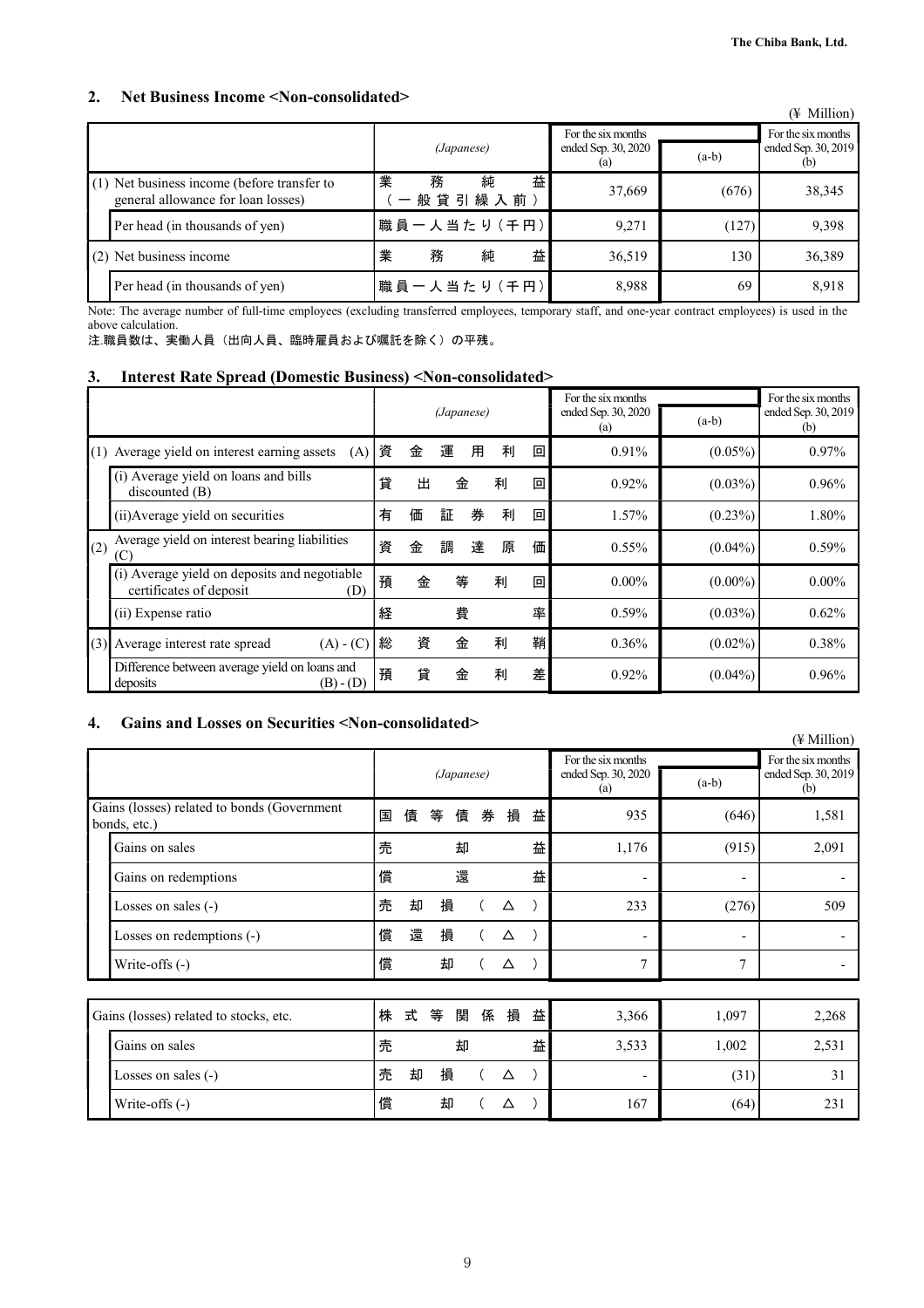### **5. Capital Ratio (BIS Guidelines)**

 The Capital ratio has been calculated based on the BIS guidelines. Matters relating to the composition of capital disclosure is on our website (https://www.chibabank.co.jp/company/).

| $\langle$ Consolidated $\rangle$                    |                   |                                                           |          |            |                               | $(\frac{1}{2}$ Billion)       |
|-----------------------------------------------------|-------------------|-----------------------------------------------------------|----------|------------|-------------------------------|-------------------------------|
|                                                     | (Japanese)        | As of<br>Sep. 30, 2020<br>(a)<br>[Preliminary<br>figures] | $(a-b)$  | $(a-c)$    | As of<br>Mar. 31, 2020<br>(b) | As of<br>Sep. 30, 2019<br>(c) |
| (1) Total capital ratio<br>(4)/(7)                  | 自己資本比率<br>総       | 12.44%                                                    | $0.32\%$ | $(0.16\%)$ | 12.12%                        | 12.61%                        |
| (5)/(7)<br>(2) Tier 1 capital ratio                 | 比<br>率<br>e       | 11.89%                                                    | $0.37\%$ | $(0.07\%)$ | 11.51%                        | 11.97%                        |
| (3) Common equity Tier1 capital<br>(6)/(7)<br>ratio | 普通株式等Tier1比率      | 11.89%                                                    | $0.37\%$ | $(0.07\%)$ | 11.51%                        | 11.97%                        |
| (4) Total capital                                   | 自 己 資 本 の 額 <br>総 | 989.6                                                     | 55.3     | 14.7       | 934.3                         | 974.8                         |
| $(5)$ Tier 1 capital                                | Tier 1 資本の額       | 946.0                                                     | 58.3     | 20.7       | 887.6                         | 925.2                         |
| (6) Common equity Tier1 capital                     | 普通株式等Tier1資本の額    | 946.0                                                     | 58.3     | 20.7       | 887.6                         | 925.2                         |
| (7) Total risk-weighted assets                      | リスクアセットの額         | 7,950.4                                                   | 244.8    | 221.1      | 7,705.5                       | 7,729.2                       |
| (8) Total required capital                          | 総 所 要 自 己 資 本 額   | 636.0                                                     | 19.5     | 17.6       | 616.4                         | 618.3                         |

### <**Non-consolidated**> (¥ Billion)

|                                                     |                 | As of                                            |          |            |                               |                               |
|-----------------------------------------------------|-----------------|--------------------------------------------------|----------|------------|-------------------------------|-------------------------------|
|                                                     | (Japanese)      | Sep. 30, 2020<br>(a)<br>[Preliminary<br>figures] | $(a-b)$  | $(a-c)$    | As of<br>Mar. 31, 2020<br>(b) | As of<br>Sep. 30, 2019<br>(c) |
| (4)/(7)<br>(1) Total capital ratio                  | 総<br>自己資本比率     | 11.90%                                           | $0.32\%$ | $(0.16\%)$ | 11.57%                        | 12.06%                        |
| $(2)$ Tier 1 capital ratio<br>(5)/(7)               | 比<br>率<br>e     | 11.33%                                           | $0.38\%$ | $(0.07\%)$ | 10.94%                        | 11.40%                        |
| (3) Common equity Tier1 capital<br>(6)/(7)<br>ratio | 普通株式等Tier1比率    | 11.33%                                           | 0.38%    | $(0.07\%)$ | 10.94%                        | 11.40%                        |
| (4) Total capital                                   | 総自己資本の額         | 905.9                                            | 52.0     | 8.7        | 853.9                         | 897.2                         |
| $(5)$ Tier 1 capital                                | Tier1資本の額       | 862.5                                            | 55.0     | 14.7       | 807.4                         | 847.7                         |
| (6) Common equity Tier1 capital                     | 普通株式等Tier1資本の額  | 862.5                                            | 55.0     | 14.7       | 807.4                         | 847.7                         |
| (7) Total risk-weighted assets                      | リスクアセットの額       | 7,611.1                                          | 233.0    | 176.3      | 7,378.0                       | 7,434.8                       |
| (8) Total required capital                          | 総 所 要 自 己 資 本 額 | 608.8                                            | 18.6     | 14.1       | 590.2                         | 594.7                         |

Note: The following approaches are adopted to calculate the capital ratio.

Credit risk: Foundation internal ratings-based approach (using internal ratings for risk measurement)

 Operational risk:Standardized approach (Gross profits of every business line mulitiplied by the predetermined rate) 注.自己資本比率の算出にあたっては、以下の手法を採用しております。

信用リスクに関する手法:基礎的内部格付手法(行内格付を利用してリスクを計測する手法)

オペレーショナル・リスクに関する手法:粗利益配分手法(業務区分毎の粗利益に一定割合を乗じる手法)

### **6. Return on Equity**

### <**Non-consolidated**>

|                                       | (Japanese)              | For the six months<br>ended Sep. 30, 2020 |         | FY2019 ended<br>Mar. 31, 2020 | For the six<br>months ended |                      |
|---------------------------------------|-------------------------|-------------------------------------------|---------|-------------------------------|-----------------------------|----------------------|
|                                       |                         | (a)                                       | $(a-b)$ | $(a-c)$                       | (b)                         | Sep. 30, 2019<br>(c) |
| Net business income basis<br>(Annual) | 業 務 純 益 ベ ー ス<br>率<br>年 | 8.17%                                     | 0.23%   | $0.06\%$                      | 7.94%                       | 8.11%                |
| Profit basis (Annual)                 | 当期純利益ベース<br>率<br>年      | 6.13%                                     | 0.89%   | $(0.30\%)$                    | 5.24%                       | $6.44\%$             |

### <**Consolidated**>

|                                                                               | (Japanese)                  | For the six months<br>ended Sep. 30, 2020 |          |            | FY2019 ended<br>Mar. 31, 2020 | For the six<br>months ended |
|-------------------------------------------------------------------------------|-----------------------------|-------------------------------------------|----------|------------|-------------------------------|-----------------------------|
|                                                                               |                             | (a)                                       | $(a-b)$  | $(a-c)$    | (b)                           | Sep. 30, 2019<br>(c)        |
| Profit attributable to owners of<br>parent basis (Net assets basis)           | 当期純利益ベース<br>〔 純 資 産 ベ 一 ス ) | $5.64\%$                                  | $0.53\%$ | $(0.15\%)$ | $5.10\%$                      | 5.80%                       |
| Profit attributable to owners of parent<br>basis (Shareholders' equity basis) | 当期純利益ベース<br>(株主資本ベース)       | $6.20\%$                                  | $0.53\%$ | $(0.42\%)$ | 5.67%                         | $6.63\%$                    |

Note: ROE is a ratio indicating the profitability of stockholders' equity.

注.ROEとは、株主資本の収益性を示す指標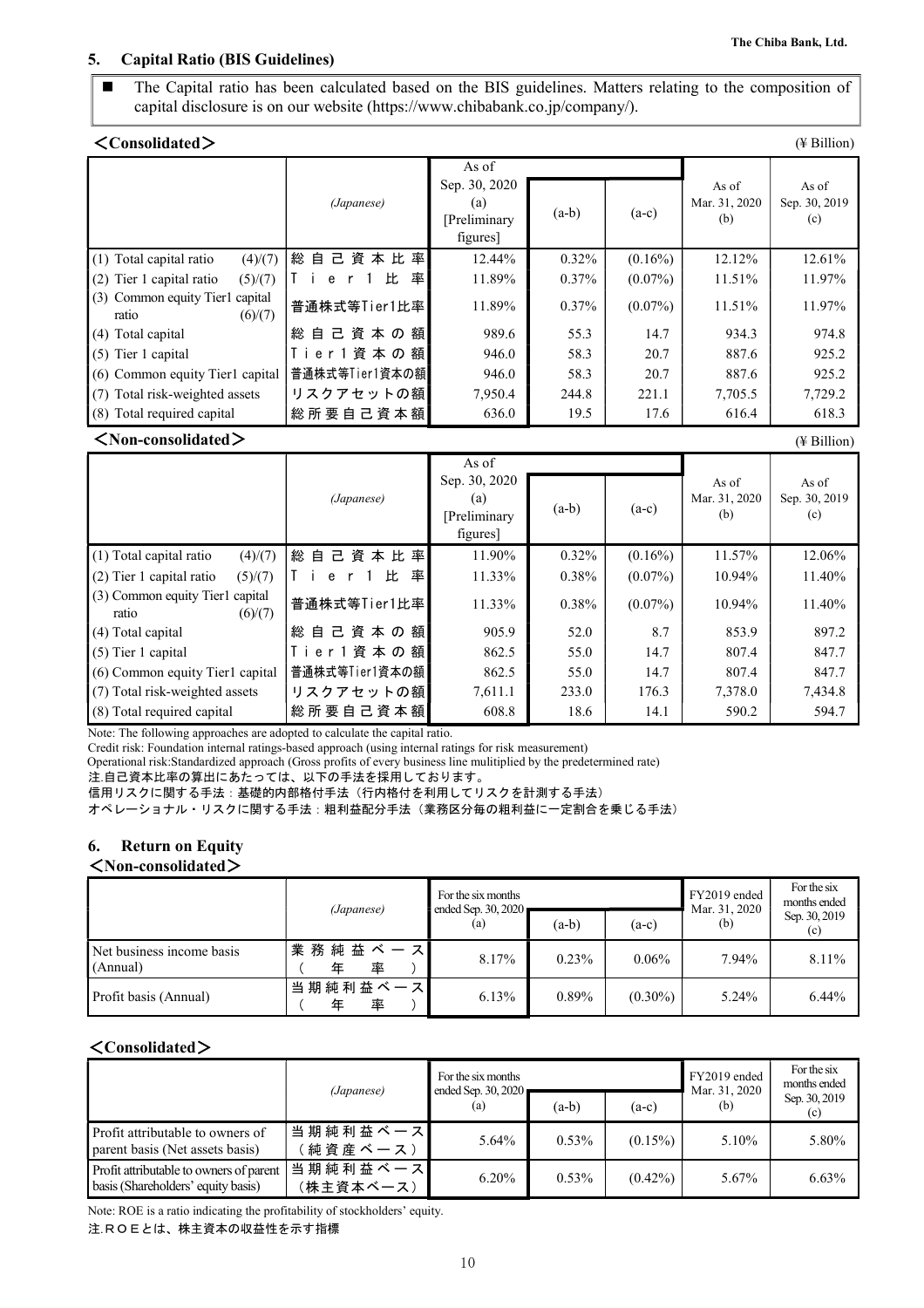### **7. Outstanding Balance of Deposits and Loans**

### **(1) Outstanding balance** <**Non-consolidated**>

|                                               |            |        |                            |         |         |                      | (¥ Billion)                          |
|-----------------------------------------------|------------|--------|----------------------------|---------|---------|----------------------|--------------------------------------|
|                                               |            |        | For the six months         |         |         | FY2019 ended         | For the six                          |
|                                               | (Japanese) |        | ended Sep. 30, 2020<br>(a) | $(a-b)$ | $(a-c)$ | Mar. 31, 2020<br>(b) | months ended<br>Sep. 30, 2019<br>(c) |
| Deposits (Term-end balance)                   | 預<br>金     | 末 残 )  | 13,486.8                   | 697.9   | 1,171.5 | 12,788.9             | 12,315.3                             |
| Domestic                                      | う<br>ち     | 国<br>内 | 13,191.7                   | 692.1   | 1,235.7 | 12,499.5             | 11,955.9                             |
| In Chiba Prefecture                           | う<br>ち     | 県<br>内 | 12,586.4                   | 623.5   | 1,154.0 | 11,962.8             | 11,432.4                             |
| Personal deposits                             | う<br>ち     | 個<br>人 | 9,744.6                    | 439.3   | 685.9   | 9,305.2              | 9,058.6                              |
| Corporate Deposits                            | う<br>ち     | 法<br>人 | 2,721.4                    | 311.0   | 398.1   | 2,410.3              | 2,323.2                              |
| Public sectors                                | う<br>ち     | 共<br>公 | 725.6                      | (58.2)  | 151.5   | 783.8                | 574.1                                |
| Deposits (Average balance)                    | 預<br>金     | 残<br>平 | 13,275.4                   | 900.8   | 981.8   | 12,374.5             | 12,293.5                             |
| Domestic                                      | う<br>ち     | 国<br>内 | 13,011.0                   | 979.3   | 1,050.0 | 12,031.7             | 11,960.9                             |
| In Chiba Prefecture                           | う<br>ち     | 県<br>内 | 12,440.0                   | 929.5   | 995.2   | 11,510.5             | 11,444.8                             |
| Loans and bills discounted (Term-end balance) | 貸出<br>金    | 末残)    | 10,955.4                   | 338.9   | 404.3   | 10,616.5             | 10,551.1                             |
| Domestic                                      | う<br>ち     | 国<br>内 | 10,736.5                   | 360.3   | 427.1   | 10,376.2             | 10,309.3                             |
| In Chiba Prefecture                           | う<br>ち     | 県<br>内 | 7,331.9                    | 159.7   | 267.0   | 7,172.1              | 7,064.8                              |
| Loans and bills discounted (average balance)  | 貸出<br>金    | 平残)    | 10,889.9                   | 362.2   | 484.0   | 10,527.6             | 10,405.8                             |
| Domestic                                      | う<br>ち     | 国<br>内 | 10,653.1                   | 369.1   | 481.0   | 10,284.0             | 10,172.1                             |
| In Chiba Prefecture                           | う<br>ち     | 県<br>内 | 7,256.6                    | 203.1   | 256.3   | 7,053.5              | 7,000.2                              |

### **(2) Breakdown of domestic loans and bills discounted (Term-end balance) and ratio of loans to Small and medium-sized enterprises** <**Non-consolidated**>

|                                                           |                        |                      |            |         |                      | $(\frac{1}{2}$ Billion) |
|-----------------------------------------------------------|------------------------|----------------------|------------|---------|----------------------|-------------------------|
|                                                           |                        | As of                |            |         | As of                | As of                   |
|                                                           | (Japanese)             | Sep. 30, 2020<br>(a) | $(a-b)$    | $(a-c)$ | Mar. 31, 2020<br>(b) | Sep. 30, 2019<br>(c)    |
| Domestic loans and bills<br>discounted(A)                 | 貸<br>出<br>金<br>国<br>内  | 10,736.5             | 360.3      | 427.1   | 10,376.2             | 10,309.3                |
| [Excluding loans to public sectors]                       | 除公共向け貸出)               | [10,332.3]           | [366.0]    | [450.4] | [9,966.3]            | [9,881.8]               |
| Large enterprises                                         | 業<br>大<br>企            | 1,266.7              | 102.6      | 18.0    | 1,164.1              | 1,248.7                 |
| Mid-sized enterprises                                     | 業<br>中<br>堅<br>企       | 162.8                | 10.6       | 1.7     | 152.1                | 161.0                   |
| Small and medium-sized<br>enterprises, etc. $(B)$         | 業<br>等<br>中<br>小<br>企  | 8,902.7              | 252.7      | 430.6   | 8,650.0              | 8,472.0                 |
| Small and medium-sized<br>enterprises                     | 業<br>中<br>企<br>小       | 5,044.8              | 205.7      | 334.5   | 4,839.0              | 4,710.2                 |
| Consumer loans                                            | 費<br>者<br>消<br>٠,<br>口 | 3,857.9              | 46.9       | 96.1    | 3,810.9              | 3,761.8                 |
| Public sectors                                            | 共<br>公                 | 404.1                | (5.6)      | (23.2)  | 409.8                | 427.4                   |
| Small and medium-sized<br>enterprises loans ratio $(B/A)$ | 中小企業等貸出比率              | 82.92%               | $(0.44\%)$ | 0.74%   | 83.36%               | 82.17%                  |

Note: In Small and medium-sized enterprises, loans to individual business owners are included.

注. 中小企業には個人事業主も含む。

### **(3) Consumer loans** <**Non-consolidated**>

| $\sim$ | -----------------               | ,               |                      |         |         |                      | $(\frac{1}{2}$ Billion) |
|--------|---------------------------------|-----------------|----------------------|---------|---------|----------------------|-------------------------|
|        |                                 |                 | As of                |         |         | As of                | As of                   |
|        |                                 | (Japanese)      | Sep. 30, 2020<br>(a) | $(a-b)$ | $(a-c)$ | Mar. 31, 2020<br>(b) | Sep. 30, 2019<br>(c)    |
| loans  | Outstanding balance of consumer | 消費者ローン残高        | 3,857.9              | 46.9    | 96.1    | 3,810.9              | 3,761.8                 |
|        | Housing loans                   | '住 宅 ロ ー ン 残 高┃ | 3,675.1              | 42.7    | 88.3    | 3,632.3              | 3,586.8                 |
|        | Other consumer loans            | その他のローン残高       | 182.7                | 4.1     | 7.7     | 178.6                | 174.9                   |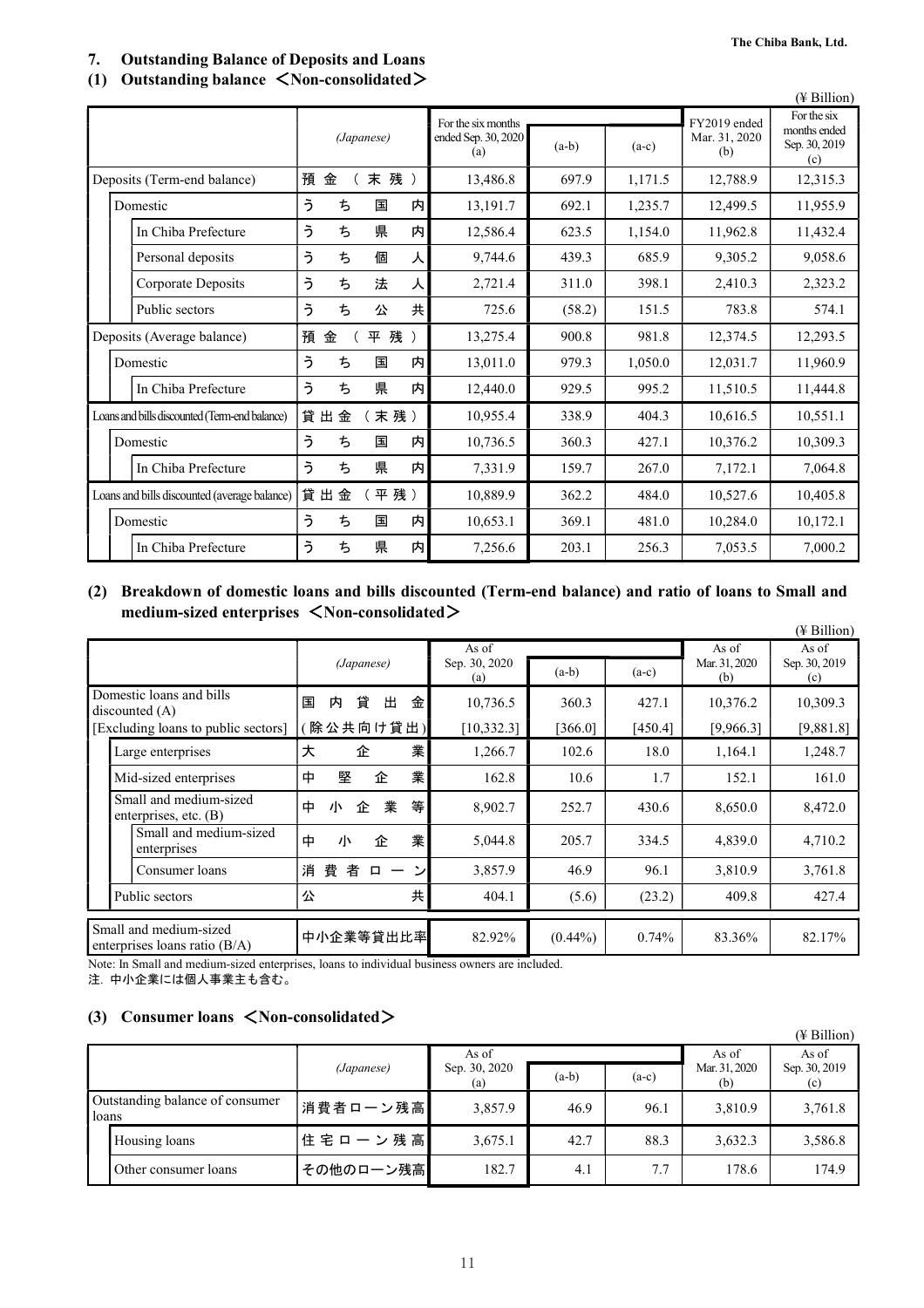# **8. Risk-Monitored Loans - Self-Assessment Basis (After partial direct write-offs)**

| $<$ Non-consolidated $>$                 |                            |                               |            |            |                               | $(\frac{1}{2}$ Million)       |
|------------------------------------------|----------------------------|-------------------------------|------------|------------|-------------------------------|-------------------------------|
|                                          | (Japanese)                 | As of<br>Sep. 30, 2020<br>(a) | $(a-b)$    | $(a-c)$    | As of<br>Mar. 31, 2020<br>(b) | As of<br>Sep. 30, 2019<br>(c) |
| Loans to Bankrupt Borrowers              | 綻<br>額<br>破<br>先<br>債<br>権 | 1,132                         | (245)      | (432)      | 1,378                         | 1,564                         |
| Delinquent Loans                         | 滞<br>延<br>債<br>権<br>額      | 69,361                        | (2,521)    | (5, 921)   | 71,882                        | 75,282                        |
| Loans past due 3 months or more          | 3ヵ月以上延滞債権額                 | 1,450                         | (195)      | 829        | 1,646                         | 620                           |
| <b>Restructured Loans</b>                | 貸出条件緩和債権額                  | 42,594                        | (2)        | 1,702      | 42,596                        | 40,891                        |
| <b>Total Risk-Monitored Loans</b>        | リスク管理債権合計                  | 114,538                       | (2,966)    | (3,822)    | 117,504                       | 118,360                       |
| Total loan balance (Term-end balance)    | 貸出金残高 (末残)                 | 10,955,486                    | 338,960    | 404,354    | 10,616,525                    | 10,551,131                    |
| Loans to Bankrupt Borrowers              | 権<br>破<br>綻<br>先<br>債<br>額 | 0.01%                         | $(0.00\%)$ | $(0.00\%)$ | 0.01%                         | 0.01%                         |
| Delinquent Loans                         | 滞<br>額<br>延<br>債<br>権      | 0.63%                         | $(0.04\%)$ | $(0.08\%)$ | 0.67%                         | 0.71%                         |
| Loans past due 3 months or more          | 3ヵ月以上延滞債権額                 | 0.01%                         | $(0.00\%)$ | $0.00\%$   | 0.01%                         | $0.00\%$                      |
| <b>Restructured Loans</b>                | 貸出条件緩和債権額                  | 0.38%                         | $(0.01\%)$ | $0.00\%$   | 0.40%                         | 0.38%                         |
| As a percentage of total loans           | 貸<br>出<br>残<br>高<br>比<br>金 | 1.04%                         | $(0.06\%)$ | $(0.07\%)$ | 1.10%                         | 1.12%                         |
| $\langle$ Consolidated $\rangle$         |                            |                               |            |            |                               | $(\frac{1}{2}$ Million)       |
|                                          |                            | As of                         |            |            | As of                         | As of                         |
|                                          | (Japanese)                 | Sep. 30, 2020<br>(a)          | $(a-b)$    | $(a-c)$    | Mar. 31, 2020<br>(b)          | Sep. 30, 2019<br>(c)          |
| Loans to Bankrupt Borrowers              | 破<br>綻<br>先<br>債<br>権<br>額 | 947                           | (226)      | (441)      | 1,174                         | 1,389                         |
| Delinquent Loans                         | 延<br>滞<br>権<br>額<br>債      | 67,741                        | (2,355)    | (5,517)    | 70,096                        | 73,258                        |
| Loans past due 3 months or more          | 3ヵ月以上延滞債権額                 | 1,450                         | (195)      | 829        | 1,646                         | 620                           |
| <b>Restructured Loans</b>                | 貸出条件緩和債権額                  | 42,596                        | (1)        | 1,703      | 42,598                        | 40,893                        |
| <b>Total Risk-Monitored Loans</b>        | リスク管理債権合計                  | 112,735                       | (2,779)    | (3, 426)   | 115,515                       | 116,162                       |
|                                          |                            |                               |            |            |                               |                               |
| Total loan balance<br>(Term-end balance) | 貸出金残高 (末残)                 | 10,912,406                    | 346,709    | 408,964    | 10,565,697                    | 10,503,441                    |
| <b>Loans to Bankrupt Borrowers</b>       | 権<br>額<br>破<br>綻<br>先債     | $0.00\%$                      | $(0.00\%)$ | $(0.00\%)$ | 0.01%                         | 0.01%                         |
| Delinquent Loans                         | 権<br>延<br>滞<br>債<br>額      | 0.62%                         | $(0.04\%)$ | $(0.07\%)$ | 0.66%                         | 0.69%                         |
| Loans past due 3 months or more          | 3ヵ月以上延滞債権額                 | $0.01\%$                      | $(0.00\%)$ | $0.00\%$   | $0.01\%$                      | $0.00\%$                      |
| <b>Restructured Loans</b>                | 貸出条件緩和債権額                  | 0.39%                         | $(0.01\%)$ | $0.00\%$   | 0.40%                         | 0.38%                         |
| As a percentage of total loans           | 貸<br>出<br>金 残<br>高<br>比    | 1.03%                         | $(0.06\%)$ | $(0.07\%)$ | 1.09%                         | 1.10%                         |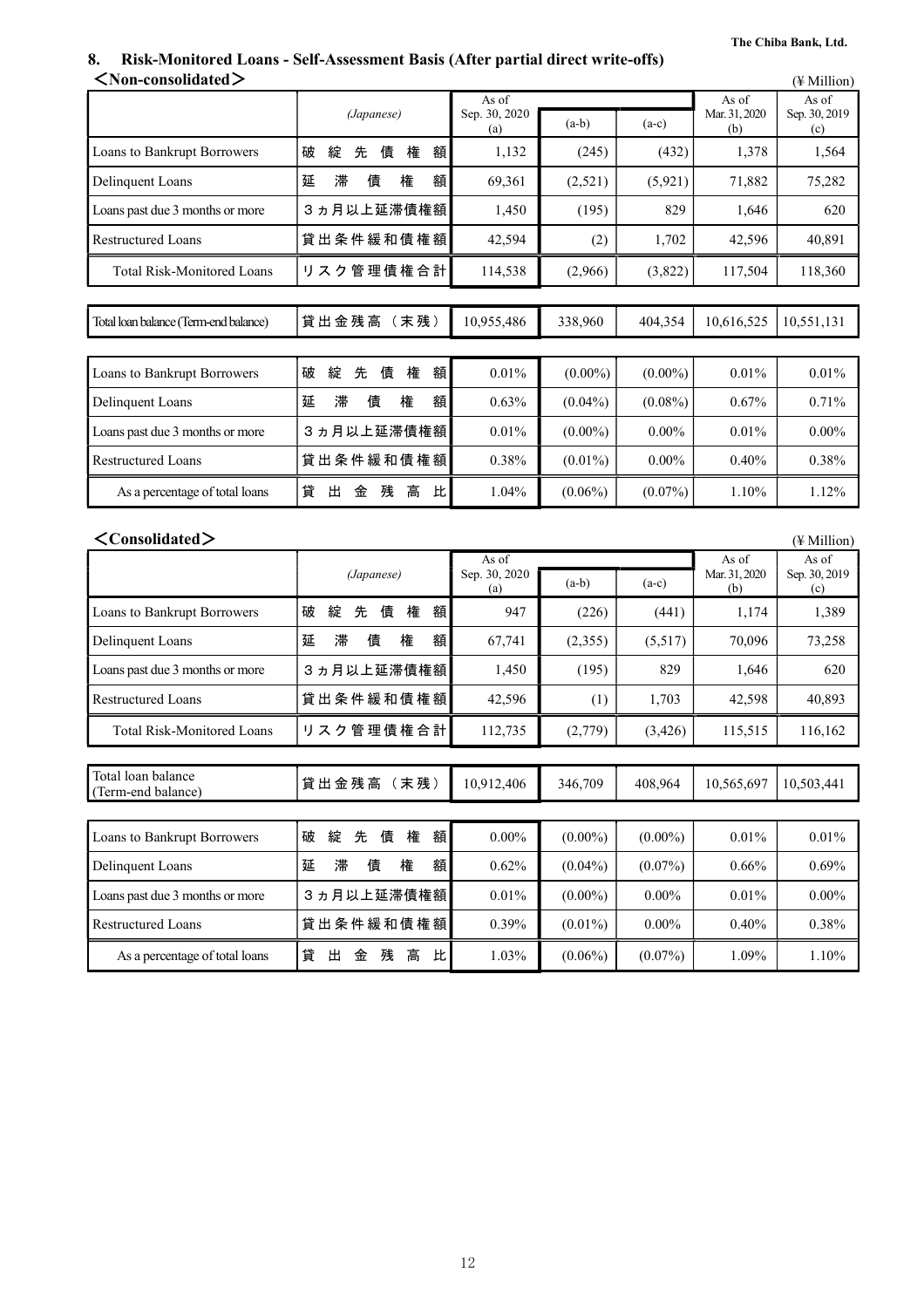### **9. Allowance and Coverage Ratio against Risk-monitored Loans**  <**Non-consolidated**> (¥ Million)

| $\ldots$                         |                            |                               |            |            |                               | (¥ Million)                   |
|----------------------------------|----------------------------|-------------------------------|------------|------------|-------------------------------|-------------------------------|
|                                  | (Japanese)                 | As of<br>Sep. 30, 2020<br>(a) | $(a-b)$    | $(a-c)$    | As of<br>Mar. 31, 2020<br>(b) | As of<br>Sep. 30, 2019<br>(c) |
| Risk-Monitored Loans<br>(A)      | 管理債権額<br>リスク               | 114,538                       | (2,966)    | (3,822)    | 117,504                       | 118,360                       |
| Collateral/guarantees<br>(B)     | 等<br>担<br>保<br>保<br>証      | 70,099                        | (2,829)    | (4,177)    | 72,928                        | 74,276                        |
| Allowance for loan losses<br>(C) | 貸<br>倒<br>当<br>金<br>引      | 11,406                        | 580        | 1,350      | 10,826                        | 10,056                        |
| Allowance ratio<br>(C)/(A)       | 率<br>引<br>当                | 9.9%                          | 0.7%       | $1.4\%$    | 9.2%                          | 8.4%                          |
| $(B+C)/(A)$<br>Coverage ratio    | 率<br>保<br>全                | 71.1%                         | $(0.1\%)$  | $(0.0\%)$  | 71.2%                         | 71.2%                         |
| As a percentage of total loans   | 貸<br>残<br>高<br>比<br>出<br>金 | $1.04\%$                      | $(0.06\%)$ | $(0.07\%)$ | 1.10%                         | 1.12%                         |
| $\langle$ Consolidated $\rangle$ |                            |                               |            |            |                               | $(\frac{1}{2}$ Million)       |
|                                  |                            | As of                         |            |            | As of                         | As of                         |
|                                  | (Japanese)                 | Sep. 30, 2020<br>(a)          | $(a-b)$    | $(a-c)$    | Mar. 31, 2020<br>(b)          | Sep. 30, 2019<br>(c)          |
| Risk-Monitored Loans<br>(A)      | 管理債権額<br>リスク               | 112,735                       | (2,779)    | (3,426)    | 115,515                       | 116,162                       |
| Collateral/guarantees<br>(B)     | 保<br>保<br>等<br>担<br>証      | 67,984                        | (2,650)    | (3,746)    | 70,635                        | 71,731                        |
| Allowance for loan losses<br>(C) | 貸<br>倒<br>引<br>当<br>金      | 11,623                        | 602        | 1,330      | 11,021                        | 10,293                        |
| Allowance ratio<br>(C)/(A)       | 率<br>引<br>当                | $10.3\%$                      | 0.7%       | $1.4\%$    | 9.5%                          | 8.8%                          |
| $(B+C)/(A)$<br>Coverage ratio    | 保<br>全<br>率                | 70.6%                         | $(0.0\%)$  | $0.0\%$    | 70.6%                         | 70.6%                         |

As a percentage of total loans |貸 出 金 残 高 比 | 1.03% | (0.06%) | (0.07%) | 1.09% | 1.10%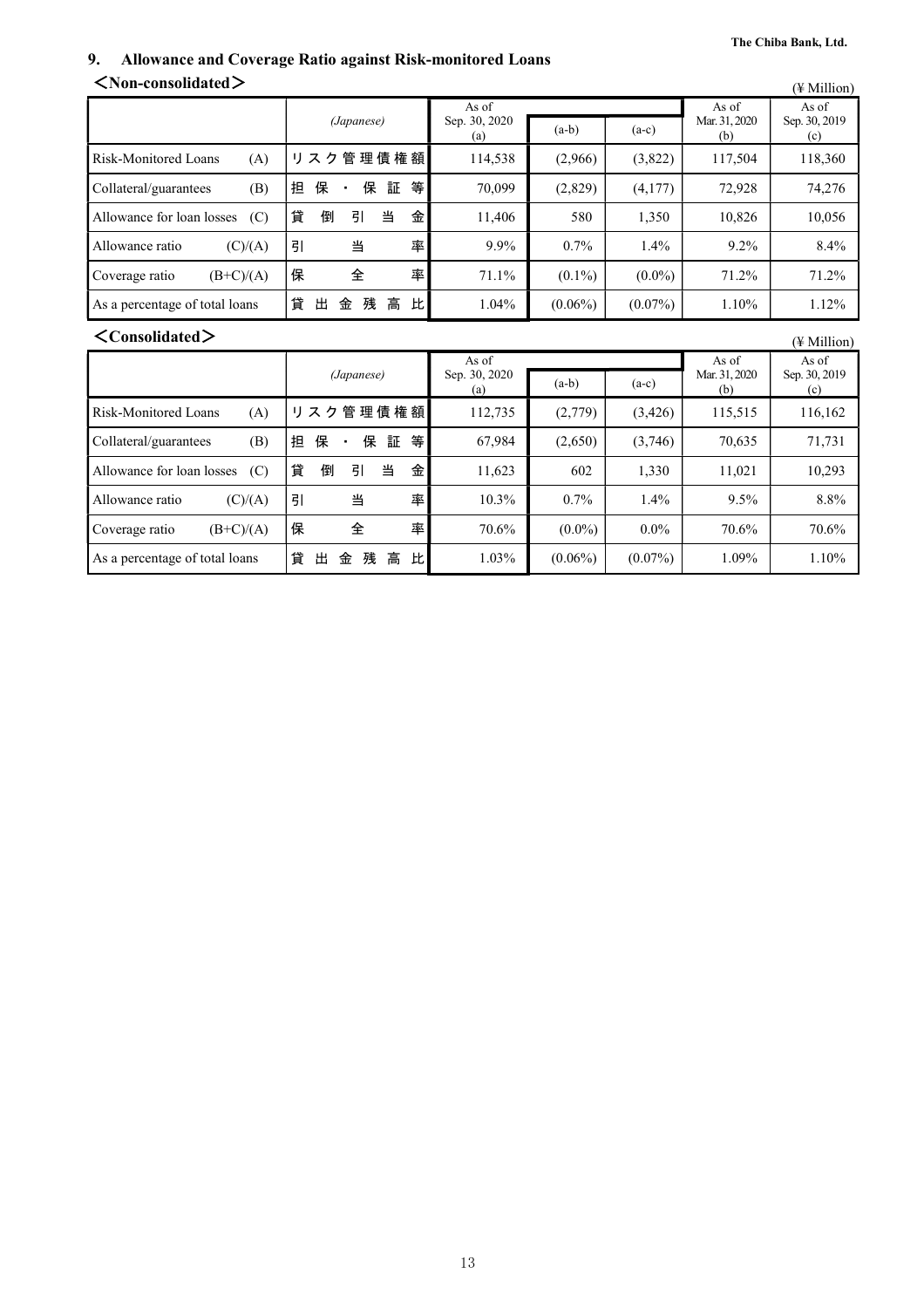#### **The Chiba Bank, Ltd.**

## **10. Disclosed Claims under the Financial Reconstruction Law**

| $\leq$ Non-consolidated $>$                          |   |                     |        |   |                               |            |          |                               |                               | $(\frac{1}{2}$ Million) |
|------------------------------------------------------|---|---------------------|--------|---|-------------------------------|------------|----------|-------------------------------|-------------------------------|-------------------------|
|                                                      |   | (Japanese)          |        |   | As of<br>Sep. 30, 2020<br>(a) | $(a-b)$    | $(a-c)$  | As of<br>Mar. 31, 2020<br>(b) | As of<br>Sep. 30, 2019<br>(c) |                         |
| Bankrupt and Substantially<br><b>Bankrupt Claims</b> | 破 | 産<br>更<br>これらに準ずる債権 | 債<br>生 | 権 | 及び                            | 16,700     | (1, 863) | (1,380)                       | 18,563                        | 18,080                  |
| Doubtful Claims                                      | 危 | 険                   |        | 債 | 権                             | 54,527     | (1,046)  | (4.985)                       | 55,574                        | 59,512                  |
| <b>Substandard Claims</b>                            | 要 | 管                   | 理      | 債 | 権                             | 44.044     | (198)    | 2,531                         | 44,242                        | 41,512                  |
| Total                                                | 合 |                     |        |   | 計                             | 115,271    | (3,108)  | (3,834)                       | 118,380                       | 119,105                 |
|                                                      |   |                     |        |   |                               |            |          |                               |                               |                         |
| Normal Claims                                        | 正 | 常                   |        | 債 | 権                             | 10,945,529 | 329,086  | 386,857                       | 10,616,443                    | 10,558,671              |
| Total Claims*                                        | 総 | 与                   | 信      | 残 | 高                             | 11,060,801 | 325,977  | 383,023                       | 10,734,823                    | 10,677,777              |

Non-performing loan ratio  $|\mathbf{F} \times \mathbf{B}|$  債 権 比 率 1.04% (0.06%) (0.07%) 1.10% 1.11% Note: Total Claims include loans, foreign exchange, accrued interest and suspense payments, customers' liabilities for acceptances, guarantees and private offerings of bonds with Chiba Bank's guarantee in Securities. Private offerings of bonds with Chiba Bank's guarantee are recorded at

marke value. 注. 総与信残高:貸出金、外国為替、その他資産中の未収利息及び仮払金、支払承諾、有価証券中の当行保証付私募社債。 なお、当行保証付私募社債については時価で計上しております。

**11. Status of Coverage on Disclosed Claims under the Financial Reconstruction Law**  <**Non-consolidated**> (¥ Million)

|                                                                      |        |        |             |        |        |                        |           |         |                        | , 1 17111110117        |
|----------------------------------------------------------------------|--------|--------|-------------|--------|--------|------------------------|-----------|---------|------------------------|------------------------|
|                                                                      |        |        | (Japanese)  |        |        | As of<br>Sep. 30, 2020 | $(a-b)$   | $(a-c)$ | As of<br>Mar. 31, 2020 | As of<br>Sep. 30, 2019 |
|                                                                      |        |        |             |        |        | (a)                    |           |         | (b)                    | (c)                    |
| (A)<br>Total coverage                                                | 保      |        | 全           |        | 額      | 82,239                 | (2,390)   | (2,403) | 84,629                 | 84,643                 |
| Allowance for loan losses                                            | 貸      | 倒      | 引           | 当      | 金      | 12,082                 | 580       | 1,787   | 11,502                 | 10,295                 |
| Value covered by collateral and<br>guarantees                        | 担      | 保      | 保           | 証      | 等      | 70,156                 | (2,971)   | (4,191) | 73,127                 | 74,347                 |
| Total disclosed claims under the Financial<br>Reconstruction Law (B) | 金<br>開 | 融<br>示 | 再<br>債<br>権 | 生<br>合 | 法<br>計 | 115,271                | (3,108)   | (3,834) | 118,380                | 119,105                |
|                                                                      |        |        |             |        |        |                        |           |         |                        |                        |
| (A)/(B)<br>Coverage ratio                                            | 保      |        | 全           |        | 率      | 71.3%                  | $(0.1\%)$ | $0.2\%$ | 71.4%                  | 71.0%                  |

*(Reference) Self-Assessment results by borrower classification* (参考)自己査定結果(債務者区分別) <**Non-consolidated**> (¥ Million)

| NINUH-WHSUHUAWU∕                          |                            |                      |         |         |                      | († MIIIIOII)         |
|-------------------------------------------|----------------------------|----------------------|---------|---------|----------------------|----------------------|
|                                           |                            | As of                |         |         | As of                | As of                |
|                                           | (Japanese)                 | Sep. 30, 2020<br>(a) | $(a-b)$ | $(a-c)$ | Mar. 31, 2020<br>(b) | Sep. 30, 2019<br>(c) |
| <b>Bankrupt Assets</b><br>(A)             | 綻<br>権<br>先<br>債<br>破      | 1,140                | (407)   | (435)   | 1,547                | 1,576                |
| <b>Effectively Bankrupt Assets</b><br>(B) | 権<br>15,559                | (1,455)              | (944)   | 17,015  | 16,504               |                      |
| (C)<br><b>Potentially Bankrupt Assets</b> | 権<br>54,527                | (1,046)              | (4,985) | 55,574  | 59,512               |                      |
| <b>Assets Requiring Caution</b><br>(D)    | 意<br>権<br>債<br>注<br>先<br>要 | 932,007              | 120,978 | 121,631 | 811,029              | 810,376              |
| <b>Substandard Assets</b>                 | 権<br>債<br>要<br>管<br>理<br>先 | 52,276               | 774     | 4,239   | 51,501               | 48,036               |
| Claims<br>Substandard<br>(Loans)<br>only) | うち要管理債権 (貸出金のみ)            | 44,044               | (198)   | 2,531   | 44,242               | 41,512               |
| Other Assets Requiring Caution            | その他要注意先債権                  | 879,731              | 120,203 | 117,391 | 759,527              | 762,339              |
| (E)<br>Normal Assets                      | 常<br>権<br>先<br>債<br>正      | 10,057,566           | 207,909 | 267,757 | 9,849,656            | 9,789,808            |
| Total Assets $(A)+(B)+(C)+(D)+(E)$        | 高<br>信<br>残<br>総<br>与      | 11,060,801           | 325,977 | 383,023 | 10,734,823           | 10,677,777           |

Note: Total Claims include loans, foreign exchange, accrued interest and suspense payments, customers' liabilities for acceptances, guarantees and private offerings of bonds with Chiba Bank's guarantee in Securities. Private offerings of bonds with Chiba Bank's guarantee are recorded at marke value.

注. 総与信残高:貸出金、外国為替、その他資産中の未収利息及び仮払金、支払承諾、有価証券中の当行保証付私募社債。 なお、当行保証付私募社債については時価で計上しております。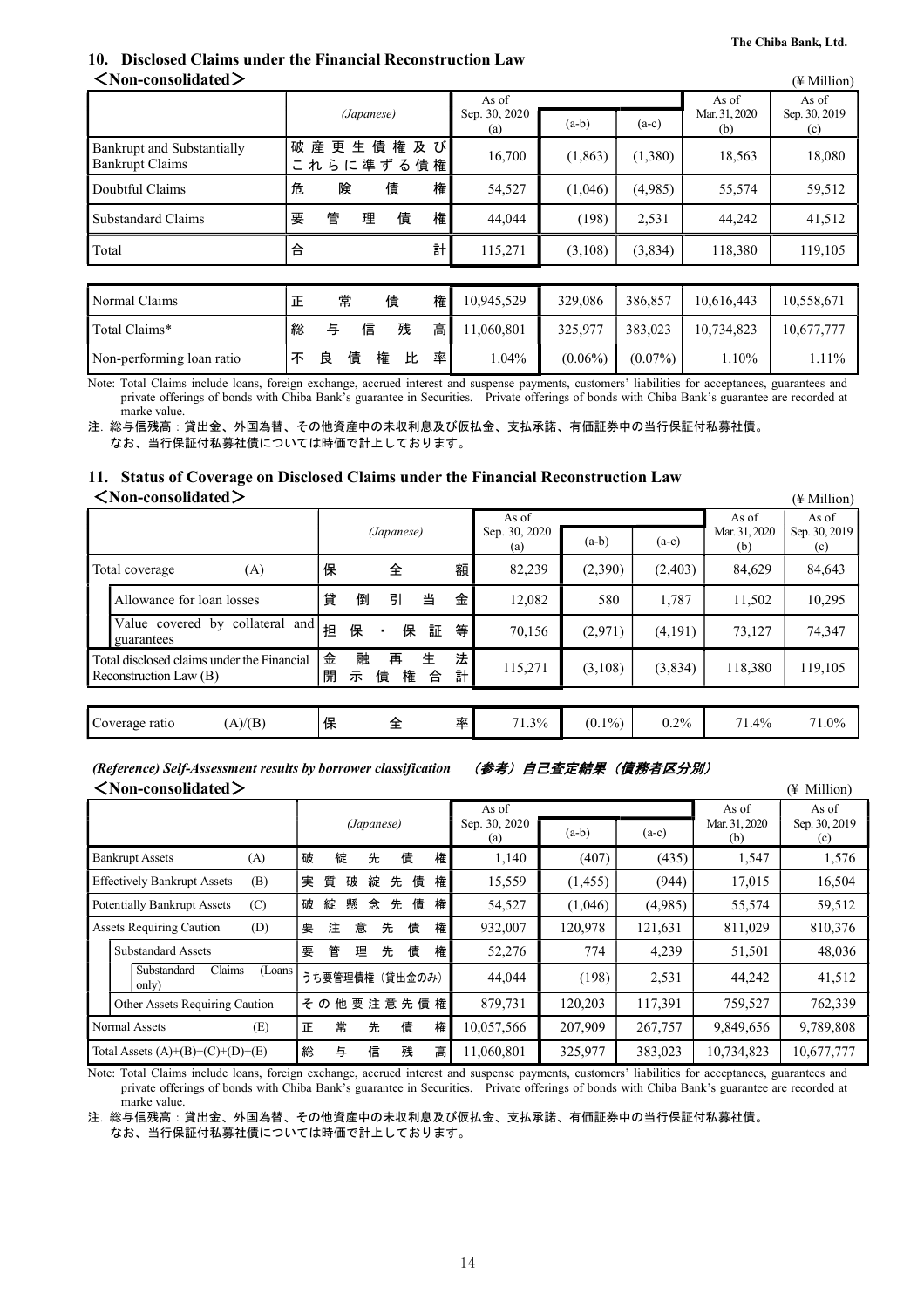### **12. Allowance for Loan Losses**

### **(1) Charge-off/Allowance criteria**

### ① General Allowance 一般貸倒引当金計上基準

| Classification under Self-Assessment      | Allowance criteria                                                                                                                                                                                                                                                                                                              |
|-------------------------------------------|---------------------------------------------------------------------------------------------------------------------------------------------------------------------------------------------------------------------------------------------------------------------------------------------------------------------------------|
| 自己査定における区分                                | 引当基準                                                                                                                                                                                                                                                                                                                            |
| Normal Assets<br>正常先債権                    | The estimated loss amount for the next year calculated using the historical loan-loss result ratios<br>sustained over a specific period is reserved.<br>過去の貸倒実績率に基づき今後1年間の予想損失額を算出し、引当金を計上                                                                                                                                      |
| <b>Assets Requiring Caution</b><br>要注意先債権 | In principle, the estimated loss amount for the next year calculated using the historical loan-loss<br>result ratio sustained over a specific period is reserved.<br>  原則として、過去の貸倒実績率に基づき今後1年間の予想損失額を算出し、引当金を計上                                                                                                                 |
| <b>Substandard Assets</b><br>要管理先債権       | The estimated loss amount for the next three years calculated using the historical loan-loss result<br>ratio sustained over a specific period is reserved. For debtors of over ¥0.5 billion, the Discounted<br>Cash Flow method is applied.<br>過去の貸倒実績率に基づき今後3年間の予想損失額を算出し、引当金を計上<br>与信額5億円以上の先について、キャッシュフロー見積法(DCF法)により、引当金を計上 |

### ② Specific Allowance 個別貸倒引当金計上基準

| Classification under Self-Assessment<br>自己査定における区分 | Allowance criteria<br>리当基準                                                                                                                                                                                                                                                                                                                                       |
|----------------------------------------------------|------------------------------------------------------------------------------------------------------------------------------------------------------------------------------------------------------------------------------------------------------------------------------------------------------------------------------------------------------------------|
| <b>Potentially Bankrupt Assets</b><br>破綻懸念先債権      | In principle, the estimated loss amount for the next three years calculated using the historical loan-<br>loss result ratio sustained over a specific period is reserved. For debtors of over $\frac{1}{2}0.5$ billion, the<br>Discounted Cash Flow method is applied.<br>原則として、過去の貸倒実績率に基づき今後3年間の予想損失額を算出し、引当金を計上<br>与信額5億円以上の先について、キャッシュフロー見積法(DCF法)により、引当金を計上 |
| 破綻先・実質破綻先債権                                        | Bankrupt Assets and Effectively Bankrupt Assets 100% of loans outstanding after deduction of the amount secured by collateral and guarantees.<br>担保等で保全されていない債権額の100%                                                                                                                                                                                            |

Allowance for the future costs under the joint responsibility system of loans with the guarantee of credit guarantee corporations regarding Bankrupt Assets, Effectively Bankrupt Assets and Potentially Bankrupt Assets fell into Specific allowance.

なお、破綻先・実質破綻先債権及び破綻懸念先債権に係る信用保証協会保証付融資の責任共有制度に伴う将来の負担金に対する引当は、 個別貸倒引当金として計上しております。

### **(2) Breakdown of allowance for loan losses**

### <**Non-consolidated**> (¥ Billion)

| $\ldots$                                                       |   |            |   |    |                      |         |         |                      |                      |                          | († DIIIIUII) |
|----------------------------------------------------------------|---|------------|---|----|----------------------|---------|---------|----------------------|----------------------|--------------------------|--------------|
|                                                                |   |            |   |    |                      |         | As of   |                      |                      | As of                    | As of        |
|                                                                |   | (Japanese) |   |    | Sep. 30, 2020<br>(a) | $(a-b)$ | $(a-c)$ | Mar. 31, 2020<br>(b) | Sep. 30, 2019<br>(c) |                          |              |
| Allowance for loan losses                                      | 貸 | 倒          | 引 |    | 当                    | 金       | 24.0    | 1.2                  | 1.3                  | 22.8                     | 22.7         |
| General allowance                                              |   | 般 貸        | 倒 |    | 引当                   | 金       | 16.6    | 1.1                  | 0.4                  | 15.4                     | 16.2         |
| Specific allowance                                             | 個 | 別貸         | 倒 | 引当 |                      | 金       | 7.4     | 0.1                  | 0.8                  | 7.3                      | 6.5          |
| foreign<br>specific<br>for<br>Allowance<br>borrowers/countries |   | 特定海外債権引当勘定 |   |    |                      |         | -       |                      |                      | $\overline{\phantom{0}}$ |              |

### *(Reference) Loan category to general allowance* (参考)一般貸倒引当金対象債権 (¥ Billion)

|                                 |   |            |   |   |                      |         | As of   |                      |                      | As of   | As of   |
|---------------------------------|---|------------|---|---|----------------------|---------|---------|----------------------|----------------------|---------|---------|
|                                 |   | (Japanese) |   |   | Sep. 30, 2020<br>(a) | $(a-b)$ | $(a-c)$ | Mar. 31, 2020<br>(b) | Sep. 30, 2019<br>(c) |         |         |
| Normal Assets                   |   | 常          |   | 先 | 債                    | 権       | 9.596.1 | 213.9                | 294.5                | 9,382.1 | 9,301.5 |
| <b>Assets Requiring Caution</b> | 要 | 注          | 意 | 先 | 債                    | 権       | 928.7   | 119.9                | 119.6                | 808.7   | 809.1   |
| <b>Substandard Assets</b>       | 要 | 管          | 理 | 先 | 債                    | 権       | 52.2    | 0.7                  | 4.1                  | 51.4    | 48.0    |
| Other Assets Requiring Caution  |   |            |   |   | その他要注意先債権            |         | 876.5   | 119.2                | 115.4                | 757.3   | 761.0   |

### <**Consolidated**> (¥ Billion)

|                                                                |   |            |   |                      |         |         |                          |                      |                          | 1.1   |
|----------------------------------------------------------------|---|------------|---|----------------------|---------|---------|--------------------------|----------------------|--------------------------|-------|
|                                                                |   |            |   |                      |         | As of   |                          |                      | As of                    | As of |
|                                                                |   | (Japanese) |   | Sep. 30, 2020<br>(a) | $(a-b)$ | $(a-c)$ | Mar. 31, 2020<br>(b)     | Sep. 30, 2019<br>(c) |                          |       |
| Allowance for loan losses                                      | 貸 | 倒          | 引 | 当                    | 金       | 32.5    | 1.3                      | 0.9                  | 31.2                     | 31.5  |
| General allowance                                              |   | 般 貸        |   | 倒引当                  | 金       | 20.1    | 1.1                      | 0.3                  | 19.0                     | 19.8  |
| Specific allowance                                             | 個 | 貸<br>別     |   |                      | 倒 引 当 金 | 12.3    | 0.1                      | 0.6                  | 12.2                     | 11.7  |
| foreign<br>specific<br>for<br>Allowance<br>borrowers/countries |   | 特定海外債権引当勘定 |   |                      |         | -       | $\overline{\phantom{0}}$ | -                    | $\overline{\phantom{0}}$ |       |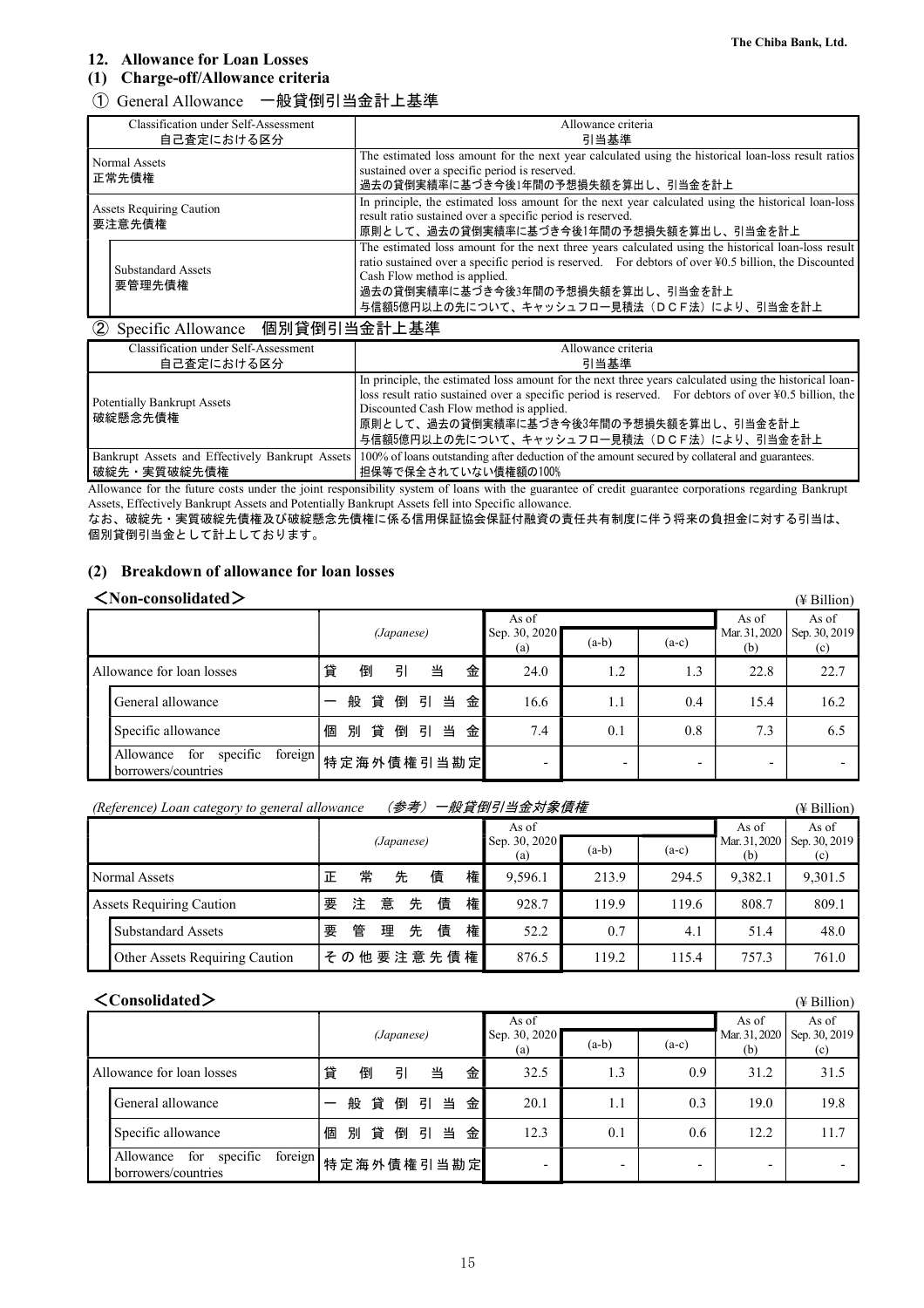### **13. Loan Breakdown by Industry**  <**Non-consolidated**> **(After partial direct write-offs)**

| Loan breakdown by industry<br>(1)       |                                              |          |                     |          |                     |          | $(\frac{1}{2}$ Billion) |
|-----------------------------------------|----------------------------------------------|----------|---------------------|----------|---------------------|----------|-------------------------|
|                                         | (Japanese)                                   |          | As of Sep. 30, 2020 |          | As of Mar. 31, 2020 |          | As of Sep. 30, 2019     |
|                                         |                                              | Balance  | Component           | Balance  | Component           | Balance  | Component               |
| Domestic<br>(excluding JOM account)     | 店<br>分<br>国<br>内<br>(除く特別国際金融取引勘定)           | 10,736.5 | 100.00%             | 10,376.2 | 100.00%             | 10,309.3 | 100.00%                 |
| Manufacturing                           | 製<br>造<br>業                                  | 736.3    | 6.86%               | 685.2    | 6.60%               | 725.3    | 7.03%                   |
| Agriculture and forestry                | 業<br>業<br>農<br>林<br>$\overline{\phantom{a}}$ | 16.5     | 0.15%               | 16.3     | 0.16%               | 15.2     | 0.15%                   |
| Fishery                                 | 業<br>漁                                       | 1.3      | 0.01%               | 1.4      | 0.01%               | 1.5      | 0.01%                   |
| Mining, quarrying and gravel            | 鉱業.<br>採石業,<br>砂利採取業                         | 16.8     | 0.16%               | 17.3     | 0.17%               | 17.7     | 0.17%                   |
| Construction                            | 業<br>設<br>建                                  | 362.5    | 3.38%               | 338.8    | 3.27%               | 325.4    | 3.16%                   |
| Electricity, gas, heat supply and water | 電気・ガス・熱供給・水道業                                | 117.4    | 1.09%               | 107.4    | 1.04%               | 98.8     | 0.96%                   |
| Information and communications          | 業<br>情<br>報<br>通<br>信                        | 51.4     | 0.48%               | 48.3     | 0.47%               | 70.2     | 0.68%                   |
| Transport and postal service            | 運<br>輸<br>業,<br>郵 便<br>業                     | 293.4    | 2.73%               | 258.6    | 2.49%               | 255.6    | 2.48%                   |
| Wholesale and retail trade              | 売業,<br>小売業<br>卸                              | 782.5    | 7.29%               | 759.2    | 7.32%               | 743.9    | 7.22%                   |
| Finance and insurance                   | 融<br>業,<br>保険業<br>金                          | 427.7    | 3.99%               | 379.5    | 3.66%               | 409.9    | 3.98%                   |
| Real estate and leasing                 | 物品賃貸業<br>不動産業,                               | 3,008.4  | 28.02%              | 2,967.0  | 28.59%              | 2,896.5  | 28.10%                  |
| Real estate                             | 産<br>業<br>動<br>不                             | 2,751.6  | 25.63%              | 2,720.4  | 26.22%              | 2,648.2  | 25.69%                  |
| Real estate rental and<br>management    | 不動産賃貸業·管理業                                   | 2,397.9  | 22.34%              | 2,369.5  | 22.84%              | 2,308.5  | 22.39%                  |
| Real estate trading, etc.               | 動産取引業<br>等<br>不                              | 353.6    | 3.29%               | 350.8    | 3.38%               | 339.6    | 3.30%                   |
| Leasing                                 | 物<br>品<br>貸<br>業<br>賃                        | 256.8    | 2.39%               | 246.5    | 2.37%               | 248.2    | 2.41%                   |
| Medical, welfare and other services     | 福祉その他サービス業<br>医療,                            | 693.1    | 6.46%               | 609.5    | 5.87%               | 591.3    | 5.73%                   |
| Government, local public sector         | 地方公共団体<br>国                                  | 391.2    | 3.64%               | 394.4    | 3.80%               | 412.5    | 4.00%                   |
| Others (mainly consumer loans)          | 他<br>そ<br>個人)<br>$\sigma$                    | 3,837.3  | 35.74%              | 3,792.8  | 36.55%              | 3,745.0  | 36.33%                  |

Note: Starting from the end of September 2020, The Chiba Bank adjusted method of monitoring loan breakdown by industry. As a result, compared to the case of using conventional method, "Electricity, gas, heat supply and water" increased by ¥26.0 billion as of September 2020, ¥20.3 billion as of March 2020, and ¥16.8 billion as of September 2019. And "Medical, welfare and other services" decreased by the same amount.

注.2020年9月末基準より、業種別貸出金の集計方法を一部変更しております。

これにより、従来の集計方法によった場合に比べ、「電気・ガス・熱供給・水道業」が2020年9月末は260億円、2020年3月末は203億 円、2019年9月末は168億円それぞれ増加しており、「医療,福祉その他サービス業」が同額減少しております。

### **(2) Breakdown of Risk-Monitored Loans by industry** (¥ Billion)

*(Japanese)* As of Sep. 30, 2020 As of Mar. 31, 2020 As of Sep. 30, 2019<br>Balance Component Balance Component Balance Component  $\Gamma$ Component Domestic (excluding JOM account) 国 内 店 分 |車| M | J右 | フ] | 114.5 | 100.00% | 117.5 | 100.0% | 117.9 | 100.00% |<br>(除く特別国際金融取引勘定) | 114.5 | 100.00% | 117.5 | 100.00 | 117.9 | 100.00 | Manufacturing 11.8 | 製 造 業 | 12.1 | 10.61% | 13.2 | 11.28% | 11.8 | 10.05% Agriculture and forestry |農 業 , 林 業 | 0.1 | 0.16% | 0.2 | 0.19% | 0.2 | 0.21% Fishery 漁 業 0.0 0.00% 0.0 0.00% 0.0 0.00% Mining, quarrying and gravel | 鉱業, 採石業, 砂利採取業 | 0.2 | 0.22% | 0.2 | 0.21% | 0.2 | 0.21% Construction 建 設 業 5.5 4.88% 4.8 4.14% 4.4 3.79% Electricity, gas, heat supply and water |電気・ガス・熱供給・水道業 0.2 | 0.23% 0.2 | 0.23% 0.2 | 0.23% 0.2 | 0.23% Information and communications | 情 報 通 信 業 | 0.2 | 0.24% | 0.3 | 0.30% | 0.3 | 0.31% Transport and postal service | 運 輸 業 , 郵 便 業 | 11.2 | 9.81% | 11.4 | 9.75% | 11.5 | 9.80% Wholesale and retail trade |卸 売 業 , 小 売 業 | 14.4 | 12.64% | 14.6 | 12.49% | 15.3 | 13.03% Finance and insurance  $\hat{z} = \pm \hat{z}$  and  $\hat{z} = \pm \hat{z}$  and  $\hat{z} = \pm \hat{z}$  and  $\hat{z} = \pm \hat{z}$  and  $\hat{z} = \pm \hat{z}$  and  $\hat{z} = \pm \hat{z}$  and  $\hat{z} = \pm \hat{z}$  and  $\hat{z} = \pm \hat{z}$  and  $\hat{z} = \pm \hat{z}$  and  $\hat{z} = \pm \hat{z}$  and Real estate and leasing Table Table Table Table Table Table 28.5 24.90% 30.1 25.63% 31.0 26.37% Real estate 不 動 産 業 28.0 24.45% 29.5 25.14% 30.0 25.47% Real estate rental and management | 不動産賃貸業・管理業 | 27.1 | 23.73% | 28.6 | 24.36% | 28.7 | 24.40% Real estate trading, etc | 不動 産 取 引 業 等| 0.8 | 0.72% | 0.9 | 0.78% | 1.2 | 1.07% |Leasing |物 品 賃 貸 業| 0.5 | 0.45% | 0.5 | 0.49% | 1.0 | 0.90% Medical, welfare and other services | 医療, 福祉その他サービス業 | 14.4 | 12.66% | 14.6 | 12.48% | 13.8 | 11.78% Government, local public sector │国 ・ 地 方 公 共 団 体 ┃ - │ - ┃ - │ - │ -Others (mainly consumer loans) | その他 (個人) | 26.9 | 23.53% | 27.2 | 23.18% | 28.3 | 24.06%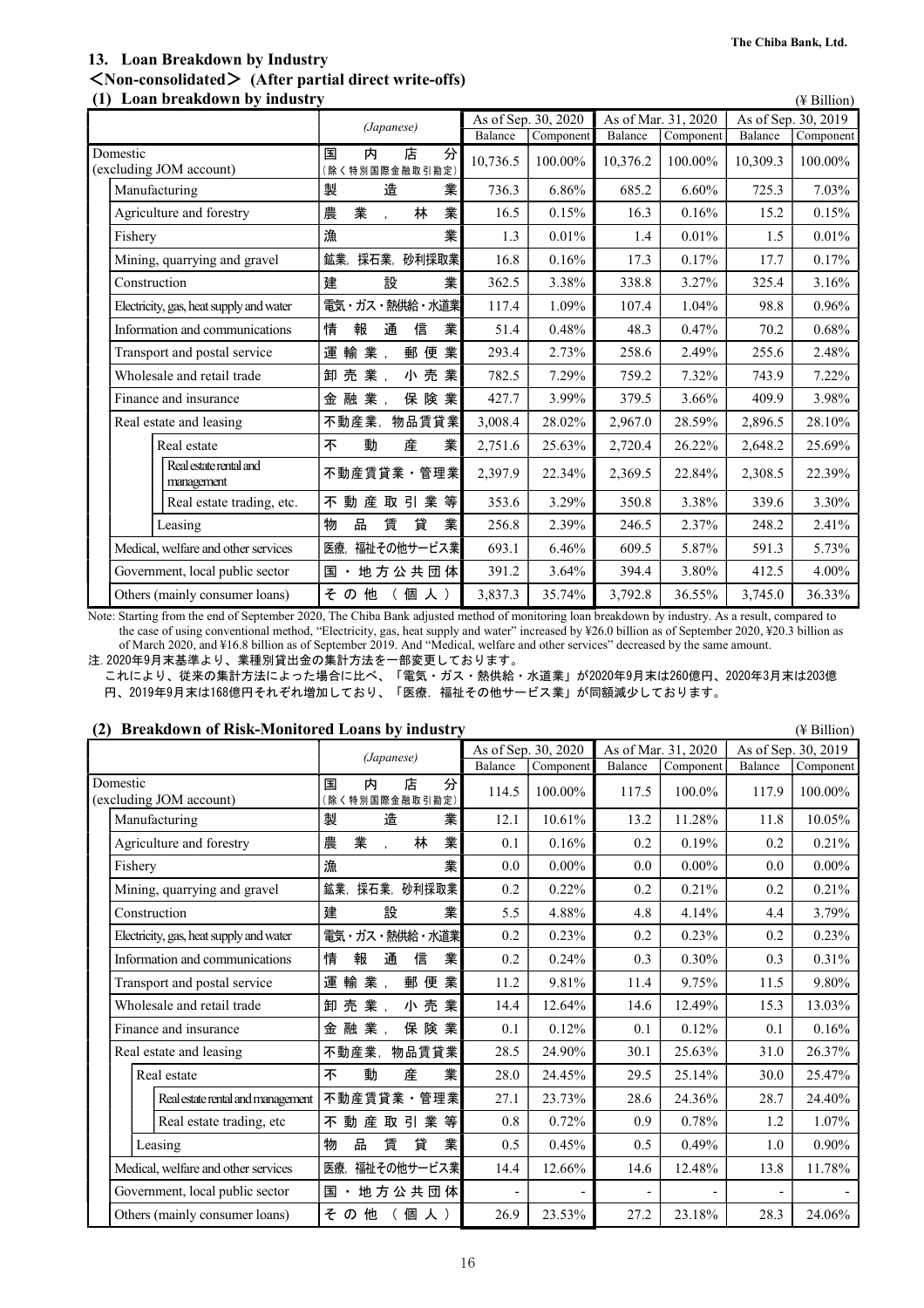### **14. Loan Breakdown by Domicile of Borrower**

### **(1) Balance of loans to specific foreign countries** <**Non-consolidated**> Not applicable

|                      |            |                          |         |                |                      | $($ Billion $)$      |
|----------------------|------------|--------------------------|---------|----------------|----------------------|----------------------|
|                      |            | As of                    |         |                | As of                | As of                |
|                      | (Japanese) | Sep. 30, 2020<br>(a)     | $(a-b)$ | $(a-c)$        | Mar. 31, 2020<br>(b) | Sep. 30, 2019<br>(c) |
| Hong Kong            | 香港         | 3.4                      | (0.2)   | (0.2)          | 3.6                  | 3.7                  |
| Risk-monitored loans | うちリスク管理債権  |                          |         |                |                      |                      |
| India                | インド        | 4.3                      | (1.8)   | (1.6)          | 6.1                  | 5.9                  |
| Risk-monitored loans | うちリスク管理債権  | $\overline{\phantom{a}}$ |         |                |                      |                      |
| <b>UAE</b>           | アラブ首長国連邦   | 1.1                      | (0.1)   | (0.2)          | 1.3                  | 1.4                  |
| Risk-monitored loans | うちリスク管理債権  |                          |         |                |                      |                      |
| Malaysia             | マレーシア      | 2.1                      | (0.0)   | (0.0)          | 2.1                  | 2.1                  |
| Risk-monitored loans | うちリスク管理債権  |                          |         |                |                      |                      |
| Thailand             | タイ         | 0.5                      | (0.0)   | (0.0)          | 0.5                  | 0.5                  |
| Risk-monitored loans | うちリスク管理債権  | $\overline{\phantom{a}}$ |         | $\overline{a}$ |                      |                      |
| Philippines          | フィリピン      | 2.0                      | (2.1)   | (3.3)          | 4.2                  | 5.3                  |
| Risk-monitored loans | うちリスク管理債権  |                          |         |                |                      |                      |
| Vietnam              | ベトナム       | 2.4                      | (0.3)   | (0.6)          | 2.7                  | 3.0                  |
| Risk-monitored loans | うちリスク管理債権  | $\overline{\phantom{a}}$ |         |                |                      |                      |
| Indonesia            | インドネシア     | 1.0                      | (0.7)   | (0.5)          | 1.7                  | 1.5                  |
| Risk-monitored loans | うちリスク管理債権  | $\overline{\phantom{a}}$ |         |                |                      |                      |
| Singapore            | シンガポール     | 1.4                      | (1.1)   | (0.9)          | 2.6                  | 2.4                  |
| Risk-monitored loans | うちリスク管理債権  | $\overline{\phantom{a}}$ |         |                |                      |                      |
| Total                | 合計         | 18.6                     | (6.6)   | (7.6)          | 25.3                 | 26.3                 |
| Risk-monitored loans | うちリスク管理債権  | $\overline{a}$           |         | $\overline{a}$ |                      |                      |

### **(2) Balance of loans to Asian countries** <**Non-consolidated**>

### **(3)** *Balance of loans to Latin American countries* <*Non-consolidated*>

|        |                      |            |                          |         |         |               | $(\frac{1}{2}$ Billion) |
|--------|----------------------|------------|--------------------------|---------|---------|---------------|-------------------------|
|        |                      |            | As of                    |         |         | As of         | As of                   |
|        |                      | (Japanese) | Sep. 30, 2020            | $(a-b)$ | $(a-c)$ | Mar. 31, 2020 | Sep. 30, 2019           |
|        |                      |            | (a)                      |         |         | (b)           | (c)                     |
| Panama |                      | パナマ        | 0.7                      | (0.0)   | (0.0)   | 0.7           | 0.7                     |
|        | Risk-monitored loans | うちリスク管理債権  | $\overline{\phantom{a}}$ |         |         |               |                         |
| Chile  |                      | チリ         | 0.3                      | (0.0)   | (0.0)   | 0.3           | 0.3                     |
|        | Risk-monitored loans | うちリスク管理債権  | $\overline{\phantom{a}}$ |         |         |               |                         |
| Total  |                      | 合計         | 1.0                      | (0.0)   | (0.0)   | 1.0           | 0.1                     |
|        | Risk-monitored loans | うちリスク管理債権  | $\overline{\phantom{0}}$ |         |         |               | $\sim$                  |

### **(4)** *Balance of loans to Russia* <*Non-consolidated*> Not applicable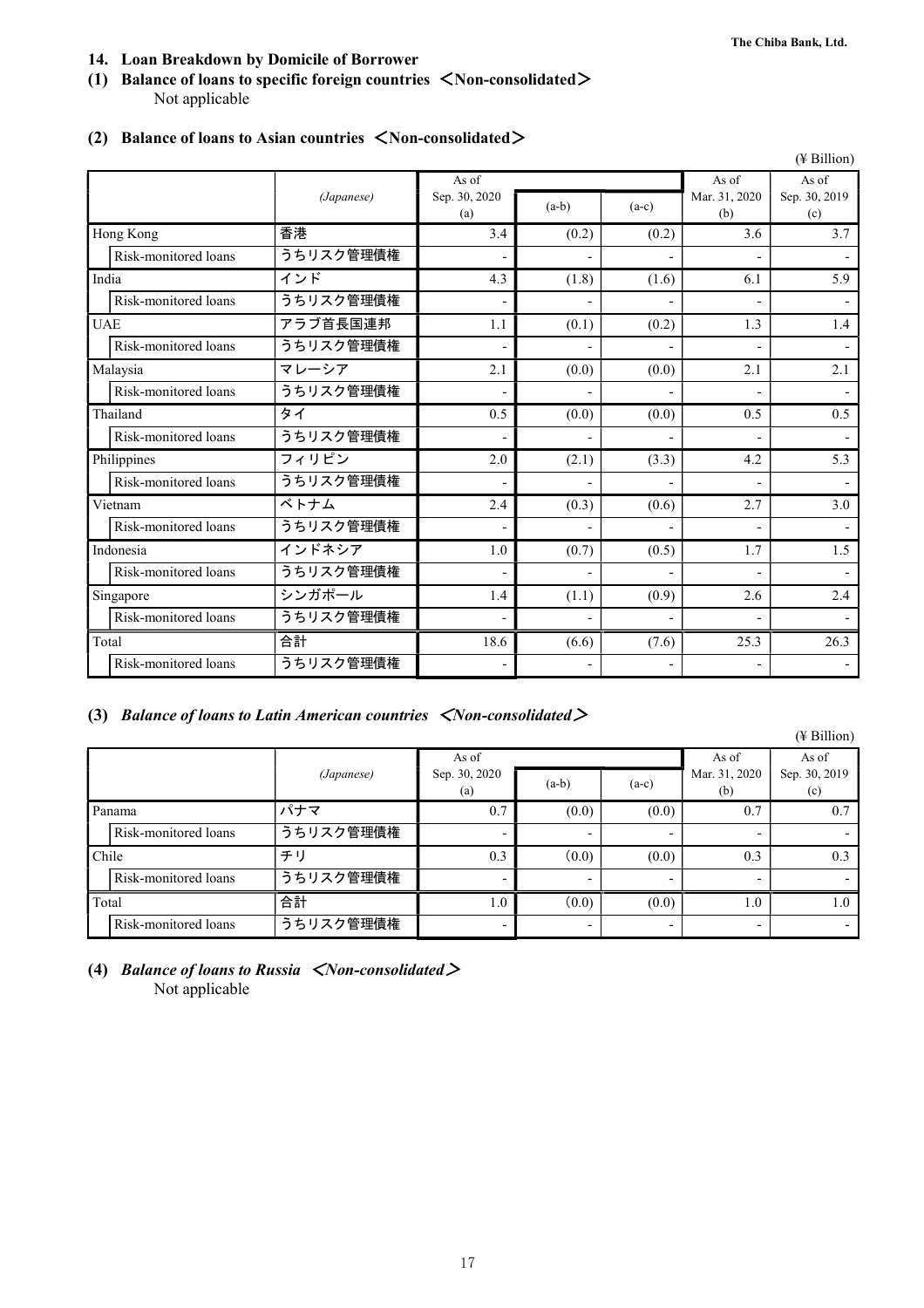### **15. Gains and Losses on Valuation of Securities**

**(1) Basis of securities valuation** <**Non-consolidated**><**Consolidated**>

| Securities for trading                                               | 売買目的有価証券                    | Market value method (valuation differences are recorded as profits or<br>losses) 時価法 (評価差額を損益処理)                       |  |  |  |  |  |  |  |
|----------------------------------------------------------------------|-----------------------------|------------------------------------------------------------------------------------------------------------------------|--|--|--|--|--|--|--|
| Held-to-Maturity Bonds                                               |                             | 満期保有目的有価証券   Amortized cost method<br>償却原価法                                                                            |  |  |  |  |  |  |  |
| Stocks of subsidiaries and affiliates                                | 子会社株式及び関連会社株式   Cost method | 原価法                                                                                                                    |  |  |  |  |  |  |  |
| Other securities                                                     |                             | その他有価証券 Market value method (valuation differences are included in net assets, net of income taxes) 時価法 (評価差額を全部純資産直入) |  |  |  |  |  |  |  |
| 金銭の信託中の有価証券<br>(参考)<br>(Reference) Securities in Money Held in Trust |                             |                                                                                                                        |  |  |  |  |  |  |  |
| Money held in trust for investment                                   | 運用目的の金銭の信託                  | Market value method (valuation differences are recorded as profits or<br>時価法(評価差額を損益処理)<br>losses)                     |  |  |  |  |  |  |  |
| Other money held in trust                                            | その他の金銭の信託                   | Market value method (valuation differences are included in net assets, net<br>of income taxes) 時価法 (評価差額を全部純資産直入)      |  |  |  |  |  |  |  |

### **(2) Gains and losses on valuation**

#### <**Non-consolidated**> (¥ Billion)

| (Japanese)             |               |   | As of Sep. 30, 2020 |                             |         |         |       | As of Mar. 31, 2020 |       |       | As of Sep. 30, 2019 |                                                         |       |        |
|------------------------|---------------|---|---------------------|-----------------------------|---------|---------|-------|---------------------|-------|-------|---------------------|---------------------------------------------------------|-------|--------|
|                        |               |   |                     | Gains (losses) on valuation |         |         |       |                     |       |       |                     | Gains (losses) on valuation Gains (losses) on valuation |       |        |
|                        |               |   |                     | (a)                         | $(a-b)$ | $(a-c)$ | Gains | Losses              | (b)   | Gains | Losses              | (c)                                                     | Gains | Losses |
| Held-to-Maturity Bonds |               |   | 満期保有目的              | 0.6                         | 0.3     | 0.2     | 0.6   | 0.0                 | 0.2   | 0.2   | 0.0                 | 0.3                                                     | 0.3   | 0.0    |
| Other securities       |               |   | その他有価証券             | 137.0                       | 44.6    | (20.2)  | 157.5 | 20.4                | 92.4  | 130.2 | 37.7                | 157.3                                                   | 169.8 | 12.4   |
|                        | <b>Stocks</b> | 株 | 式                   | 108.2                       | 16.3    | (15.8)  | 115.4 | 7.2                 | 91.8  | 100.5 | 8.6                 | 124.0                                                   | 129.6 | 5.5    |
|                        | <b>Bonds</b>  | 債 | 券                   | 2.1                         | (0.4)   | (6.5)   | 3.5   | 1.3                 | 2.6   | 4.0   | 1.4                 | 8.7                                                     | 8.8   | 0.1    |
|                        | Others        | そ | 他<br>$\sigma$       | 26.6                        | 28.7    | 2.0     | 38.5  | 11.8                | (2.0) | 25.6  | 27.7                | 24.6                                                    | 31.3  | 6.7    |
|                        | Foreign Bonds |   | うち外国債券              | 13.7                        | 8.5     | 4.7     | 14.6  | 0.9                 | 5.2   | 9.6   | 4.4                 | 8.9                                                     | 9.9   | 0.9    |
| Total                  |               | 合 | 計                   | 137.7                       | 44.9    | (20.0)  | 158.1 | 20.4                | 92.7  | 130.5 | 37.7                | 157.7                                                   | 170.1 | 12.4   |

Note 1: There are no stocks of subsidiaries and affiliates with market values.

Note 2: The tables above include negotiable certificates of deposit in "Cash and due from banks" and beneficiary rights to the trust in "Monetary claims bought" in addition to "Securities".

Note 3: "Gains/losses" on held-to-maturity bonds are the difference between book value on the consolidated balance sheet (after applying the amortized cost method and after write-offs) and market value. "Gains/losses" on other securities are the difference between book value on the nonconsolidated balance sheet (market value) and acquisition cost.

| $\langle$ Consolidated $\rangle$<br>$(\frac{1}{2}$ Billion) |  |               |   |            |         |                             |       |        |       |       |                             |                     |       |                             |                     |      |  |
|-------------------------------------------------------------|--|---------------|---|------------|---------|-----------------------------|-------|--------|-------|-------|-----------------------------|---------------------|-------|-----------------------------|---------------------|------|--|
|                                                             |  |               |   |            |         | As of Sep. 30, 2020         |       |        |       |       |                             | As of Mar. 31, 2020 |       |                             | As of Sep. 30, 2019 |      |  |
|                                                             |  |               |   | (Japanese) |         | Gains (losses) on valuation |       |        |       |       | Gains (losses) on valuation |                     |       | Gains (losses) on valuation |                     |      |  |
|                                                             |  |               |   | (a)        | $(a-b)$ | $(a-c)$                     | Gains | Losses | (b)   | Gains | Losses                      | (c)                 | Gains | Losses                      |                     |      |  |
| Held-to-Maturity Bonds                                      |  |               |   | 満期保有目的     |         | 0.6                         | 0.3   | 0.2    | 0.6   | 0.0   | 0.2                         | 0.2                 | 0.0   | 0.3                         | 0.3                 | 0.0  |  |
| Other securities                                            |  |               |   | その他有価証券    |         | 154.6                       | 49.3  | (14.6) | 175.1 | 20.5  | 105.2                       | 143.0               | 37.8  | 169.3                       | 181.7               | 12.4 |  |
|                                                             |  | <b>Stocks</b> | 株 |            | 式       | 125.1                       | 21.0  | (10.7) | 132.4 | 7.2   | 104.1                       | 112.8               | 8.7   | 135.9                       | 141.5               | 5.6  |  |
|                                                             |  | <b>Bonds</b>  | 債 |            | 券       | 2.1                         | (0.4) | (6.5)  | 3.5   | 1.3   | 2.6                         | 4.0                 | 1.4   | 8.7                         | 8.8                 | 0.1  |  |
|                                                             |  | Others        | そ | $\sigma$   | 他       | 27.2                        | 28.8  | 2.6    | 39.1  | 11.8  | (1.5)                       | 26.1                | 27.7  | 24.6                        | 31.3                | 6.7  |  |
|                                                             |  | Foreign Bonds |   | うち外国債券     |         | 13.7                        | 8.5   | 4.7    | 14.6  | 0.9   | 5.2                         | 9.6                 | 4.4   | 8.9                         | 9.9                 | 0.9  |  |
| Total                                                       |  |               | 合 |            | 計       | 155.2                       | 49.7  | (14.4) | 175.7 | 20.5  | 105.4                       | 143.3               | 37.8  | 169.6                       | 182.1               | 12.4 |  |

Note 1: The tables above include negotiable certificates of deposit in "Cash and due from banks" and beneficiary rights to the trust in "Monetary claims bought" in addition to "Securities".

Note 2: "Gains/losses" on held-to-maturity bonds are the difference between book value on the consolidated balance sheet (after applying the amortized cost method and after write-offs) and market value. "Gains/losses" on other securities are the difference between book value on the nonconsolidated balance sheet (market value) and acquisition cost.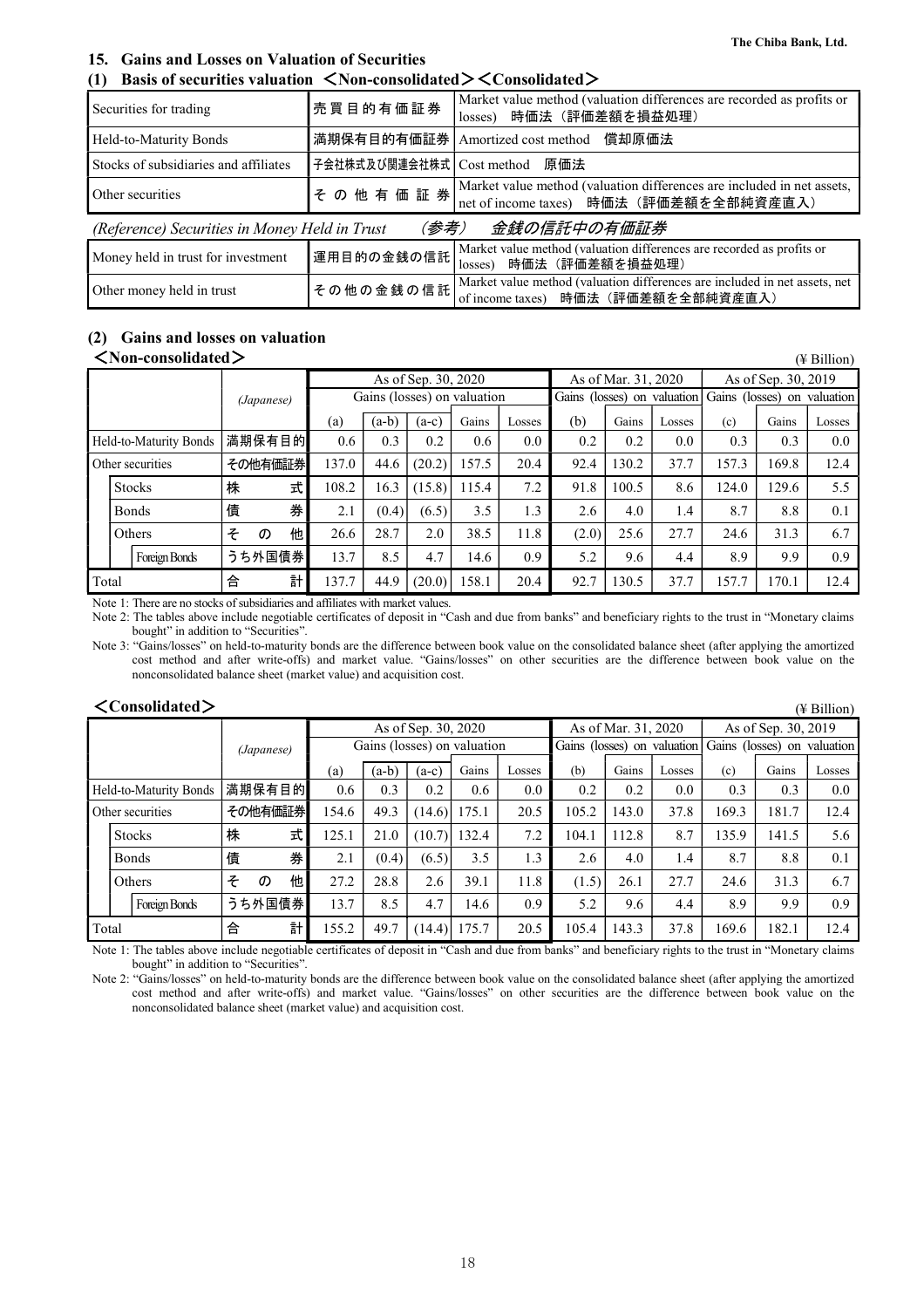### **16. Earnings Projections**  <**Non-consolidated**>

|                                                                                  |                                        |                                   |         |                      | $(\frac{1}{2}$ Billion)             |  |
|----------------------------------------------------------------------------------|----------------------------------------|-----------------------------------|---------|----------------------|-------------------------------------|--|
|                                                                                  |                                        | FY2020<br>ending<br>March 31,2021 |         | FY2019<br>ended      | (Reference)<br>FY2020<br>ending     |  |
|                                                                                  |                                        | (Projections)<br>(a)              | $(a-b)$ | March 31,2020<br>(b) | March 31,2021<br>(disclosed in May) |  |
| Gross business profits                                                           | 務<br>粗<br>益<br>業<br>利                  | 156.2                             | 3.4     | 152.7                | 154.3                               |  |
| Net interest income                                                              | 益<br>資<br>金<br>利                       | 122.4                             | (1.2)   | 123.6                | 123.1                               |  |
| Net fees and commissions<br>income                                               | 役<br>務<br>等<br>益<br>取<br>引<br>利        | 25.9                              | 3.2     | 22.6                 | 25.0                                |  |
| Trading income                                                                   | 特<br>益<br>定<br>引<br>利<br>取             | 2.8                               | 0.9     | $1.8\,$              | 2.7                                 |  |
| Profit from other business<br>transactions                                       | 益<br>他<br>業<br>そ<br>務<br>利<br>$\sigma$ | 5.1                               | 0.5     | 4.5                  | 3.3                                 |  |
| Expenses (-)                                                                     | 費<br>経                                 | 87.3                              | 5.3     | 81.9                 | 87.9                                |  |
| Net business income (before<br>transfer to general allowance<br>for loan losses) | 業<br>益<br>務<br>純<br>般貸引<br>繰入前)        | 68.9                              | (1.9)   | 70.8                 | 66.4                                |  |
| Core net business income                                                         | 益<br>業<br>純<br>務<br>ア<br>$\Box$        | 67.2                              | (0.3)   | 67.5                 | 64.9                                |  |
| <b>Ordinary profit</b>                                                           | 常<br>益<br>利<br>経                       | 64.0                              | (3.8)   | 67.8                 | 64.0                                |  |
| Profit                                                                           | 益<br>期<br>純<br>当<br>利                  | 46.0                              | 0.0     | 45.9                 | 46.0                                |  |
|                                                                                  |                                        |                                   |         |                      |                                     |  |
| Net credit costs (-)                                                             | 信<br>費<br>用<br>関<br>与<br>係             | 8.0                               | (1.4)   | 9.5                  | 8.0                                 |  |

### <**Consolidated**>

|                                                   |   |                  |        |        |                                                           |           |                                         | $(\frac{1}{2}$ Billion)                                                |
|---------------------------------------------------|---|------------------|--------|--------|-----------------------------------------------------------|-----------|-----------------------------------------|------------------------------------------------------------------------|
|                                                   |   |                  |        |        | FY2020<br>ending<br>March 31,2021<br>(Projections)<br>(a) | $(a-b)$   | FY2019<br>ended<br>March 31,2020<br>(b) | (Reference)<br>FY2020<br>ending<br>March 31,2021<br>(disclosed in May) |
| <b>Ordinary profit</b>                            | 経 | 常                | 利      | 益      | 69.5                                                      | (3.1)     | 72.6                                    | 69.5                                                                   |
| <b>Profit attributable to owners</b><br>of parent |   | 親会社株主に帰属する当<br>純 | 利      | 益      | 48.5                                                      | 0.4       | 48.0                                    | 48.5                                                                   |
|                                                   |   |                  |        |        |                                                           |           |                                         |                                                                        |
| Cash dividends per share                          |   | 株 当 た り 配        |        | 当額     | ¥18.00                                                    | 40.00     | ¥18.00                                  | ¥18.00                                                                 |
| Dividend payout ratio<br>(consolidated)           | 配 | 当<br>結<br>連      | 性<br>べ | 向<br>ス | 27.5%                                                     | $(0.5\%)$ | 28.1%                                   | 27.5%                                                                  |

This material contains forward-looking statements. These statements are not represented as providing a guarantee of the Bank's future performance, and actual results may be subject to risks and uncertainties. Please note that future performance may be different from the views presented here owing to changes in the operating environment and other factors. Also, please note that this material is an English translation of the Japanese original. Please be advised that there may be some disparities due to such things as differences in nuance that are inherent to the difference in languages although the English translation is prepared to mirror the Japanese original as accurately as possible.